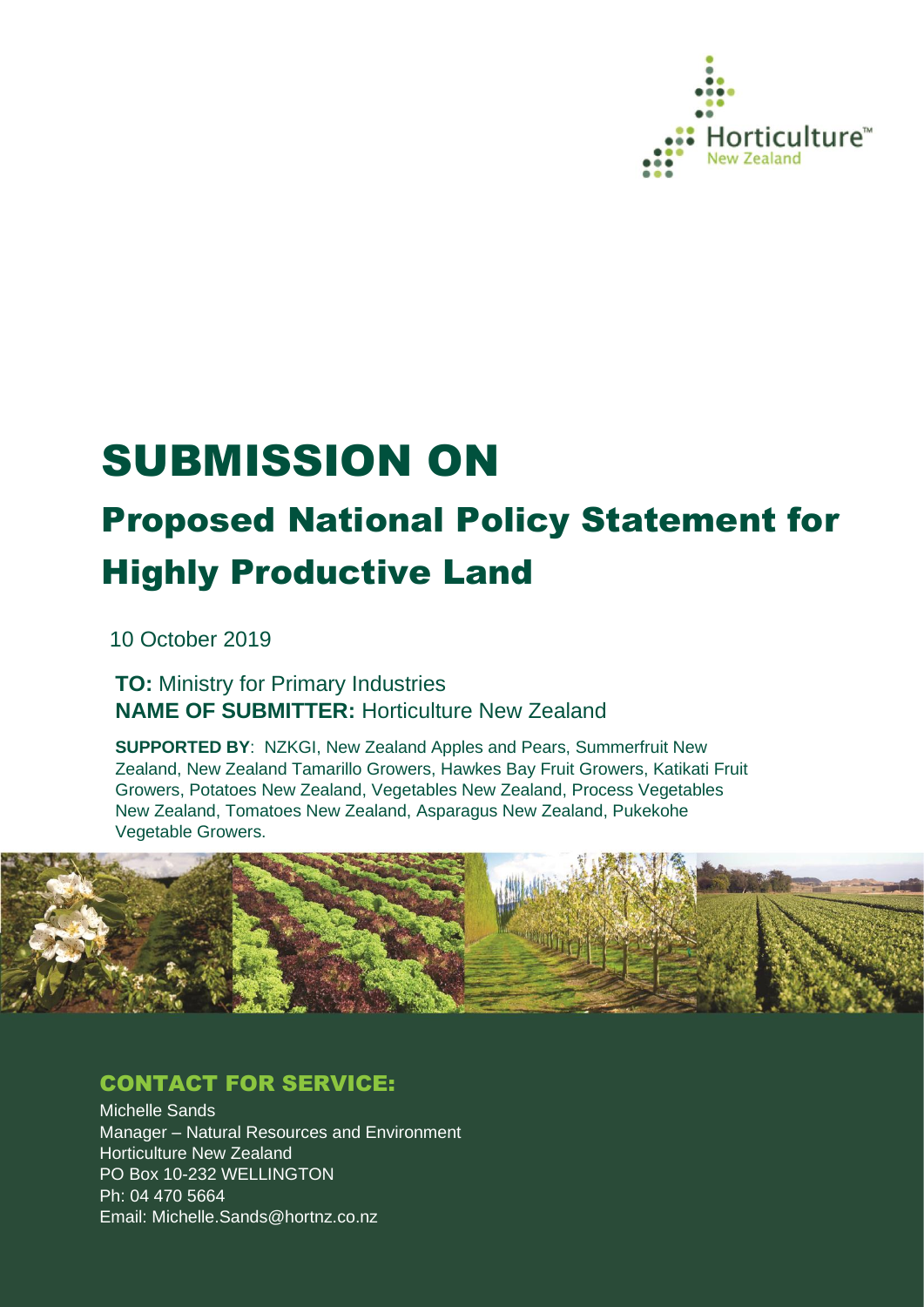#### **Introduction**

Horticulture New Zealand (HortNZ) thanks the Ministry for Primary Industries (MPI) for the opportunity to submit on the proposed National Policy Statement for Highly Productive Land and welcomes any opportunity to work with MPI and to discuss our submission.

HortNZ could not gain an advantage in trade competition through this submission.

HortNZ wishes to be heard in support of our submission and would be prepared to consider presenting our submission in a joint case with others making a similar submission at any hearing.

The details of HortNZ's submission and decisions we are seeking from MPI are set out below.

#### **Background to HortNZ**

HortNZ was established on 1 December 2005, combining the New Zealand Vegetable and Potato Growers' and New Zealand Fruitgrowers' and New Zealand Berryfruit Growers Federations.

HortNZ advocates for and represents the interests of 5,000 commercial fruit and vegetable growers in New Zealand, who grow around 100 different crop types and employ over 60,000 workers. Land under horticultural crop cultivation in New Zealand is calculated to be approximately 120,000 hectares.

The horticulture industry value is \$5.7 billion and is broken down as follows:

| <b>Industry value</b>       | \$5.7bn  |
|-----------------------------|----------|
| Fruit exports               | \$2.82bn |
| Vegetable exports           | \$0.62bn |
| <b>Total exports</b>        | \$3.44bn |
| Fruit domestic              | \$0.97bn |
| Vegetable domestic \$1.27bn |          |
| <b>Total domestic</b>       | \$2.24bn |

For the first time New Zealand's total horticultural produce exports in 2017

exceeded \$3.44bn Free On Board value, 83% higher than a decade before.

It should also be acknowledged that it is not just the economic benefits associated with horticultural production that are important. The rural economy supports rural communities and rural production defines much of the rural landscape. Food production values provide a platform for long term sustainability of communities, through the provision of food security.

HortNZ's mission is to create an enduring environment where growers prosper. This is done through enabling, promoting and advocating for growers in New Zealand to achieve the industry goal (a \$10 billion industry by 2020).

#### **HortNZ's Resource Management Act 1991 Involvement**

On behalf of its grower members HortNZ takes a detailed involvement in resource management planning processes around New Zealand. HortNZ works to raise growers' awareness of the Resource Management Act 1991 (RMA) to ensure effective grower involvement under the Act.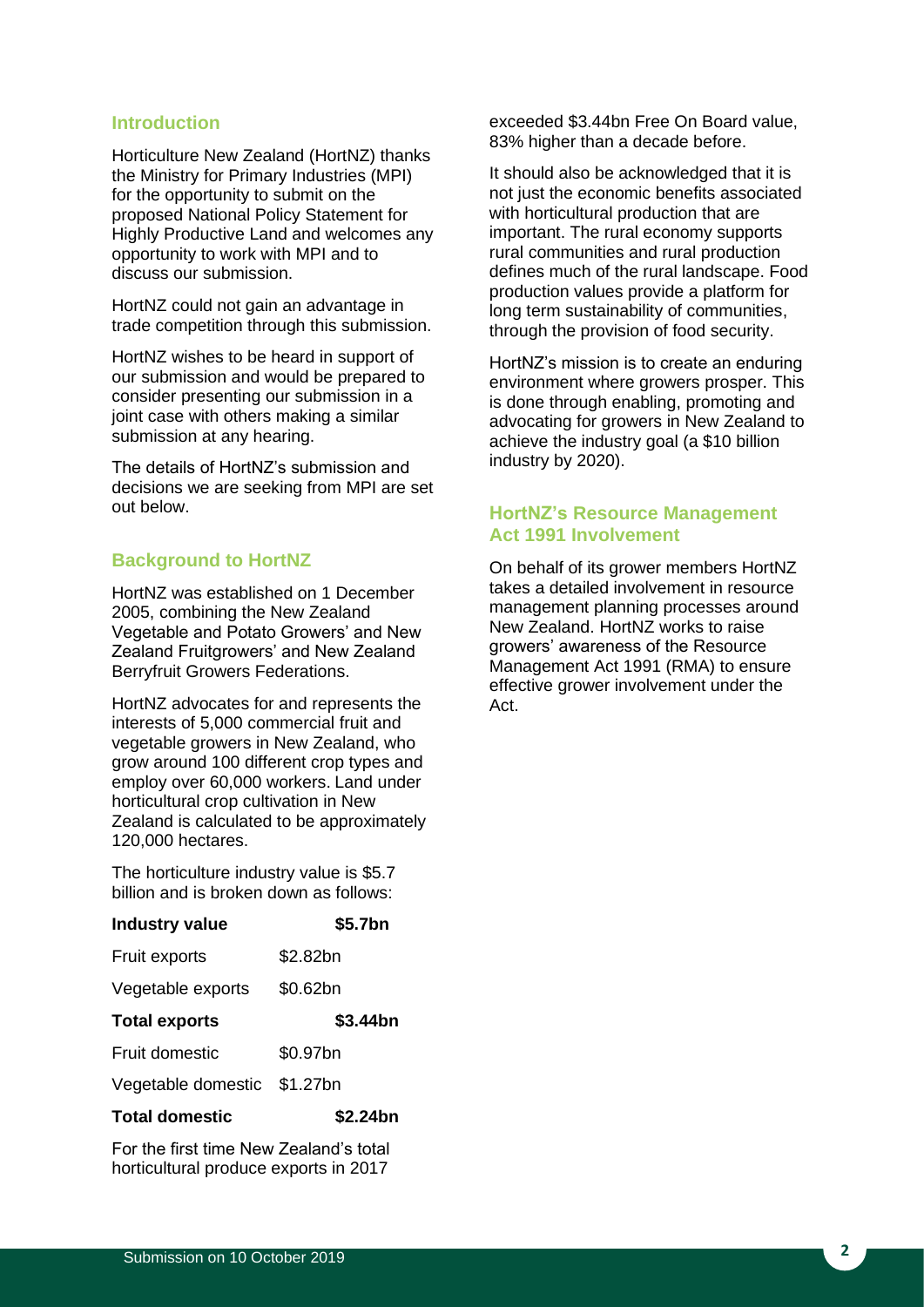## SUBMISSION

In our view, a key value that the proposed National Policy Statement for Highly Productive Land (NPSHPL) seeks to protect is food production. Therefore, as well as the link to urban development and water policy, there are also links to health and climate change polices.

In the following sections we discuss related HortNZ's policy positions, and call for a national food policy to integrate the various policies where fruit and vegetables are key to achieving desired outcomes.

We also address the questions posed within the discussion document 'valuing highly productive land', as well as providing specific comment on the proposed objectives and policies.

#### Highly Productive Land

We recognise land is a finite natural resource that needs to be managed to meet the needs of people now and those of future generations. In our view, sustainable food production is the primary value associated with this resource.

Horticulture occupies only 120,000 ha, with approximately 70,000 ha in fruit production and 50,000 ha in vegetable production.

Different fruit crops require different climates and soils, for example: avocados in Northland, citrus in Gisborne, kiwifruit in Bay of Plenty, Apples in Hawkes Bay and Nelson, and apricots in Central Otago. Vegetables are grown throughout New Zealand to provide a year-round supply of fresh vegetables.

HortNZ broadly supports the direction of the proposed policy, with some key amendments. We are particularly mindful of the link between the proposed National Policy Statement for Freshwater Management (NPSFM), the National Environmental Standard for Freshwater (NES-FW) and NPSHPL. Further work will be required to ensure these policies work together and don't create unintended consequences.

In our view, it is important that the definition of highly productive land includes the key natural and physical resources that contribute to the land's productivity. We also recognise that some of these natural and physical factors can be modified with policy and investment, and that all of these factors contribute to the productive capacity of land.

Guidance to assist with Regional and District Council implementation will be key to the success of the policy and we are committed to working alongside MfE, MPI, Councils and growers to assist in finalising the policy.

#### Urban and Lifestyle Development

Policies to manage ad-hoc urban and lifestyle development are essential to maintain highly productive land resource for future generations.

Urban and lifestyle development within horticultural areas results in increased pressure on crop rotations, restrict orchard expansion, increased land prices, and increased social tension due to complaints from neighbours about horticultural activities. These pressures threaten the productivity of land, and the ability of land to produce food.

There are many elements that contribute to the productive capacity of land, but land itself is the primary aspect. When land is fragmented or urbanised it is seldom retuned to productive uses, however where there are opportunities to aggregate parcels and reverse fragmentation these should be incentivised.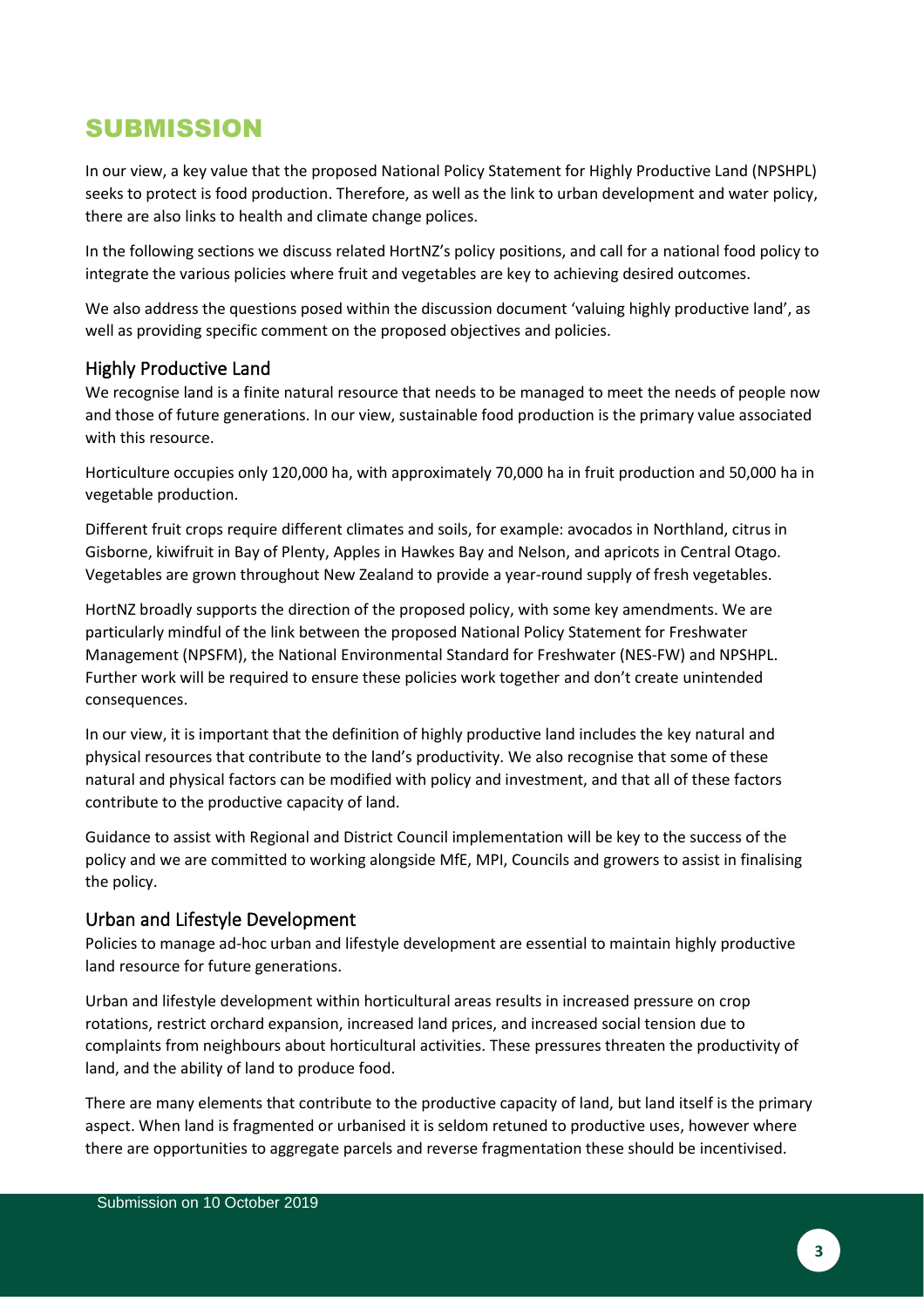Urban populations compete for limited water resources with highly productive uses. In our view, only that proportion of new municipal supplies that relates to drinking water and sanitation should have priority over other uses. Municipal supplies are more likely to be able to provide water storage and reticulation and therefore are not as reliant as highly productive land on local water resources. Without water, the productive capacity of land is greatly reduced.

It is important that the proposed NPSHPL and the National Policy Statement for Urban Development (NPSUD) are developed together, and relate to the three waters policy that is underway.

We accept that there needs to be flexibility to develop highly productive land in some places. What is important in our view, is that urban development and productive land are considered together to provide a planned approach so new urban areas are designed in a manner that maintains the overall productive capacity of highly productive land. We are particularly concerned about reverse sensitivity pressures on growers.

One disadvantage of a planned approach to urban development is that land that is ear-marked for urban development tends to be subject to higher rates for many years before its development potential is realised. We understand that rates are not an RMA matter, but we recommend consideration is given to the rates policy for highly productive land that is re-zoned so it can be used productively until it is required for urban development.

#### Freshwater Management

The National Policy Statement for Freshwater Management (NPSFM) includes the concept of Te Mana o Te Wai. This concept recognises that the health of water, people and the wider environment are interlinked. The proposed NPSFM establishes a hierarchy, with the needs of water first, the essential human health needs of people second, and thirdly the uses of water to support the economic, social, cultural and wellbeing of people and communities now and in the future.

Growers support policies to improve and maintain freshwater environments. We agree that the health of people, water and the environment are interlinked. We maintain that food is an essential human health need, and in particular fruit and vegetables.

The proposed NPSFM establishes a range of new water quality outcomes, to be achieved over time, through regional action plans and limits. The proposed NESFM identifies some catchments with instream nitrogen concentrations that exceed the proposed national bottom lines, where additional actions are proposed to reduce nitrogen discharges more quickly, and introduce rules to control intensification.

The proposed intensification rules include a proposal to require water quality discharge consents for any expansion of 10 ha or more of irrigation. This will capture new orchard expansions. On average orchards use a third of the water of irrigated pasture and have lower leaching concentrations (Gentile, et al., 2014), produce less greenhouse gas emissions(BERG, 2018), and have the highest revenue on per ha basis compared to any primary production land use (Ministry of Primary Industry, September 2019).

Capturing fruit and low impact horticultural production in the proposed NPSFM irrigation intensification rule is unlikely to result in improvements in water quality, and won't enhance the productive capacity of land or enable famers to transition to lower emission productive uses. In our view this policy is inconsistent with the proposed NPSFM and contrary to direction of the NPSHPL and the Climate Change Response (Zero Carbon) Amendment Bill.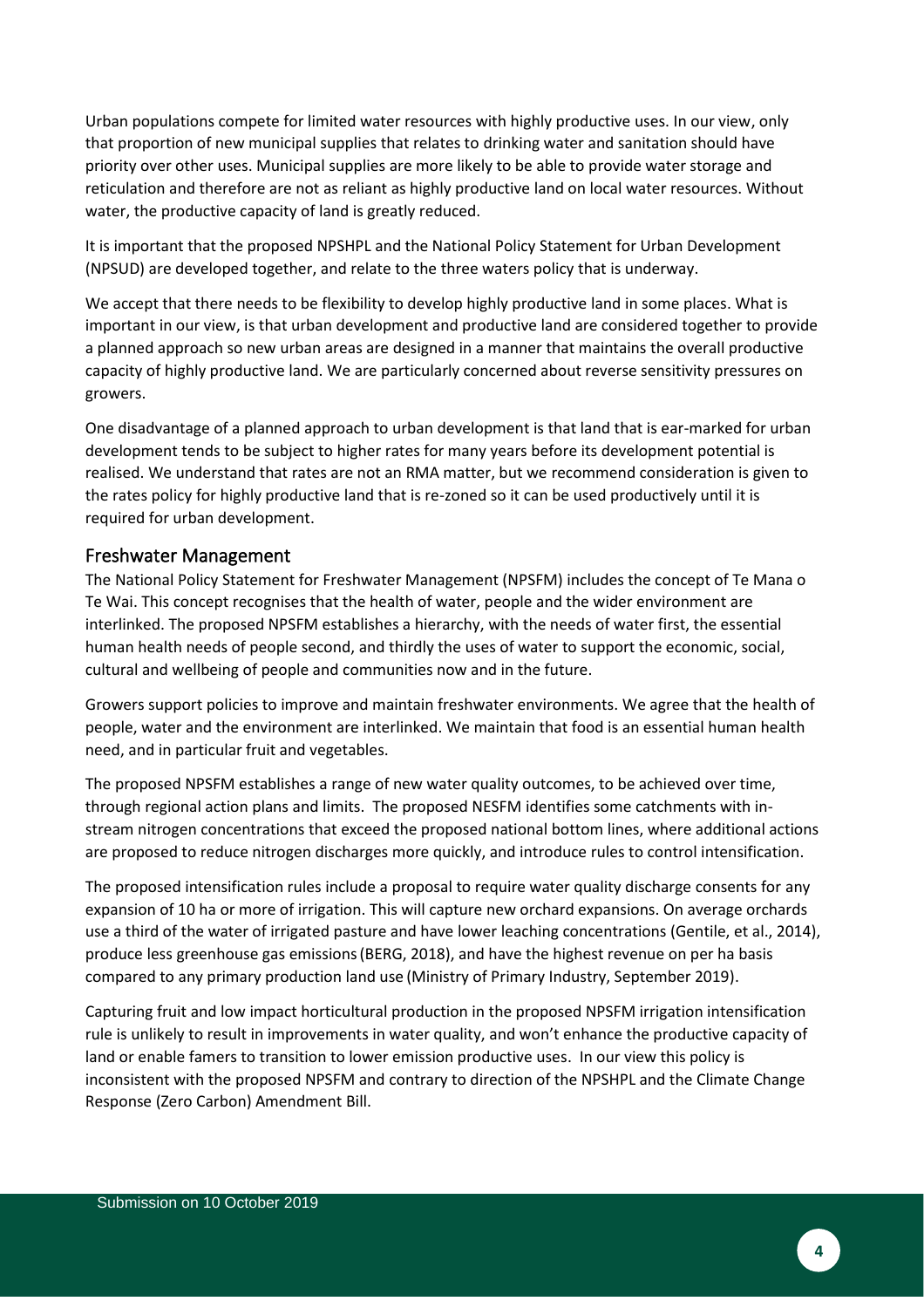Some of the high nitrogen catchments include fruit growing. In these catchments fruit is likely to make a very minor contribution to the nitrogen load.

Horticulture growers are committed to implementing independently audited Farm Environment Plans (FEPs) to demonstrate they are operating at or above good management practice for water use and discharges. Approximately 3500 growers have audited Farm Plans under either NZGAP or Global G.A.P., which is equivalent to over 90% of fresh fruit and vegetable production. Export markets and NZ supermarkets require NZGAP or Global G.A.P. certification,

The NZGAP Environmental Management System (EMS) also includes good management practices for soil erosion and health. Zespri G.A.P reviewing its Farm Plans to provide a greater emphasis on environmental management. We see FEPs as a method of integrating policy to improve the health of water and to enhance the productive capacity of land.

A number of catchments that are important for vegetable growing have water quality that is below proposed national bottom lines. In some of these catchments, vegetable growing occurs but is extensive and a minor land use. However, some small stream catchments within the mild west coast growing hubs, which depend on rain and upon which New Zealanders depend for winter vegetables, are included.

Growers are concerned that in catchments where water quality is targeted for improvement, they may be unable to continue to grow vegetables if the regulations do not take into account the impact of potential farm scale nutrient limits on vegetable yields (Ford, 2014).

The proposed intensification rules include an option that would enable grower to expand provided they were operating at good management practice or above, this option is important to enable growers to feed New Zealanders in the future. The other option, requiring offset, is uneconomic (Ford S. , 2019). A modelled scenario testing the offset option proposed in NES FW predicted increases in fresh vegetable prices could be as much as 58% by 2043 (Deloitte, 2018).

If nutrient allocation policy significantly impacts the productive capacity of land, then we are of the view that land should not be prevented from being developed for urban uses.

The potential risks associated with the implementation of the proposed NPSFM and NES FW are felt strongly by growers. Regional Council policy developed to implement the NPSFM 2014 and 2017 has served vegetable growers very poorly. For example, currently the Horizons Proposed Plan Change 2 caps the productive use of LUC I land at dairy farming, stripping the productive capacity of a nationally important vegetable growing hub that provides 20% (KPMG, 2017) of New Zealand's green vegetables. We acknowledge that water quality needs to improve in degraded catchments. In sensitive and highly modified catchments, improvements are likely to require a more targeted approach than simply limiting discharges and abstractions.

In our view, an NES specifically for commercial vegetable growing is required to provide nationally consistent rules for vegetable growing. We are supportive of rules that would hold growers accountable for achieving on-farm improvements, require growers to only rotate onto highly productive land, and set limits for vegetable growing that recognise the value of freshwater and the value of vegetable growing for supporting the health of New Zealanders.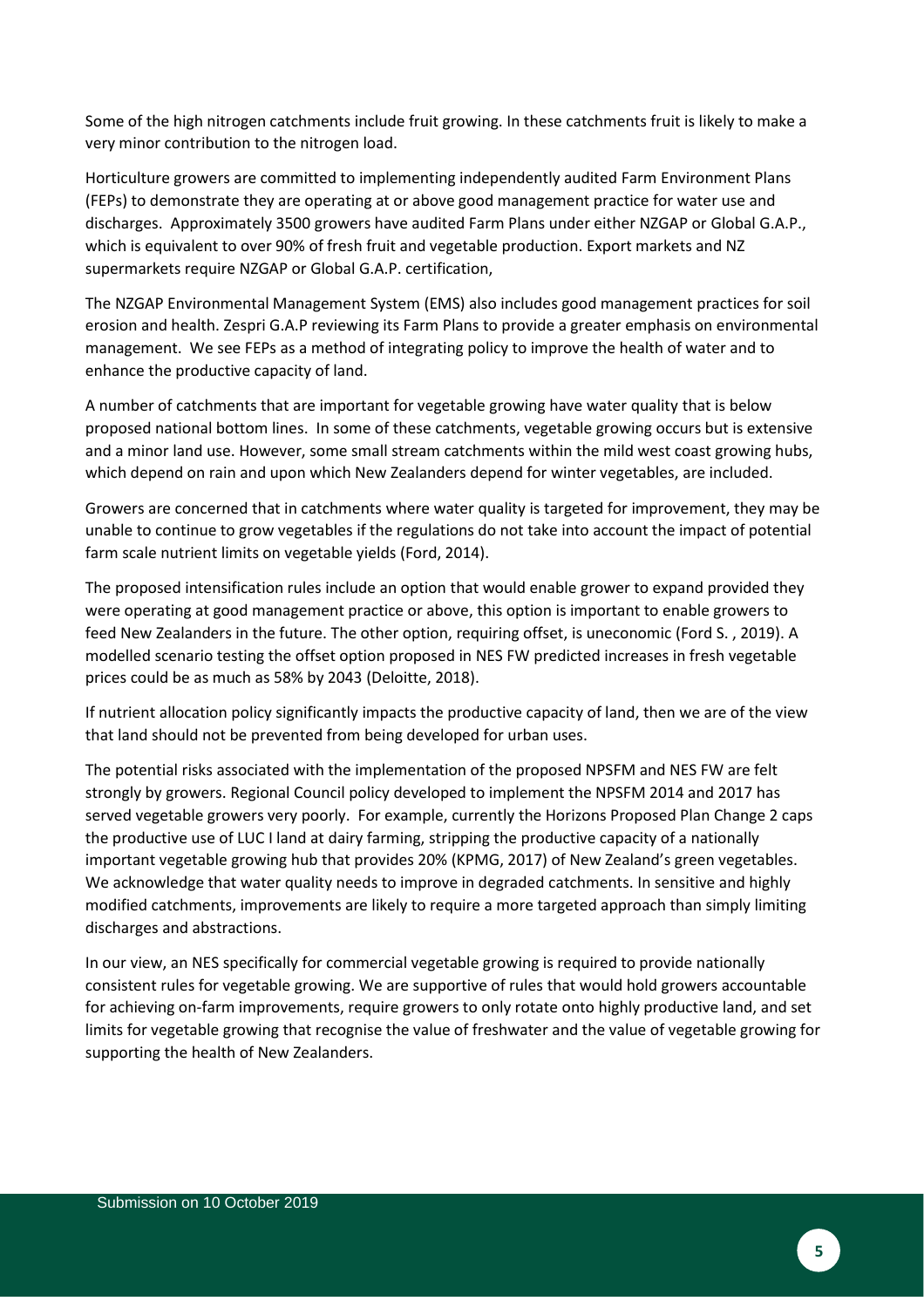#### Human Health

Over 80% of vegetables grown in New Zealand are for domestic consumption (Plant and Food, 2018). The vegetable export market is integrated with the domestic vegetable growing, and is important for the economic sustainability of the domestic vegetable market.

When regulations treat all primary production the same, we risk allocating natural resources to existing land uses without considering the health consequences for our population.

The benefits of fruit and vegetable consumption are well established, particularly their role in preventing general micronutrient-deficiencies and chronic diseases (Moore, Barton, & Young, 2019). Low fruit and vegetable intake are identified as a leading risk factor in loss of health. In New Zealand, having a high body mass index (i.e. being overweight or obese) has overtaken tobacco as a leading cause in health loss (Ministry of Health, 2013).The Institute for Health Metrics and Evaluation (IHME) carry out the Global Burden of Disease study. This study attempts to quantify the health loss due to various diseases and risks. The study estimated that almost 800 deaths were caused by low vegetable intake in New Zealand in 2017, as well as quality of life lost due to morbidity (IHME, 2017).

The price of meeting micronutrient requirements is very expensive in New Zealand compared to other countries. Without changing the land use the situation is unlikely to get better and could get worse (Moore, Barton, & Young, 2019).

Affordability is a key factor in why people eat less than the recommended intake of fruit and vegetables. If fruit and vegetable growing cannot expand to meet the growing demand with an increased population, the reduced availability of vegetables and an increased price would impact on the health of the most vulnerable people (Moore, Barton, & Young , 2019).

Higher food prices don't affect everyone equally; generally low-income households have a stronger response to changes in cost. Healthier food has been the first essential that low income families compromise in times of economic hardship, exacerbating existing nutritional deficiencies resulting from general lack of money (Cheer, Kearns, & Murphy, 2002).

In New Zealand, for families living in deprived areas, increases in fruit and vegetable prices especially around their off-season, compel them to substitute the purchase of healthier whole fruit and vegetables with cheap energy-dense and nutrient-poor products (Rush, Savila, Jalili-Moghaddam, & Amoah, 2018).

A 2019 Ministry of Health study has analysed household food insecurity among children in New Zealand, many of these children live in the Waikato. (Ministry of Health, 2019).

174,000 (19%) children in NZ are estimated to live in food insecure households. When considering just the children in food insecure households, almost two-thirds lived in the two most deprived quintiles of neighbourhoods (Quintiles 4 and 5: 63.3%) (Ministry of Health, 2013).

There is an extensive body of research indicating that children experiencing household food insecurity have lower fruit and vegetable intake, diets higher in fat, and are at an increased risk of obesity (Ministry of Health, 2019).

Local vegetable production may provide a pseudo-subsidy through increased access to seasonal discounts and holding transports costs down. This would have long term public health benefits (Moore, Barton, & Young, 2019).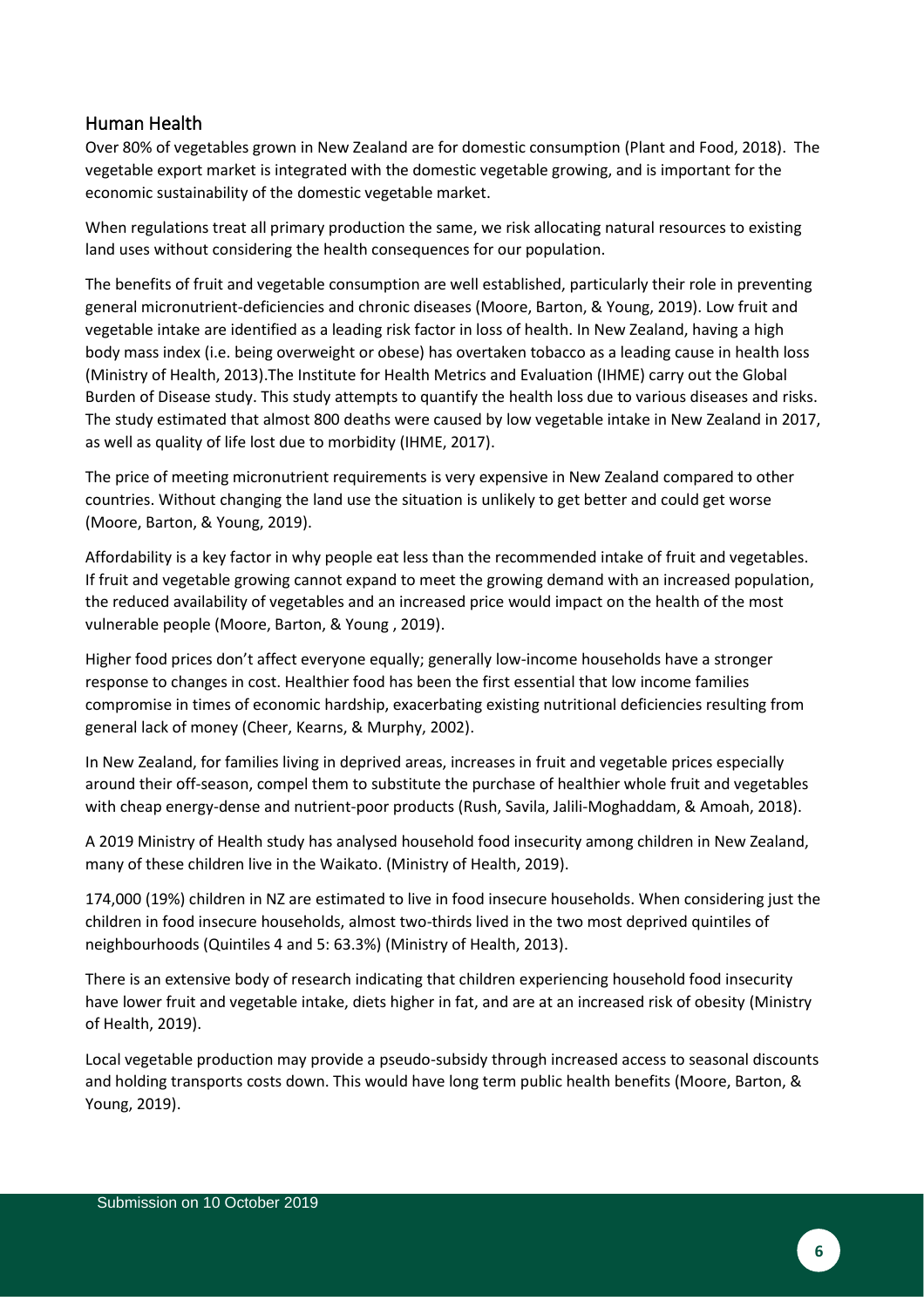#### Climate Change

The Paris Agreement aims to limit global warming to 1.5 degrees and foster low emissions development in manner that does not threaten food production.

The Eat-Lancet Commission report found that food is the single strongest lever to optimize human health and environmental sustainability, and without action the world risks failing to meet the United Nations Sustainable Development Goals and the Paris Agreement. The report recommended a transformation to healthy diets by 2050 requiring substantial dietary shifts, with global consumption of fruits, vegetables, nuts and legumes having to double, and consumption of foods such as red meat and sugar being reduced by more than 50%.

"The food we eat and how we produce it will determine the health of people and planet, and major changes must be made to avoid both reduced life expectancy and continued environmental degradation." (Eat-Lancet, 2019)

The Intergovernmental Panel on Climate Change (IPCC) Climate Change and Land report recognizes the global food system is under pressure from non-climate stressors (e.g., population and income growth, demand for animal-sourced products), and from climate change. These climate and non-climate stressors are impacting the four pillars of food security (IPCC, 2019).

The contribution New Zealand makes to global food security, like our contribution to emissions, is relatively small. However, improving the global food system so it contributes more to the health of people, and less to climate change, requires global action.

New Zealand already produces carbon efficient horticultural crops. As other countries develop systems to meet their Paris Agreement commitments, the risks of carbon leakage will be reduced. However, there is still an opportunity for New Zealand growers and farmers to differentiate our products by their lower carbon footprint. This low carbon footprint could be achieved by both increasing efficiency and with onfarm sequestration.

Whilst carbon foot printing of individual products and comparison with similar products (either imported, or export competitors) is important to reduce the risk of carbon leakage, this method on its own could result in New Zealand producing less food and specialising in producing efficient but carbon intensive food products. This outcome would not achieve the aims of the Paris Agreement, because it could result in reduced food production.

The measure of New Zealand's success in adapting our food production system in a way that contributes to global efforts to reduce global warming, will be to reduce the overall carbon intensity of New Zealand's food production, by changing, but not reducing our production.

Horticulture, and in particular fruit for export, presents an opportunity for current and future generations to produce more food in New Zealand with much lower emissions than animal agriculture. There are barriers to expansion of horticulture. While there is potentially 1,000,000 ha of land with a suitable soil and climate for horticulture (BERG, 2018), not all of this land has the necessary infrastructure or water availability to realise its potential productive capacity at this time.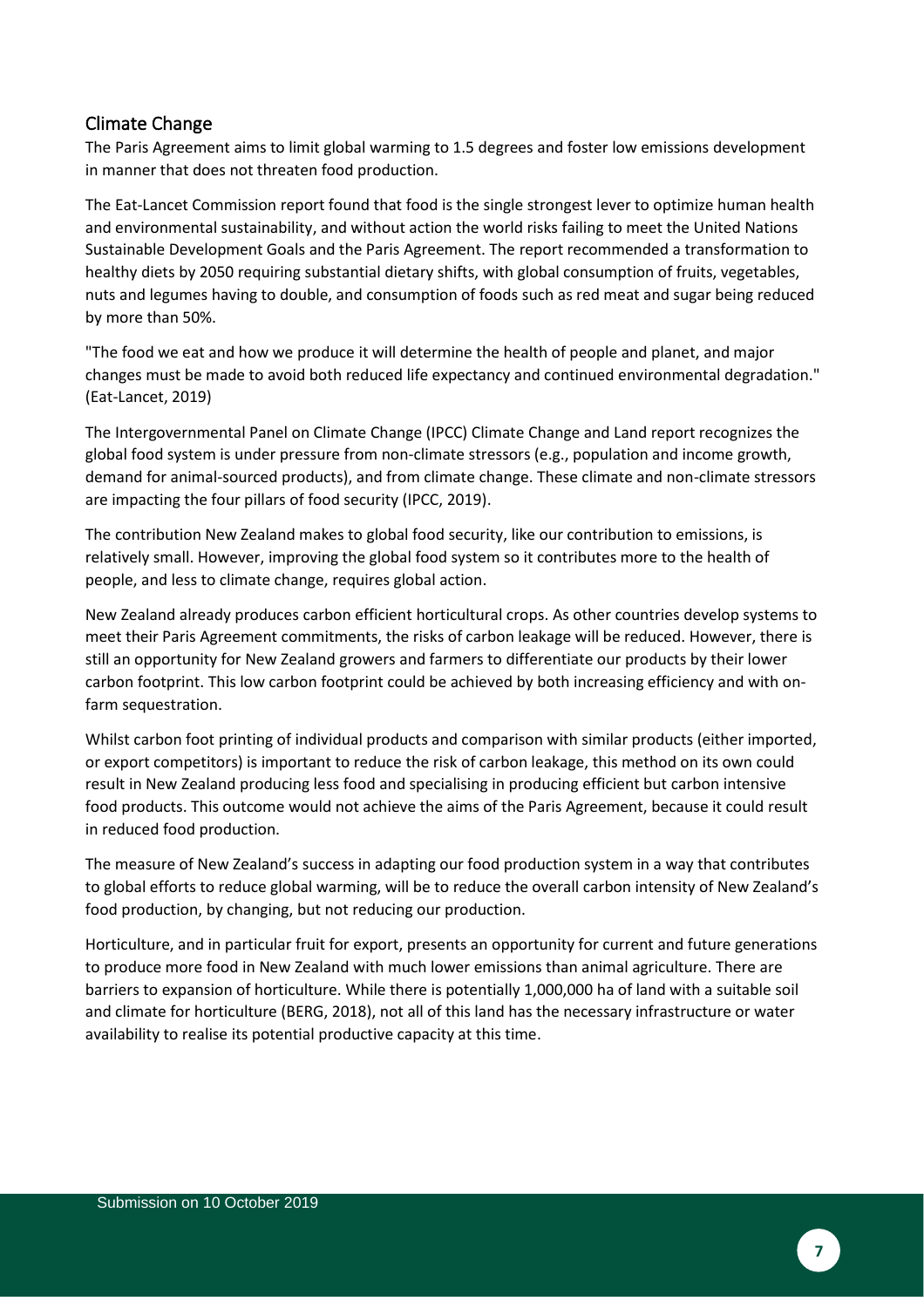#### Food Policy

The definition of food security has experienced a substantial evolution over a period of decades, moving from a supply-focused concept, mostly related to food availability, to a multidimensional notion that also considers food accessibility, food utilisation and food stability.

One regularly cited definition of food security was defined at the World Food Summit in 1996 by the Food and Agriculture Organisation (FAO, 2016) and is stated:*"Food security is achieved when all people at all times have physical and economic access to sufficient, safe and nutritious food to meet dietary needs and food preferences for an active and healthy life".*

This definition of food security encompasses the five key pillars of availability, accessibility, acceptability, adequacy and stability (PMSEIC, 2011). These are defined as:

- **Availability**  Sufficient supply of food for all people at all times,
- **Accessibility** Also referred to as *equality of access to food*; this describes the idea of physical and economic access to food at all times,
- **Acceptability**  Access to culturally acceptable food which is produced and obtained in ways that do not compromise people's dignity, self-respect or human rights,
- **Adequacy**  Access to food that is nutritious, safe, and produced in environmentally sustainable ways, and
- **Stability** Reliability of food supply.

Nations will prioritise different dimensions of food security to reflect their social, economic, geographic, historic and cultural experience and goals (McWha, Li, & Moore, 2019).

New Zealand's food policy has tended towards self-reliance, and exporting products we have a comparative advantage in and importing other products.

New Zealand has also been relatively self-sufficient for fresh vegetables and fruit, while importing mainly canned and frozen vegetables, and out of season fruit (Plant and Food, 2018). Due to New Zealand's isolation, we are unlikely to be able import sufficient fresh vegetables to replace locally grown vegetables, if due to urban or water policy, fresh vegetables growing cannot expand to meet the demand of New Zealanders in the future.

A movement towards increased food self-sufficiency could be beneficial for New Zealand's food security, given the potential impacts that increased food prices could have on disadvantaged parts of society. Increased domestic production of horticulture, particularly in a variety of different crops, could improve the nation's ability to feed itself and make it less dependent on imports. It would also be less susceptible to a single crop failure from disease or biosecurity incursion (McWha, Li, & Moore, 2019).

Increased domestic horticultural production could also support New Zealand's ability to be food selfreliant. If New Zealand is able to increase the quantity and quality of crops in which it has a comparative advantage (such as kiwifruit or apples), then this could drive higher income from exports. This would enable an increased variety of foods to be imported that can serve the country's food security agenda.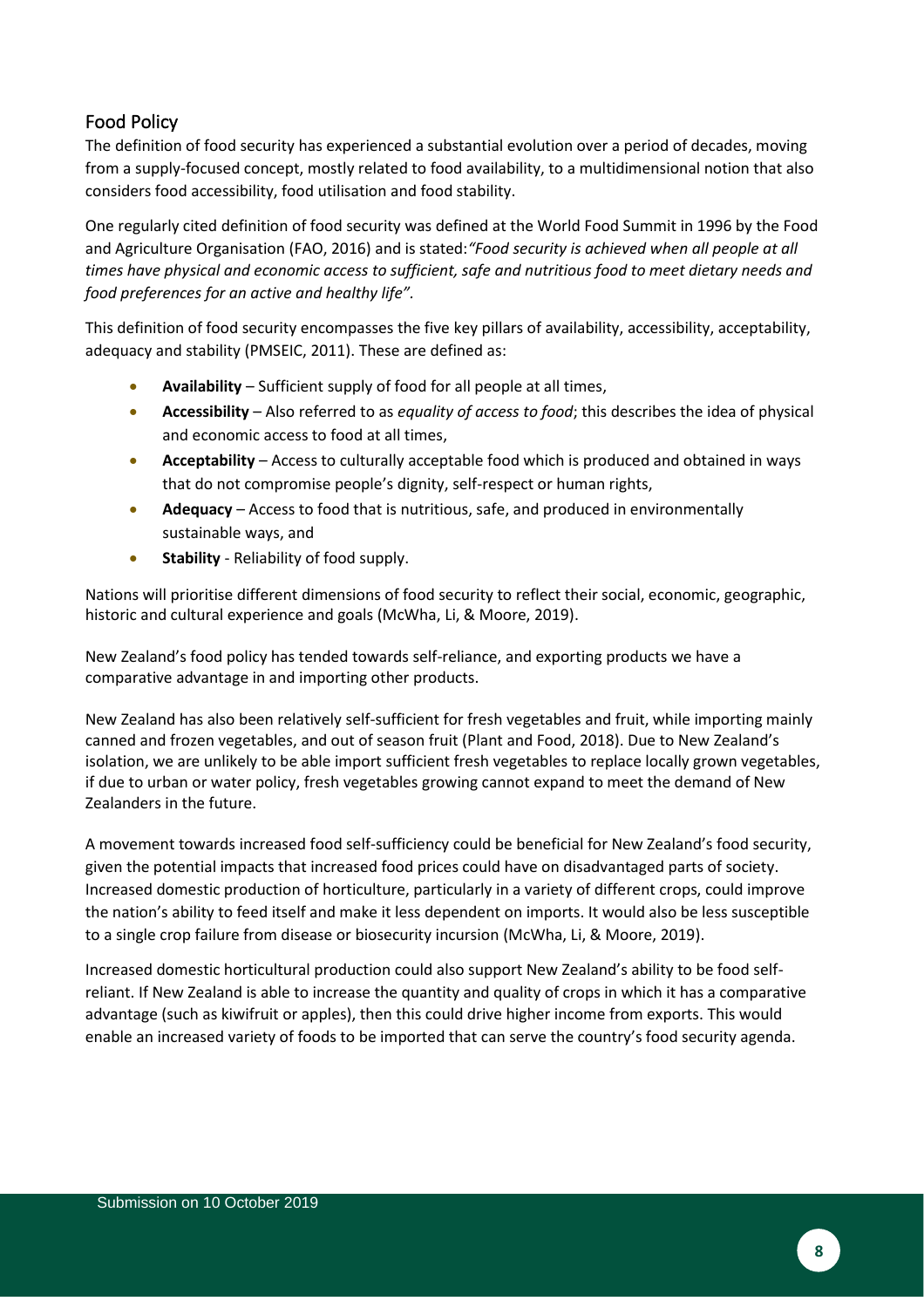While the objectives of increased food self-sufficiency and food self-reliance may seem in opposition to each other, this would only be the case if the domestic production sector remained static. A more diverse and productive domestic food sector would likely help serve both goals and improve the overall level of food security in New Zealand. To achieve these goals, domestic production must be strategic and informed, responding to consumer trends internationally, as well as the stability and accessibility of food for New Zealanders (McWha, Li, & Moore, 2019).

In our view, New Zealand should develop a food policy. New Zealand's food policy would need to consider food security, climate change, the impacts of food production on ecosystem health and natural resources, and the importance of sustainability to New Zealand's international food brand.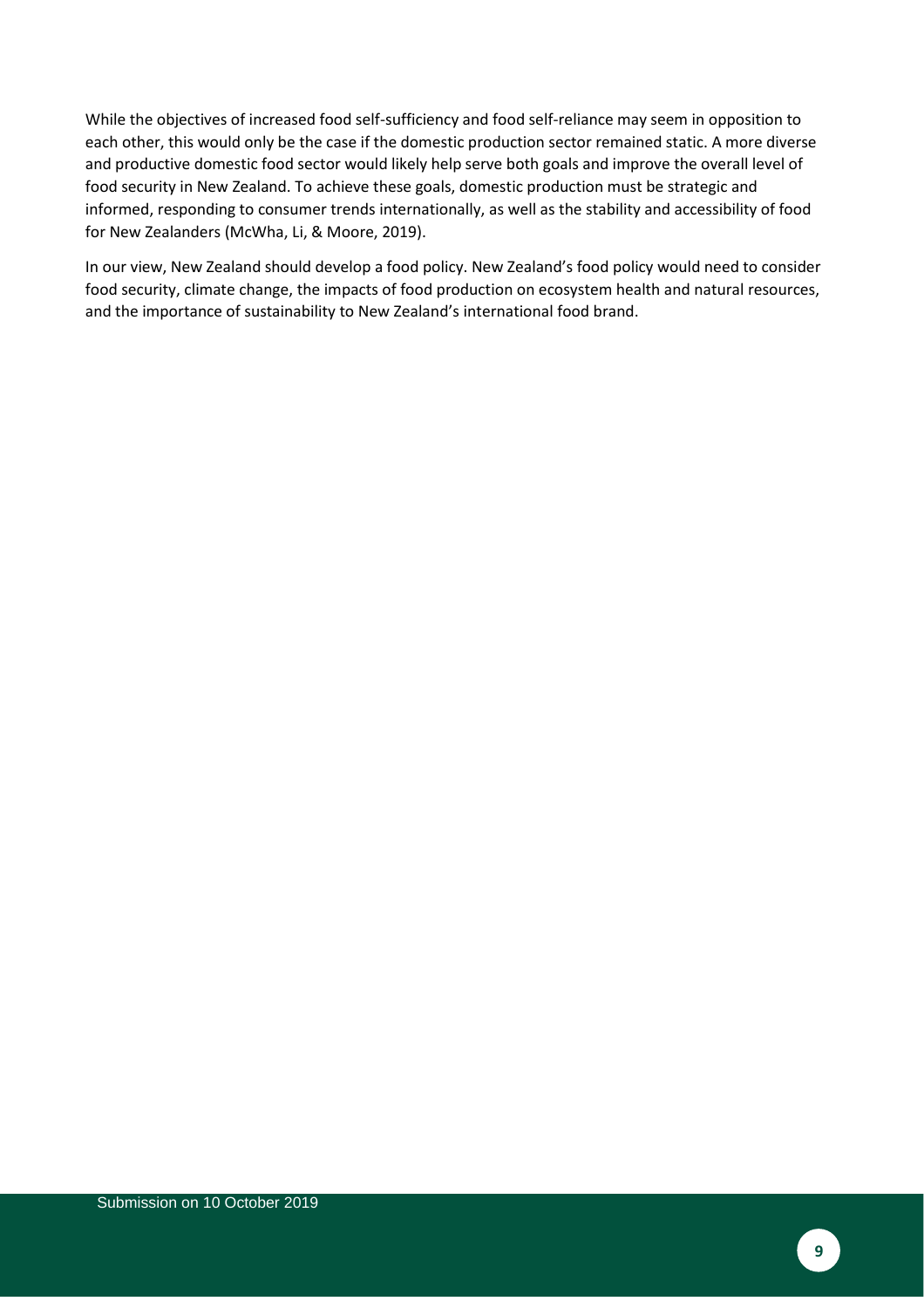# Discussion questions

| What are the values and benefits associated<br>with highly productive land? | The values and benefits associated with the use of highly productive land are significant for<br>horticulture. They include:<br>Economic benefits - employment, export, industry growth potential, infrastructure needs;<br>$\bullet$<br>Diversity and resilience in New Zealand's rural production system - using the most highly<br>$\bullet$<br>productive land for a broad range of domestic and export products;<br>Climate change/transition to low emissions economy;<br>$\bullet$<br>Health outcomes and social well-being - adverse health outcomes resulting from not eating<br>$\bullet$<br>enough fruit and vegetables;<br>Fresh food/food supply - national food supply and domestic food security which will become<br>more important with population growth;<br>Horticulture is an efficient land use and contributes to rural character and amenity;<br>$\bullet$<br>Cultural and social values associated with some crops e.g., Kumara in Northland, Kiwifruit in<br>$\bullet$<br>Bay of Plenty, leafy greens from the Horowhenua; and<br>The settlement pattern of New Zealand (Maori and European) saw many towns and cities<br>$\bullet$<br>develop adjacent to the resources required to support the occupants including land for food<br>production. That relationship remains in some areas, and is progressively being lost in others<br>but will remain critical for future generations.<br>The key values associated with highly productive land at a regional level should be identified as part<br>of Policy 1 prior to the identification of highly productive land in the region.<br>The values would assist in the process of identifying highly productive land, and when assessing the<br>relatively productive capacity impacts of activities, a values-based assessment of the effects on the<br>social, economic and cultural outputs of highly productive land could be undertaken to inform how<br>the productive capacity of highly productive land can maintained within limits. |
|-----------------------------------------------------------------------------|--------------------------------------------------------------------------------------------------------------------------------------------------------------------------------------------------------------------------------------------------------------------------------------------------------------------------------------------------------------------------------------------------------------------------------------------------------------------------------------------------------------------------------------------------------------------------------------------------------------------------------------------------------------------------------------------------------------------------------------------------------------------------------------------------------------------------------------------------------------------------------------------------------------------------------------------------------------------------------------------------------------------------------------------------------------------------------------------------------------------------------------------------------------------------------------------------------------------------------------------------------------------------------------------------------------------------------------------------------------------------------------------------------------------------------------------------------------------------------------------------------------------------------------------------------------------------------------------------------------------------------------------------------------------------------------------------------------------------------------------------------------------------------------------------------------------------------------------------------------------------------------------------------------------------------------------------------------------------------------------------------------------------|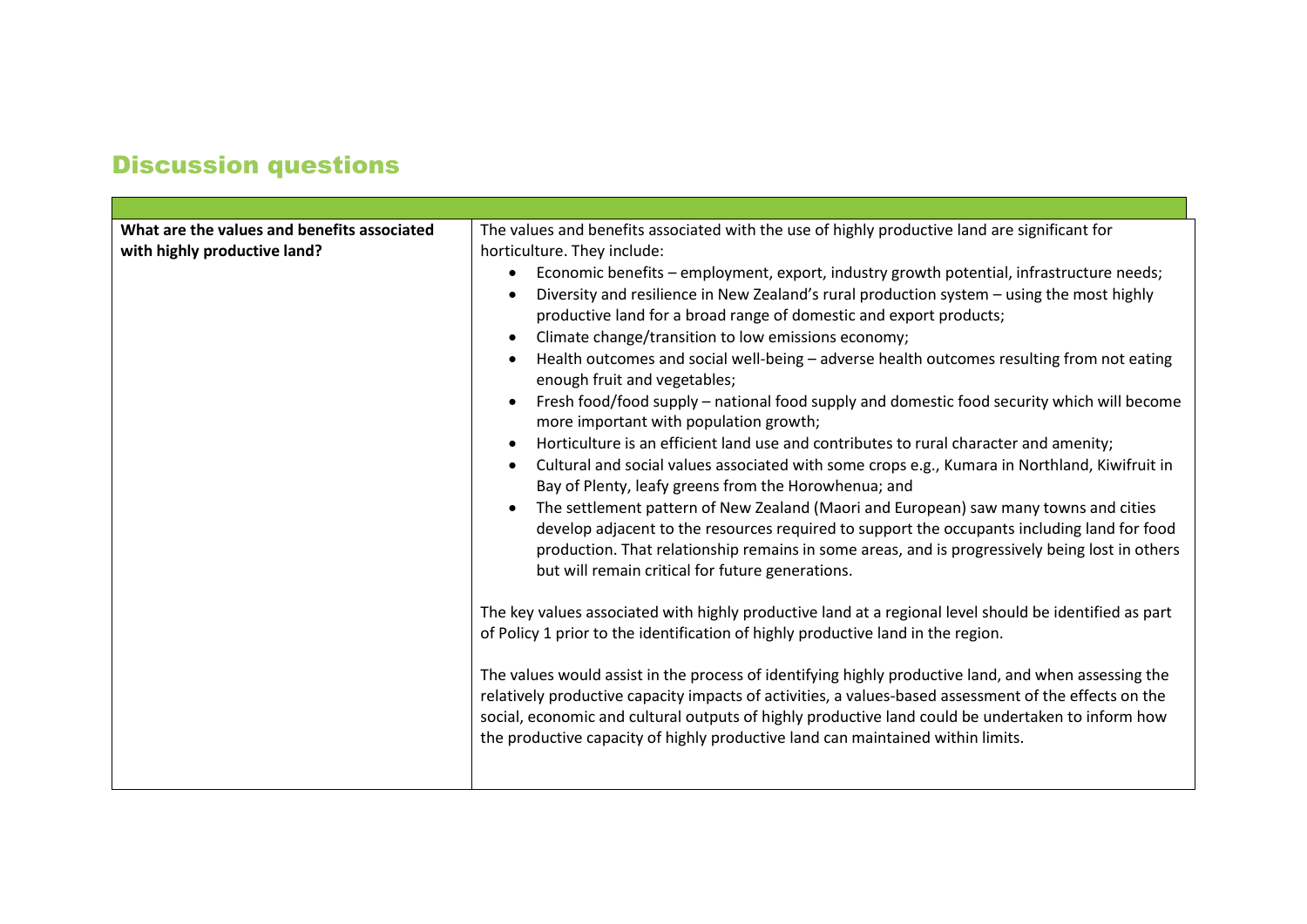| What are the values and benefits associated | A 2018 report on the Pukekohe Hub ('Hub'), which has an area of 4,359 ha (representing 3.8% of New                                                                                                                                                                                                                                                                                                  |
|---------------------------------------------|-----------------------------------------------------------------------------------------------------------------------------------------------------------------------------------------------------------------------------------------------------------------------------------------------------------------------------------------------------------------------------------------------------|
| with existing food growing hubs and how can | Zealand's total fruit and vegetable growing area) stated that:                                                                                                                                                                                                                                                                                                                                      |
| these be maximised?                         | The Hub's horticulture industry directly contributes approximately \$86 million per annum, in<br>$\bullet$<br>value-added terms, to the regional economy;                                                                                                                                                                                                                                           |
|                                             | The Hub's horticulture industries indirect contribution, reflecting expenditure on                                                                                                                                                                                                                                                                                                                  |
|                                             | intermediate inputs such as agriculture support services, water, machinery, feed, fertiliser                                                                                                                                                                                                                                                                                                        |
|                                             | and seed, is \$175 million per annum, in value-added terms;                                                                                                                                                                                                                                                                                                                                         |
|                                             | The Hub employs 3,090 full time equivalents and 90% of the produce grown in the Hub is for                                                                                                                                                                                                                                                                                                          |
|                                             | the domestic market; and                                                                                                                                                                                                                                                                                                                                                                            |
|                                             | The Hub contributes to the social fabric of the community.                                                                                                                                                                                                                                                                                                                                          |
|                                             |                                                                                                                                                                                                                                                                                                                                                                                                     |
|                                             | Hawke's Bay is another important food growing hub, and the following illustrate the value and                                                                                                                                                                                                                                                                                                       |
|                                             | benefit of that food production to the region and New Zealand as a whole:                                                                                                                                                                                                                                                                                                                           |
|                                             | 'Food production' in Hawke's Bay accounts for 52.5% of the region's GDP <sup>1</sup> ;<br>$\bullet$                                                                                                                                                                                                                                                                                                 |
|                                             | There are about 400 growing operations in the Hawke's Bay region, comprised of orchards,<br>fresh vegetable and process vegetable growing operations, and there are also three growers<br>of indoor covered crops;                                                                                                                                                                                  |
|                                             | Hawke's Bay produces 61% of New Zealand's apple and pear crops, 70% of the country's<br>summer fruit and 50% of the country's squash crop;                                                                                                                                                                                                                                                          |
|                                             | While a range of fresh fruit and vegetables are grown for domestic supply, with Hawke's Bay<br>$\bullet$<br>providing into the domestic food chain at times of the year when other regions are not able<br>to provide fruit and vegetables, the majority of Hawke's Bay's horticultural produce is<br>exported - either fresh, or processed by one of the several large processing firms located in |
|                                             | Hastings;                                                                                                                                                                                                                                                                                                                                                                                           |
|                                             | Two of the largest post-harvest facilities located within the region (Heinz, Watties and<br>$\bullet$                                                                                                                                                                                                                                                                                               |
|                                             | McCains) alone employ over 1800 people; and                                                                                                                                                                                                                                                                                                                                                         |
|                                             | Around 16,800 ha of commercial fruit and vegetable production is on the Heretaunga Plains.<br>$\bullet$                                                                                                                                                                                                                                                                                             |
|                                             |                                                                                                                                                                                                                                                                                                                                                                                                     |
|                                             | Ensuring the ability of the food growing sector to continue to grow in Hawke's Bay is critical to both                                                                                                                                                                                                                                                                                              |
|                                             | the region and the country - particularly from an economic perspective, but also from a cultural and<br>social perspective as well.                                                                                                                                                                                                                                                                 |
|                                             |                                                                                                                                                                                                                                                                                                                                                                                                     |

<sup>1</sup> According to the 2016 report 'Matariki, the Hawke's Bay Regional Economic Development Strategy and Action Plan'.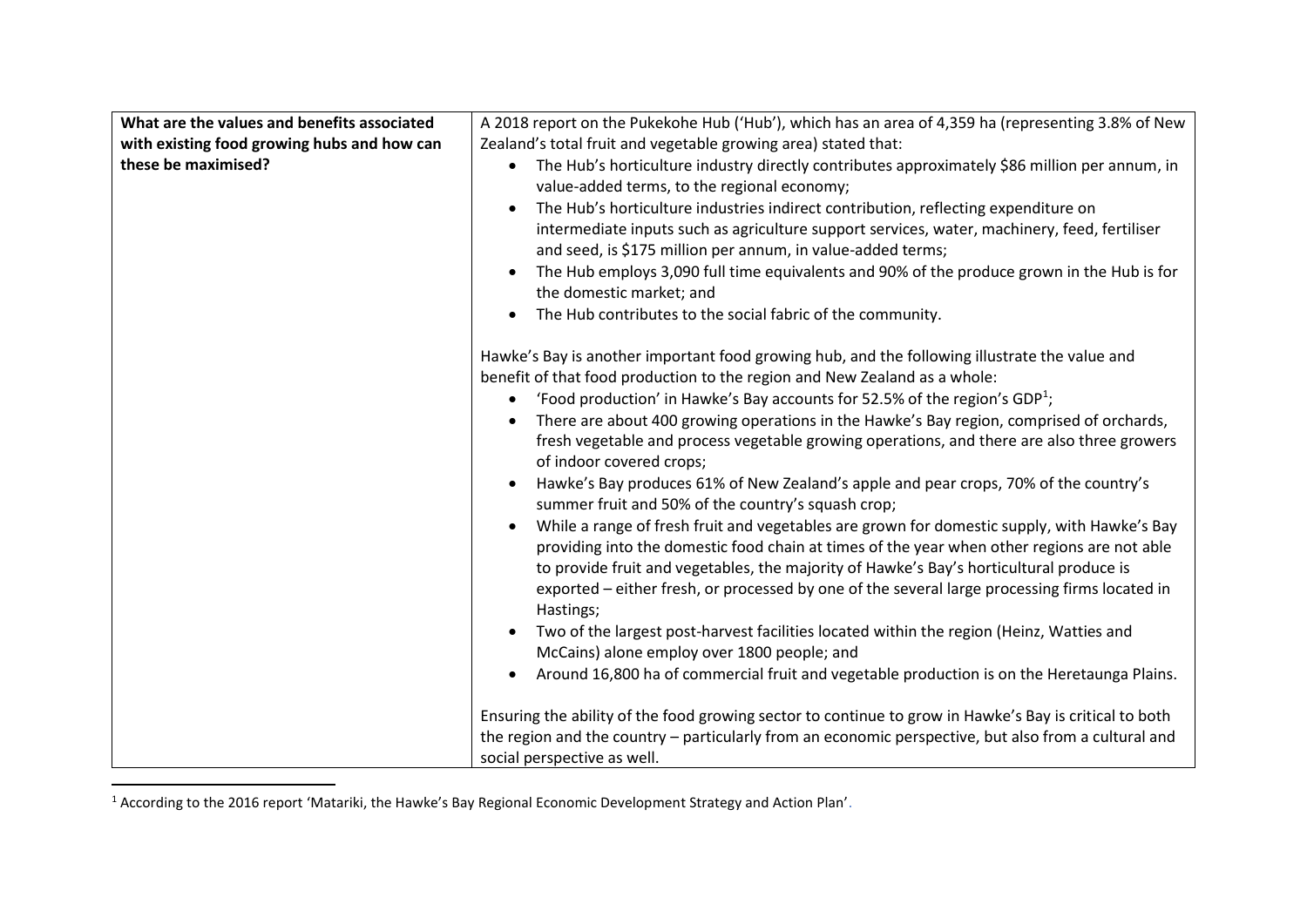| In Northland region overall, the horticulture industry affords a range of social, cultural,             |
|---------------------------------------------------------------------------------------------------------|
| environmental and economic benefits to the region:                                                      |
| a) Cultural values                                                                                      |
| The kumara has a long history of cultivation in New Zealand, dating back over a thousand years with     |
| the arrival of early Maori settlers. Although today's kumara are not the same species, it still has a   |
|                                                                                                         |
| place within New Zealand's cultural tapestry and is classified as a national taonga under the Wai       |
| 262 Treaty Settlement findings.                                                                         |
| b) Economic values                                                                                      |
| The horticulture industry contributes significantly to local economy. In 2017, Northland's kumara       |
| industry contributed over \$60 million in profit and has grown almost \$20 million in value in 3 years. |
| The kumara production in Kaipara is regionally and nationally significant as 90% of the domestic        |
| production occurs within a small footprint in the area.                                                 |
| Northland's avocado industry represents 47% of national avocado production. In 2016/2017 the            |
| industry generated \$43 million to Northland growers.                                                   |
| For the 2017/2018 season, the kiwifruit industry contributed over \$44 million to Northland kiwifruit   |
| growers. Using standard economic multipliers this equates to \$264 million to the wider Northland       |
| economy.                                                                                                |
| c) Social value                                                                                         |
| The kumara is an important food source for New Zealanders. In 2017, kumara was in the top 10            |
| vegetables for consumer spend as is reflected in the \$20 million increase in revenue since 2014.       |
| Significantly, the Northland kumara industry alone provides 90% of domestic supply.                     |
| At a local level, the Northland horticulture industry provides much needed employment                   |
| opportunities. The kumara industry employs 170 full time employees (FTE), increasing to 1,200           |
| during planting and harvesting. The kiwifruit industry employs 182 FTE (2015/2016) with a 133%          |
| increase (to 886 FTE's) anticipated by 2029/2030.                                                       |
|                                                                                                         |
|                                                                                                         |
| For each of these hubs and the other growing hubs in New Zealand, there are different opportunities     |
| and constraints that impact on the productive capacity of land; issues around urban and lifestyle       |
| expansion as well as environmental constraints, policy constraints, and constraints around              |
| infrastructure and labour.                                                                              |
|                                                                                                         |
|                                                                                                         |
|                                                                                                         |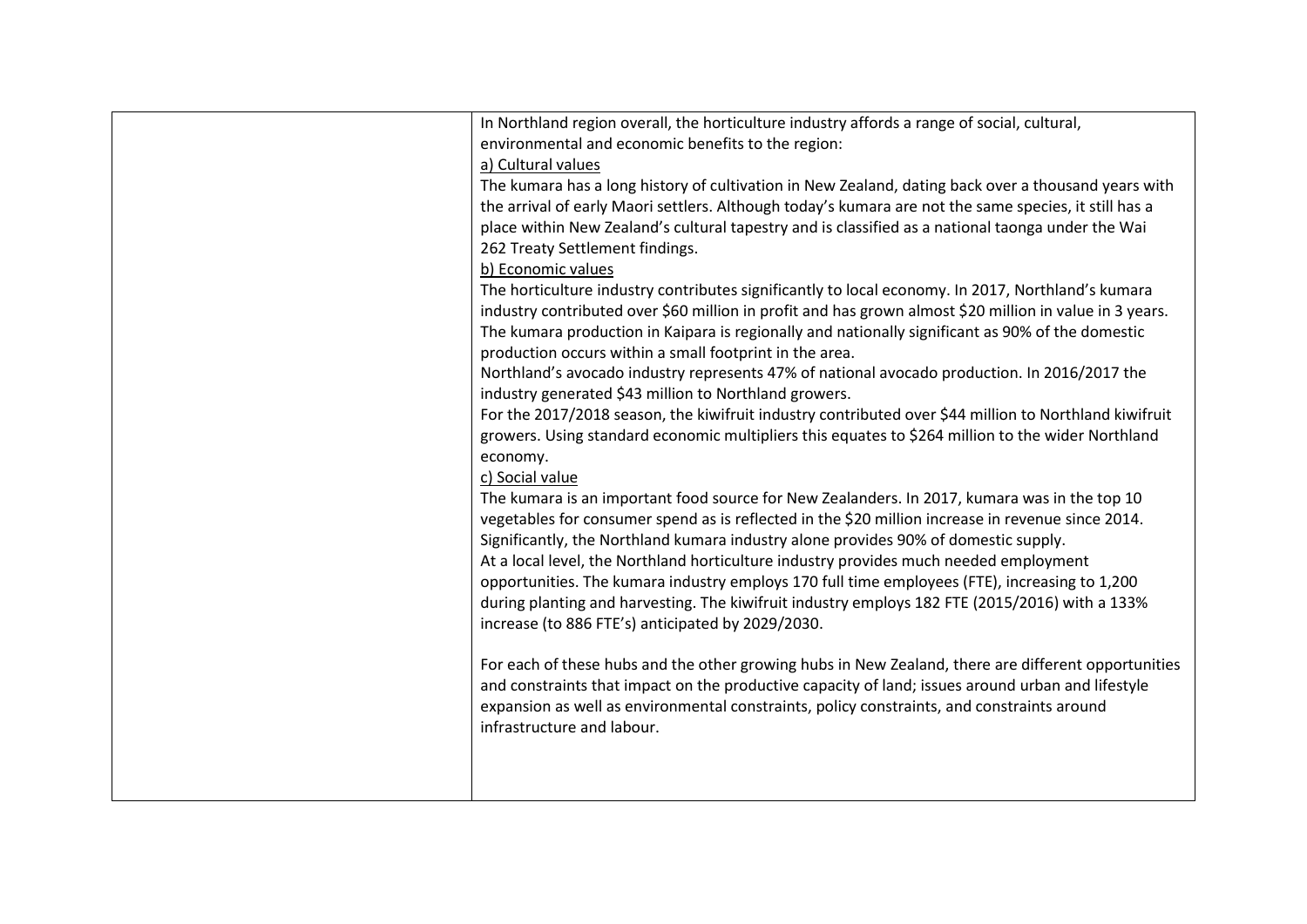| <b>SECTION 3.1: PROBLEM STATEMENT [PAGE 23]</b> |                                                                                                                                                                                                                                                                                                                     |
|-------------------------------------------------|---------------------------------------------------------------------------------------------------------------------------------------------------------------------------------------------------------------------------------------------------------------------------------------------------------------------|
| Does the RMA framework provide sufficient       | The RMA lacks clear direction on how highly productive land should be managed. The previous Town                                                                                                                                                                                                                    |
| clarity and direction on how highly productive  | and Country Planning Act 1977 explicitly provided for the value of food production (and the need to                                                                                                                                                                                                                 |
| land should be managed? Why/why not?            | avoid urban encroachment and 'sporadic' development in rural areas) as a matter of national                                                                                                                                                                                                                         |
|                                                 | importance.                                                                                                                                                                                                                                                                                                         |
|                                                 |                                                                                                                                                                                                                                                                                                                     |
|                                                 | While highly productive soils are a relevant consideration under sections $5(2)$ , $7(b)$ and $7(g)$ of the<br>RMA, as identified in the discussion document:                                                                                                                                                       |
|                                                 | Section 5(2) "In this Act, sustainable management means managing the use, development,<br>and protection of natural and physical resources in a way, or at a rate, which enables people<br>and communities to provide for their social, economic, and cultural well-being and for their<br>health and safety while- |
|                                                 | a) sustaining the potential of natural and physical resources (excluding minerals) to<br>meet the reasonably foreseeable needs of future generations; and                                                                                                                                                           |
|                                                 | b) safeguarding the life-supporting capacity of air, water, soil, and ecosystems; and<br>avoiding, remedying, or mitigating any adverse effects of activities on the<br>c)<br>environment."                                                                                                                         |
|                                                 | Section 7(b) "the efficient use and development of natural and physical resource" is to be<br>$\bullet$<br>given particular regard.                                                                                                                                                                                 |
|                                                 | Section 7(g) "any finite characteristics of natural and physicals resources" is to be given<br>particular regard.                                                                                                                                                                                                   |
|                                                 |                                                                                                                                                                                                                                                                                                                     |
|                                                 | These references do not provide sufficient clarity and direction because:<br>Highly productive land (and the soil resource) is not identified as a matter of national<br>$\bullet$                                                                                                                                  |
|                                                 | importance (Section 6) of the RMA.                                                                                                                                                                                                                                                                                  |
|                                                 | Sections 5(2), 7(b) and 7(g) are not specific to the features of highly productive land and can<br>$\bullet$                                                                                                                                                                                                        |
|                                                 | also be related to other resources (e.g. the provision of housing, a physical resource).                                                                                                                                                                                                                            |
|                                                 | A number of other matters (e.g. freshwater management, urban development, renewable<br>$\bullet$                                                                                                                                                                                                                    |
|                                                 | energy generation, electricity transmission, the coastal environment) have National Policy                                                                                                                                                                                                                          |
|                                                 | Statements which provide clear direction in plan making and implementation. In the absence                                                                                                                                                                                                                          |
|                                                 | of clear guidance around highly productive land, other priorities (which can often be                                                                                                                                                                                                                               |
|                                                 | competing) can be given precedence during plan development and then subsequently in                                                                                                                                                                                                                                 |
|                                                 | resource consent decision making.                                                                                                                                                                                                                                                                                   |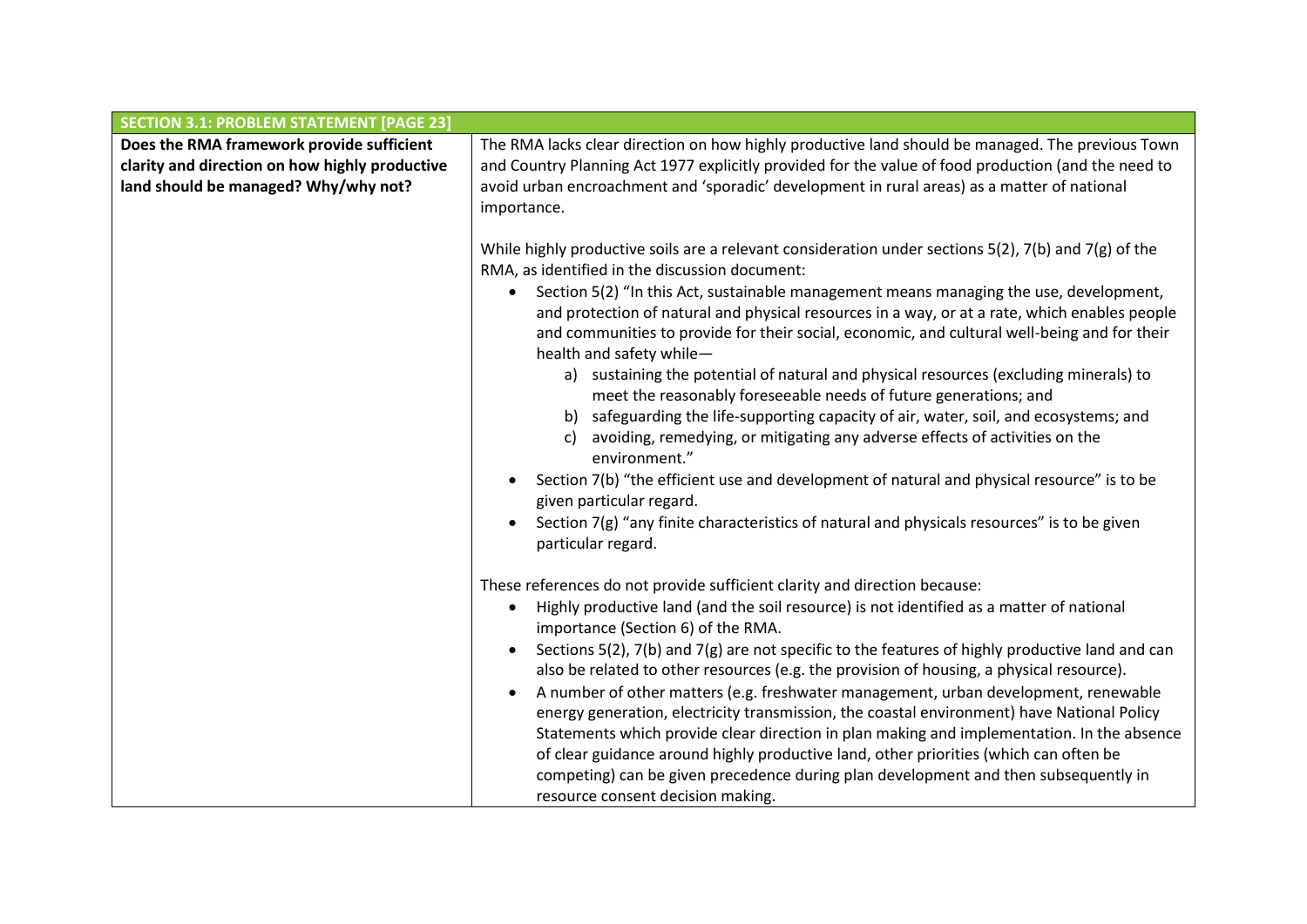|                                                                                              | As a result of this 'policy gap' there is inconsistent and sometimes deficient policy with regard to:<br>Subdivision and urban growth in rural areas and protection of highly productive land;<br>$\bullet$<br>Management of the rural/urban interface, which shifts as a result of urban growth; and<br>$\bullet$<br>Plan approaches to protect and supporting horticultural production activities and the<br>$\bullet$<br>allocation of resources to sustain production.                                                                                                                                                                                                                                                                                                                                             |
|----------------------------------------------------------------------------------------------|------------------------------------------------------------------------------------------------------------------------------------------------------------------------------------------------------------------------------------------------------------------------------------------------------------------------------------------------------------------------------------------------------------------------------------------------------------------------------------------------------------------------------------------------------------------------------------------------------------------------------------------------------------------------------------------------------------------------------------------------------------------------------------------------------------------------|
|                                                                                              | Limited policy guidance can result in these values only being considered at the resource consent<br>stage.                                                                                                                                                                                                                                                                                                                                                                                                                                                                                                                                                                                                                                                                                                             |
|                                                                                              | Horticulture as an industry is unique in that highly productive soils need to be considered at a<br>broader scale, the value of highly productive land cannot be considered only at the local level. At<br>present, the regional and district planning system generally does not allow consideration of the<br>overall national food system in New Zealand and how land use decisions at a district or regional level<br>affect food production and availability of supply at both the local and national level.<br>Highly productive land and the growing hubs that rely on this resource cannot be considered in<br>spatial isolation at the district or regional level. The land is part of the national food production<br>system around which there is benefit in direct RMA policy and a national food strategy. |
| Does the RMA framework provide sufficient<br>clarity on how highly productive land should be | The RMA does not provide sufficient clarity on how highly productive land should be considered<br>alongside competing uses.                                                                                                                                                                                                                                                                                                                                                                                                                                                                                                                                                                                                                                                                                            |
| considered alongside competing uses?<br>Why/why not?                                         | As noted above, highly productive land (by reference in Part 2 to protection of natural resources to<br>enable people and communities to provide for their social, economic, and cultural well-being,<br>safeguarding the life-supporting capacity of soil, efficient use and development of natural resources<br>and having regard to finite characteristics of natural resources) is a matter central to sustainable<br>management, however unlike other national issues there is no further national level policy guidance.                                                                                                                                                                                                                                                                                         |
|                                                                                              | In the absence of specific recognition (and policy) for highly productive land, there is no guidance on<br>how to consider this alongside competing uses. This lack of guidance on how to consider highly<br>productive land in decision making is particularly apparent when being compared to other activities<br>that have National Policy such as urban development and electricity transmission.                                                                                                                                                                                                                                                                                                                                                                                                                  |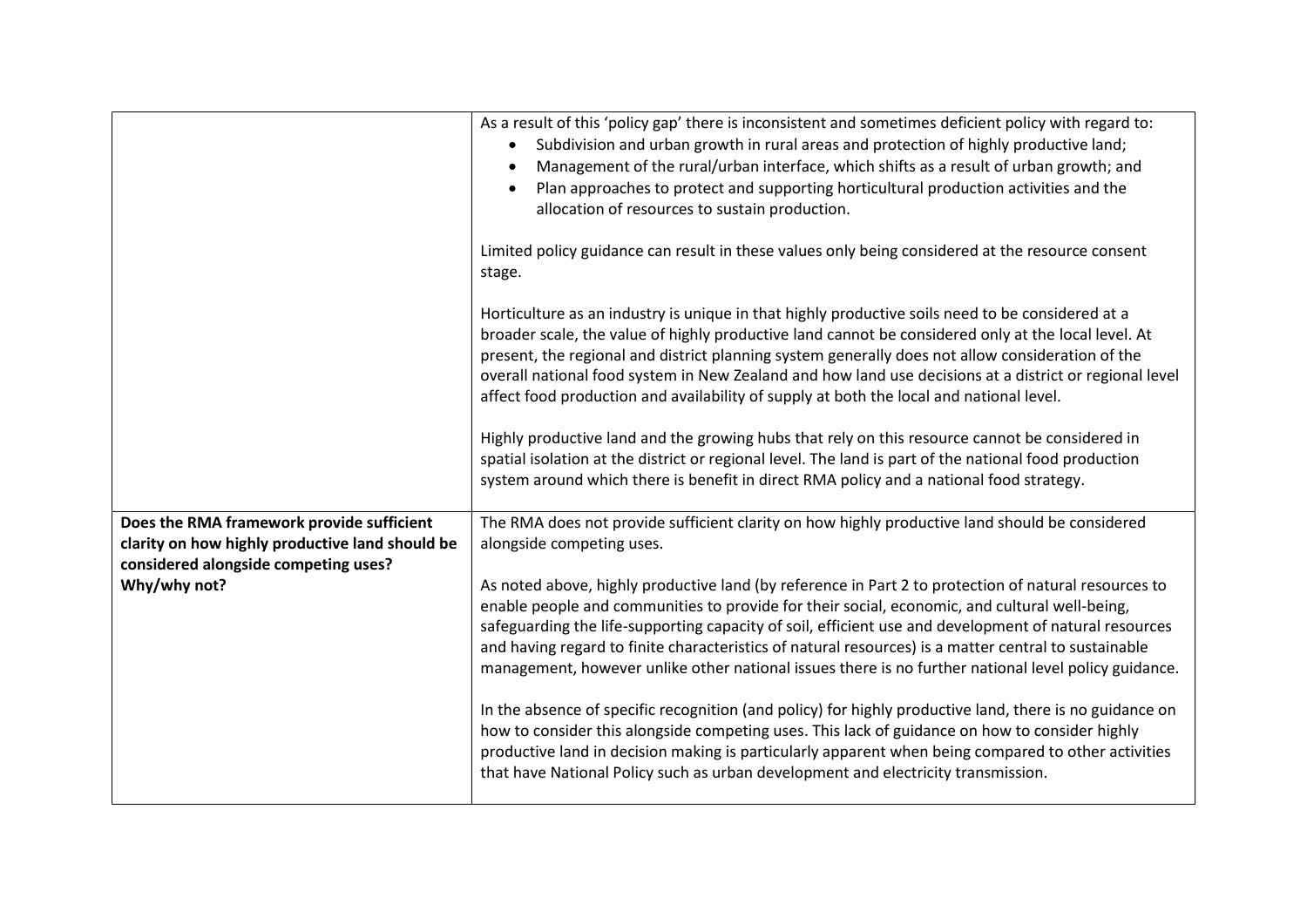|                                                                                                                          | Competing uses are not just urban development and rural lifestyle development but also include<br>activities in rural production areas such as infrastructure, industrial and commercial uses and<br>tourism. The existence of such activities can compromise the use of highly productive land but the<br>RMA does not provide a clear framework for balancing such competing uses.<br>We suggest that there is currently not sufficient guidance on how highly productive land should be<br>considered alongside other competing uses and that the introduction of an NPS, and the need for<br>that to be given affect to in lower order planning documents, will provide clarity on how highly<br>productive land should be considered.                                                                                                                                                                                                                                  |
|--------------------------------------------------------------------------------------------------------------------------|-----------------------------------------------------------------------------------------------------------------------------------------------------------------------------------------------------------------------------------------------------------------------------------------------------------------------------------------------------------------------------------------------------------------------------------------------------------------------------------------------------------------------------------------------------------------------------------------------------------------------------------------------------------------------------------------------------------------------------------------------------------------------------------------------------------------------------------------------------------------------------------------------------------------------------------------------------------------------------|
| How are values and wider benefits of highly<br>productive land being considered in planning<br>and consenting processes? | There is considerable variability in how the values and wider benefits of highly productive land are<br>being considered in planning and consenting processes. Somewhat unhelpfully, there is variation<br>within regions (as well as between regions). Some local authorities are putting very high importance<br>on the protection of the soil resource - both in planning and consenting processes, and have declined<br>applications citing the need to protect versatile land as one of the key reasons for decline. However<br>other local authorities do not appear to be placing such importance on the value and benefit of highly<br>productive land with the assumption being that the resource is not limited and that a loss of<br>production in one area may be supplemented by production in another. This approach demonstrates<br>a lack of understanding about what is required to produce food and that not all land is suitable for<br>food production. |
|                                                                                                                          | To ensure that highly productive land is considered as part of resource consent application there<br>needs to be a robust planning framework to enable assessment of the effects of the activity on the<br>highly productive land resource. Without clear direction in the RMA and at a national level there is no<br>requirement to include such provisions in a district plan, and hence part of the consent assessment<br>process.                                                                                                                                                                                                                                                                                                                                                                                                                                                                                                                                       |
|                                                                                                                          | Otago Regional Council has identified 'significant soils' in the RPS and established a framework which<br>district council will need to give effect to but as yet district plan changes have not been made.                                                                                                                                                                                                                                                                                                                                                                                                                                                                                                                                                                                                                                                                                                                                                                 |
|                                                                                                                          | Whangarei District Council established criteria for identifying areas suitable for rural residential<br>development that gave some consideration to highly productive land that sought to provide for a<br>variety of rural living opportunities in the District without materially reducing the potential of the                                                                                                                                                                                                                                                                                                                                                                                                                                                                                                                                                                                                                                                           |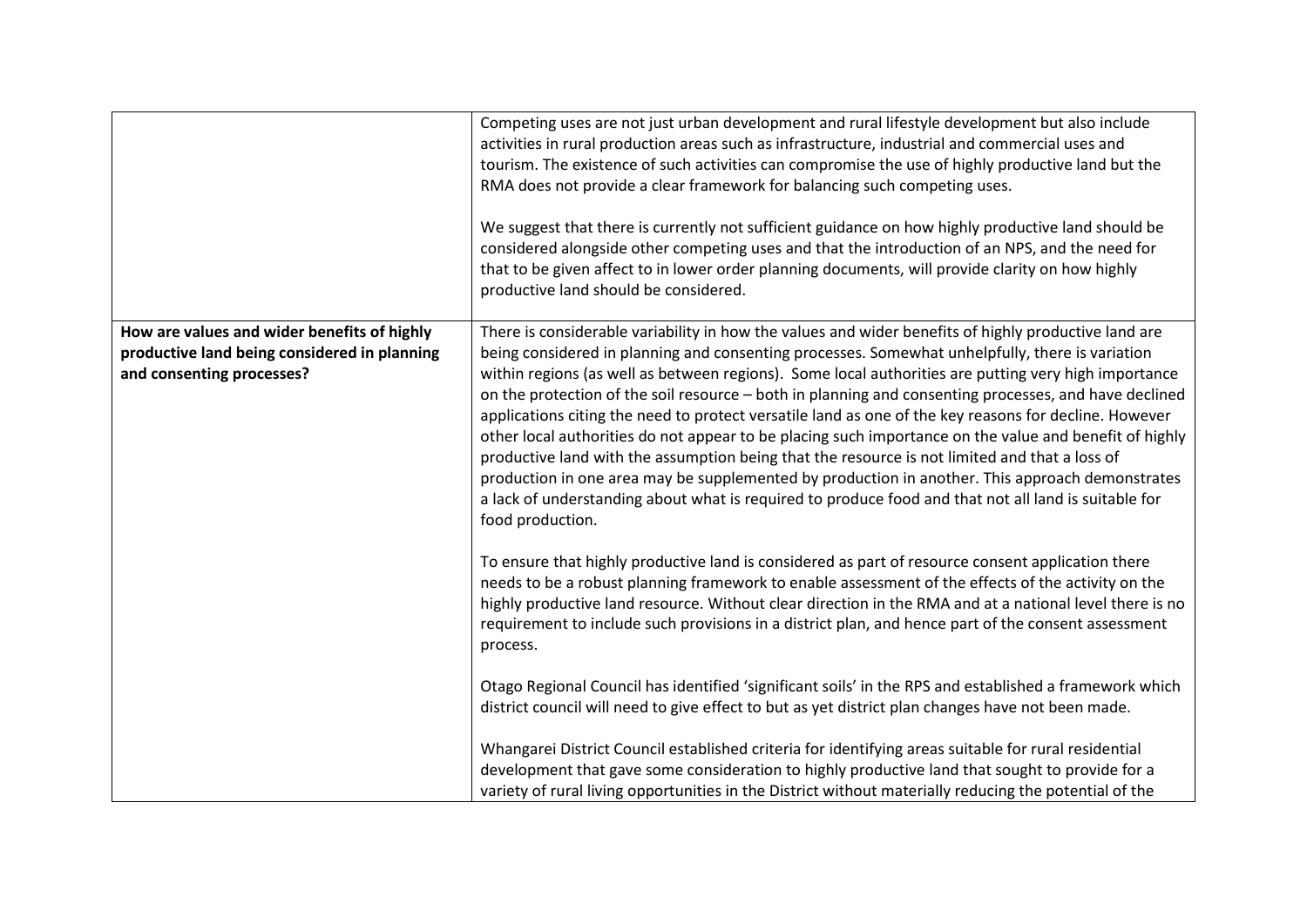|                                                                                                                    | Rural Area for productive use of land by providing for the RLE in locations that met the criteria,<br>including: do not materially reduce the potential for soil-based rural production activities on land<br>with highly versatile soils or land with established rural production activities (RA.1.3.4).<br>However, the criteria were not sufficiently robust as areas of highly productive land were still<br>identified as Rural Living in the plan and thereby removed from productive use. Part of the difficulty<br>arose from the fact that many areas of highly productive land in Whangarei are on Class IV land<br>because of slope or presence of rocks due to volcanic activity. But the land is highly productive for<br>avocado production as the limitations are not significant to that production system. This is an<br>example of where the focus on 'versatile soils' and LUC 1-3 is deficient in terms of defining highly<br>productive land.<br>The lack of a national context has resulted in inconsistent and ad hoc planning approaches.<br>Consenting processes typically fail to consider a national context and the result is incremental local |  |
|--------------------------------------------------------------------------------------------------------------------|------------------------------------------------------------------------------------------------------------------------------------------------------------------------------------------------------------------------------------------------------------------------------------------------------------------------------------------------------------------------------------------------------------------------------------------------------------------------------------------------------------------------------------------------------------------------------------------------------------------------------------------------------------------------------------------------------------------------------------------------------------------------------------------------------------------------------------------------------------------------------------------------------------------------------------------------------------------------------------------------------------------------------------------------------------------------------------------------------------------------------------------------------------------------------|--|
|                                                                                                                    | loss of nationally and regionally significant land.<br>An issue for current consenting processes, and which will likely become more apparent should the                                                                                                                                                                                                                                                                                                                                                                                                                                                                                                                                                                                                                                                                                                                                                                                                                                                                                                                                                                                                                      |  |
|                                                                                                                    | NPS-HPL progress, is a need to consider a national position on whether soils can be relocated to<br>enhance the productive capability of other land.                                                                                                                                                                                                                                                                                                                                                                                                                                                                                                                                                                                                                                                                                                                                                                                                                                                                                                                                                                                                                         |  |
| <b>SECTION 3.2: URBAN EXPANSION ON TO HIGHLY PRODUCTIVE LAND [PAGE 24]</b>                                         |                                                                                                                                                                                                                                                                                                                                                                                                                                                                                                                                                                                                                                                                                                                                                                                                                                                                                                                                                                                                                                                                                                                                                                              |  |
| How is highly productive land currently<br>considered when providing urban expansion?<br>Can you provide examples? | Versatile soils and rural productivity are somewhat used interchangeably/practice varies -<br>$\bullet$<br>e.g. various terms used to include high class, high value, elite, versatile, fertile.<br>What is considered 'versatile soils' varies, e.g. Horizons RPS Objective 3-4 Urban growth and<br>$\bullet$<br>rural residential subdivision on versatile soils considers only the benefits of retaining Class I<br>and II versatile soils. Auckland Unitary Plan prioritises Class I (Elite) over Class II and III<br>(Prime).                                                                                                                                                                                                                                                                                                                                                                                                                                                                                                                                                                                                                                           |  |
|                                                                                                                    | RMA considerations include 5(2)(a) -(c), 7(b), 7(g) for soils, but this does not necessarily<br>$\bullet$<br>provide certainty that the need for land supply will not result in protection of soils and land.<br>Value of soil is often reflected at the district level only e.g. the loss represents 3% of the land<br>in the district currently used for arable farming and 0.6% of land with LUC 2 soils in the                                                                                                                                                                                                                                                                                                                                                                                                                                                                                                                                                                                                                                                                                                                                                           |  |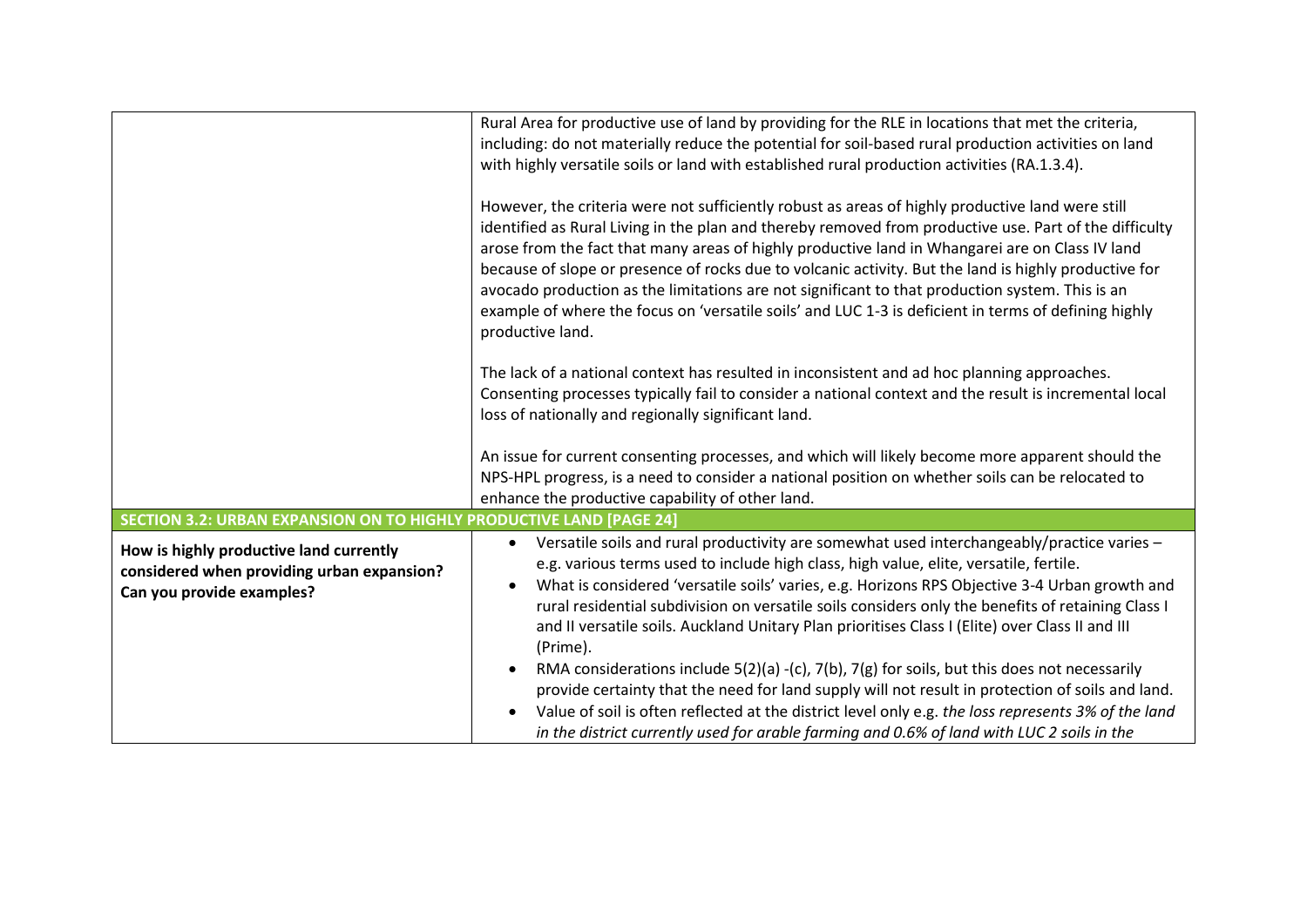| District (Rangitikei PC to rezone 217 hectares south of Marton from existing rural land into<br>industrial) <sup>2</sup>                                                                                                                                                                                                                                                       |
|--------------------------------------------------------------------------------------------------------------------------------------------------------------------------------------------------------------------------------------------------------------------------------------------------------------------------------------------------------------------------------|
| What is typically lacking is consideration of the future interface of urban land with highly                                                                                                                                                                                                                                                                                   |
| productive land - the sterilisation of production activity occurs not just on the highly                                                                                                                                                                                                                                                                                       |
| productive land lost to urban land use but also in the urban-rural interface where conflict                                                                                                                                                                                                                                                                                    |
| with differing amenity expectations occur.                                                                                                                                                                                                                                                                                                                                     |
| The Northland RPS has Objective 3.6 which seeks to limit reverse sensitivity and sterilisation of land<br>to support economic activity in the region. However, while this objective and policy were part of the<br>consideration in the Whangarei District Rural plan changes, some highly productive land was lost to<br>urban development and rural residential development. |
| The policies for significant soils in the Proposed Otago Regional Policy Statement provided a strong<br>direction to protect the resource. However, through the appeal process and giving effect to the<br>NPSUDC the policy framework was weakened as the requirements of the NPSUDC had a higher<br>priority than the protection of significant soils.                       |
| In Hawke's Bay, the Heretaunga Plains Urban Development Strategy <sup>3</sup> (2017) (HPUDS) has as one of its<br>guiding principles "the productive value of its versatile land and water resources are recognised and                                                                                                                                                        |
| provided for and used sustainably" and in the preamble to the 2017 version, specifically recognises                                                                                                                                                                                                                                                                            |
| the value of soil and water as a significant resource for ongoing food production and as a major                                                                                                                                                                                                                                                                               |
| contributor to the regional economy. The strategy sets out the preferred settlement pattern of                                                                                                                                                                                                                                                                                 |
| 'compact design' and defines growth areas. The Regional Policy Statement identifies management of                                                                                                                                                                                                                                                                              |
| the built environment as a significant regional issue, and gives effect to the "general tenents" of                                                                                                                                                                                                                                                                            |
| HPUDS, but also includes specific objectives and policies that relate to versatile soil and provide some                                                                                                                                                                                                                                                                       |
| direction about how versatile soils should be considered when urban expansion is being considered.                                                                                                                                                                                                                                                                             |
| For example, Objective UD1 seeks the establishment of compact and strongly connected urban form                                                                                                                                                                                                                                                                                |
| throughout the region that, [amongst other things] (d) avoids unnecessary encroachment of urban                                                                                                                                                                                                                                                                                |
| activities on the versatile land of the Heretaunga Plains; and POL UDI states that in providing for                                                                                                                                                                                                                                                                            |

<sup>&</sup>lt;sup>2</sup> 2019 The property group. Proposed District Plan Change Report for rezoning 1165, 1151, 1091 State Highway 1, Marton

<sup>&</sup>lt;sup>3</sup> A joint initiative between Hastings District Council, Napier City Council and Hawke's Bay Regional Council that seeks to manage urban growth on the Heretaunga Plains from 2015 [it was initially drafted in 2010 and reviewed in early 2017] to 2045. It is not a statutory planning document, although its development, ongoing review and implementation by the signatory Council's has been set out and agreed to in a Memorandum of Agreement.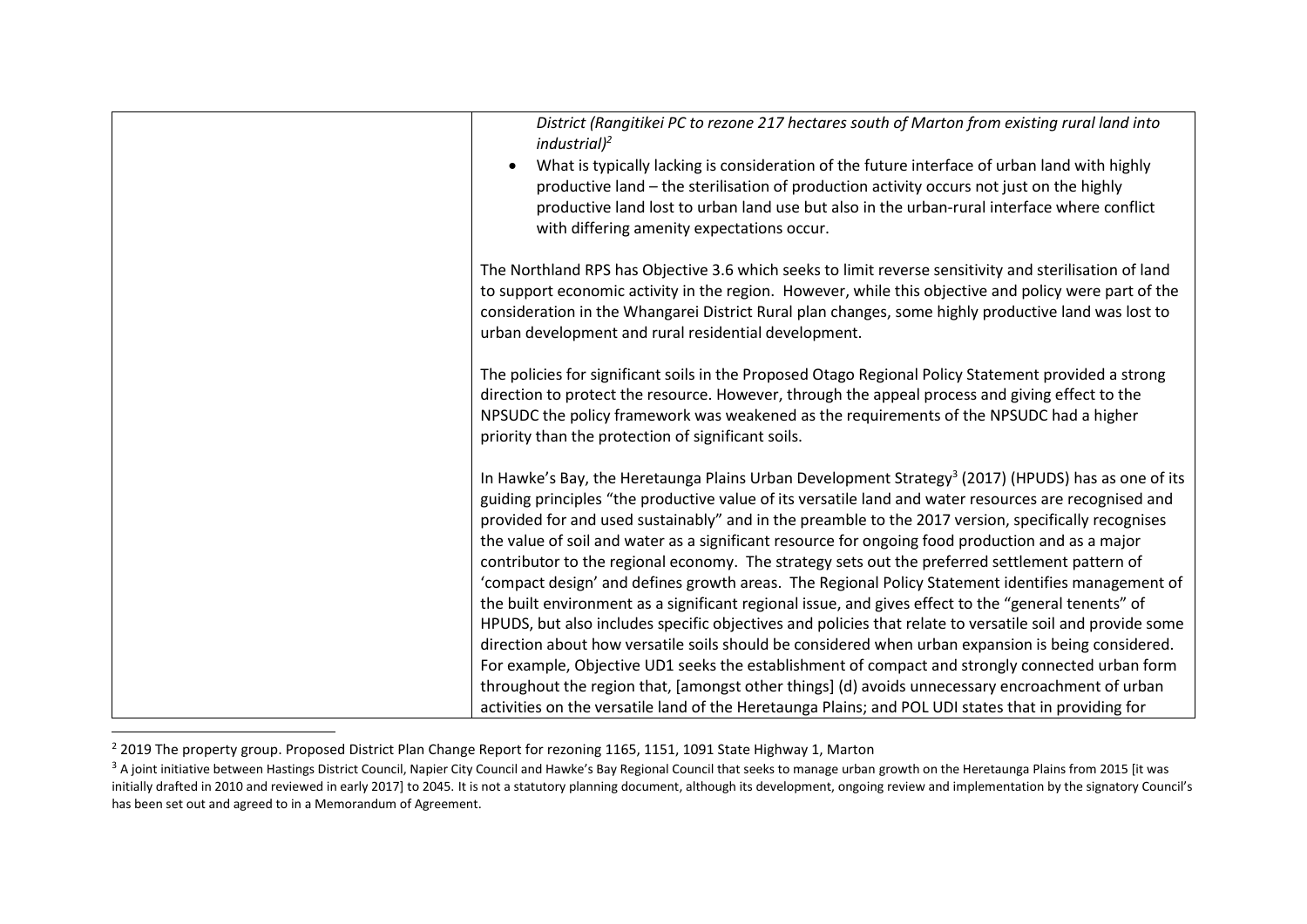|                                                                                                 | urban activities in the Heretaunga Plains sub-region, territorial authorities must place priority on (a)<br>the retention of the versatile land of the Heretaunga Plains for existing and foreseeable future<br>primary production.<br>However regardless of the guiding principles, significant areas of Heretaunga Plains have been<br>identified for urban development. Such rezoning reinforces the need from strong policy direction to<br>ensure that highly productive land is appropriately protected.                                                                                                                                                                                                                            |
|-------------------------------------------------------------------------------------------------|-------------------------------------------------------------------------------------------------------------------------------------------------------------------------------------------------------------------------------------------------------------------------------------------------------------------------------------------------------------------------------------------------------------------------------------------------------------------------------------------------------------------------------------------------------------------------------------------------------------------------------------------------------------------------------------------------------------------------------------------|
| How should highly productive land be<br>considered when planning for future urban<br>expansion? | The values of highly productive land and potential costs and benefits of enabling and/or allowing<br>urban expansion onto highly productive land should be specifically considered as part of the process<br>of identifying areas that may be appropriate for future expansion. The impact of losing that land to<br>primary productive use is a matter that should be specifically investigated, and those findings then<br>considered, alongside other relevant matters, when decisions about areas that are potentially<br>suitable for future urban expansion are made. An NPS could direct this, and we believe that would be<br>useful.                                                                                             |
|                                                                                                 | The spatial scale of the assessment is relevant. When an assessment of the social, economic and<br>cultural values associated with the primary production use, compared to an urban use of a specific<br>block are compared against the same assessment at a Fresh Management Unit, the magnitude of<br>adverse and beneficial effects will differ. At a catchment scale the benefits of urban development<br>may be achievable on alternative land compared to a loss of productive capacity which may not be<br>able to be replaced. On the other hand, the loss of some highly productive land may be offset at the<br>fresh water management scale by improvements in productive capacity elsewhere associated with a<br>development. |
|                                                                                                 | The temporal scale of the assessment is relevant. Land that has potential to have high productive<br>capacity could have temporarily reduced productivity, for example due to pests or disease or water<br>over allocation. In the longer-term the land and the lands productivity could be enhanced, for<br>example, due to future investments in water storage or improvements in technology. On the other<br>hand, when the productivity of highly productive land is constrained in the present, preventing<br>landowners from exiting constrained land and maximising their land value through urbanisation can<br>have significant impacts on the long-term viability of those businesses.                                          |
|                                                                                                 | An NPS could direct these assessments, and we believe that would be useful.                                                                                                                                                                                                                                                                                                                                                                                                                                                                                                                                                                                                                                                               |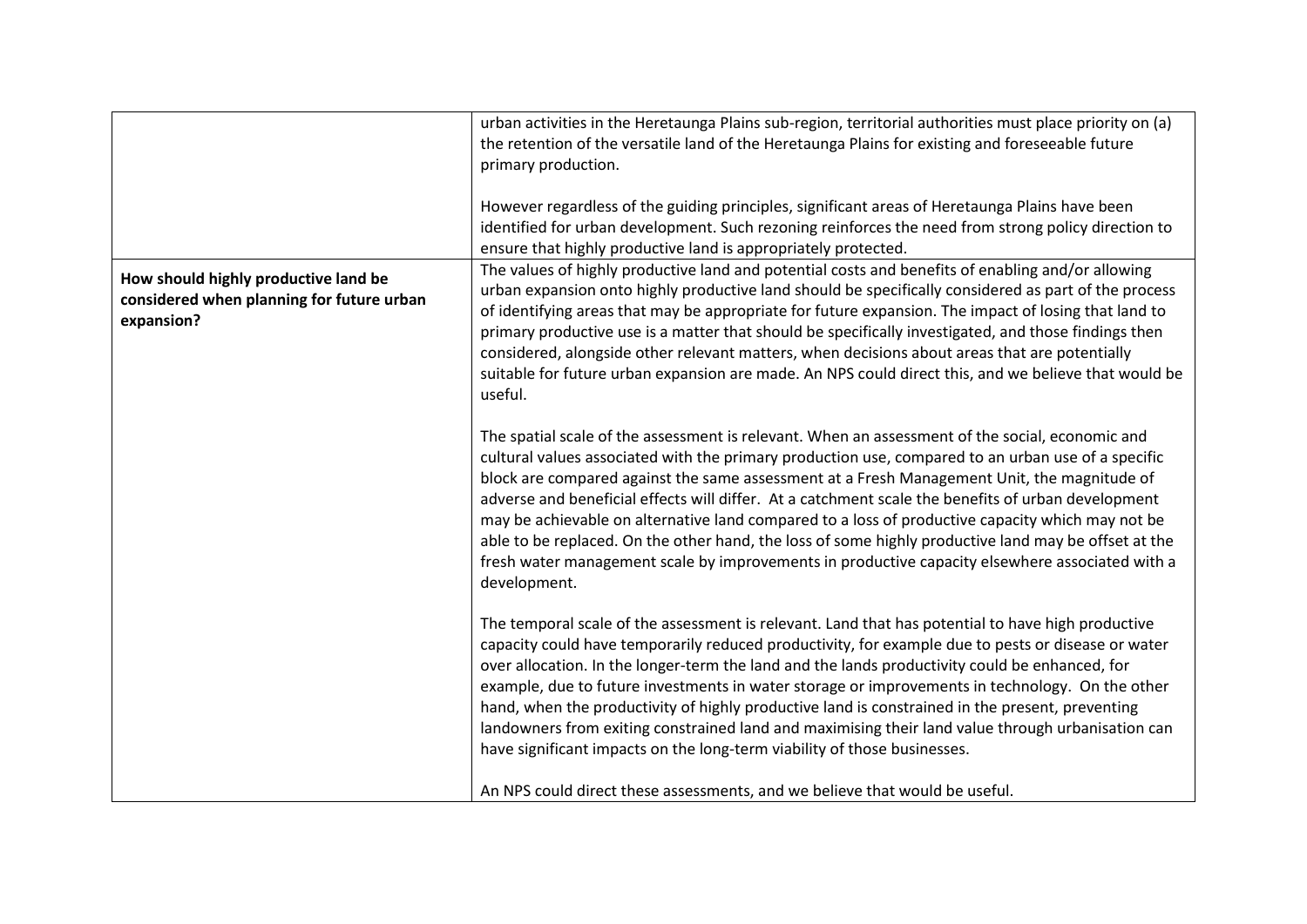| <b>SECTION 3.3: FRAGMENTATION OF HIGHLY PRODUCTIVE LAND [PAGE 25]</b>                                                              |                                                                                                                                                                                                                                                                                                                                                                                                                                                                                                                                                                                                                                                                                                                                                                                                                                                                                                                                                                                                                                                                                                                                                                                                                                                                          |
|------------------------------------------------------------------------------------------------------------------------------------|--------------------------------------------------------------------------------------------------------------------------------------------------------------------------------------------------------------------------------------------------------------------------------------------------------------------------------------------------------------------------------------------------------------------------------------------------------------------------------------------------------------------------------------------------------------------------------------------------------------------------------------------------------------------------------------------------------------------------------------------------------------------------------------------------------------------------------------------------------------------------------------------------------------------------------------------------------------------------------------------------------------------------------------------------------------------------------------------------------------------------------------------------------------------------------------------------------------------------------------------------------------------------|
| How is highly productive land currently<br>considered when providing for rural-lifestyle<br>development? Can you provide examples? | Approaches vary across local authorities and are clearly related to the provisions within the current<br>district plan, and also to a degree by the frameworks set out in regional policy statements and<br>regional plans.                                                                                                                                                                                                                                                                                                                                                                                                                                                                                                                                                                                                                                                                                                                                                                                                                                                                                                                                                                                                                                              |
|                                                                                                                                    | Local authorities that have very permissive rural zoning provisions are in many cases limited in their<br>ability to consider the impact of rural-lifestyle development on highly productive land, and review of<br>their district plans is necessary to address this. We believe this is being done by local authorities as<br>they are able to do so, however in some cases (for example, the recently notified Draft Central<br>Hawke's Bay District Plan) proposals to establish multiple rural zones, based on the productive<br>potential of land <sup>4</sup> with different rules relating to rural lifestyle development particularly limit<br>landowners ability to undertake rural lifestyle developments within the plans production zone. The<br>council also proposes to establish a specific rural living zone. When notified for feedback, many<br>submissions raised strong opposition to the proposal for multiple rural zones as this was considered<br>by many to unnecessarily limit the development potential of landowners. Whether the proposal to<br>establish multiple rural zones survives the draft planning stage remains to be seen. The direction that<br>would be provided by an NPS would be of assistance in a situation such as this. |
| How should highly productive land be<br>considered when providing for rural-lifestyle<br>development?                              | The location of highly productive land should be considered when zones are delineated that allow<br>(via resource consent) rural-lifestyle development, and where possible such zones should avoid highly<br>productive land. However, as evidenced in the Whangarei Rural Living example the criteria that were<br>applied to identify the zones were insufficient to protect all highly productive land in the area.<br>Therefore, there is a need for robust policy direction that establishes criteria that will ensure that<br>highly productive land is not rezoned rural lifestyle or rural residential, unless there are extenuating<br>circumstances.<br>There should also be a robust policy framework in plans against which proposals can be assessed. Any<br>resource consent for subdivision use or development on land identified as highly productive land                                                                                                                                                                                                                                                                                                                                                                                               |

<sup>&</sup>lt;sup>4</sup> The Draft version of the Central Hawke's Bay District Plan proposed to replace a single 'Rural Zone' with two rural zones – a plains production zone, and a rural production zone. The extent of each rural zone was generally based on the LUC classification of the land, with the plains production zone encompassing most of the LUC Class 1-3 land within the district, and the rural production zone the remainder of the district.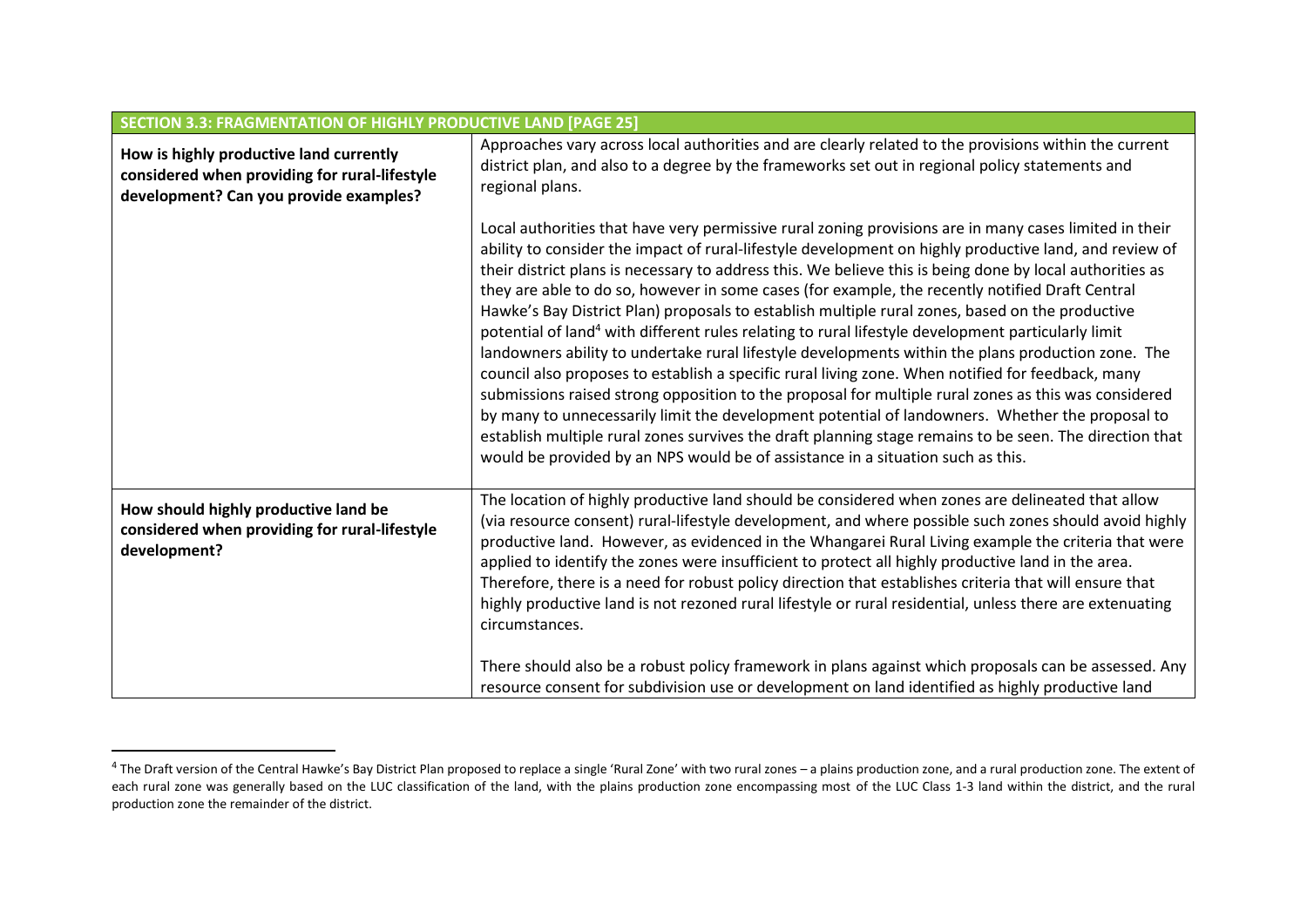|  | should be a non-complying activity thereby having to demonstrate it meets the objectives and<br>policies of the plan and the effects are no more than minor.<br>As part of the resource consent processes rural-lifestyle development should only be allowed on land<br>identified as being highly productive if it can be shown (by an appropriately qualified person) that the<br>identification of it as highly productive is not accurate at the individual property level, or that there<br>are benefits for the productive capacity of highly productive land and other benefits and these<br>benefits exceed the benefit of using alternative land for rural-lifestyle development.                                                                                                                                                                                                                                                                                                                                                                                                                                                                                                                                                                 |
|--|------------------------------------------------------------------------------------------------------------------------------------------------------------------------------------------------------------------------------------------------------------------------------------------------------------------------------------------------------------------------------------------------------------------------------------------------------------------------------------------------------------------------------------------------------------------------------------------------------------------------------------------------------------------------------------------------------------------------------------------------------------------------------------------------------------------------------------------------------------------------------------------------------------------------------------------------------------------------------------------------------------------------------------------------------------------------------------------------------------------------------------------------------------------------------------------------------------------------------------------------------------|
|  | There are a range of effects from rural-lifestyle development. It is also important to be aware that<br>residential activities in a countryside living situation have rights under section 14 of the RMA to take<br>water to meet reasonable domestic needs. While a single dwelling will have a limited impact, the<br>cumulative effect of 'as of right' water takes for domestic use can be significant and reduce what is<br>available for other users including for growing food. There is also a potential conflict with water<br>abstraction for domestic uses. The nitrate levels in groundwater are elevated beneath some highly<br>productive land. A planned approach is needed to provide for essential water sanitation for urban<br>communities to the scale to enable a drinking water sources to be protected, and for treatment to be<br>provided. For a country side living situation, ensuring un-treated water meets the health needs of<br>people in any location, places considerable constraints on highly productive land. A planned approach<br>to urban and lifestyle development which considers the constraints on the development could place<br>on the water and nutrient allocation within the same catchments is required. |
|  | Demand for countryside living is a consequence of urban growth and also has a relationship with<br>improvements to transport and communication connections. New areas become commutable for<br>urban workers when road or rail services improve. Home occupations become more attractive as<br>communications technologies change. As this happens the character and amenity expectations in<br>rural areas change. Conflicts develop between competing land uses for resources and space. Pressure<br>comes on Councils to provide more urban services, including 'rubbish collection', hard engineering<br>responses (kerb and channel), effluent disposal, water, and street lighting. For these reasons, it is<br>important that these activities are well managed. Where there is significant pressure, specific rural<br>residential or countryside living zones should be put in places. In others, directive policies and rules<br>that avoid ad hoc rural lifestyle subdivision and land use from undermining the productive potential<br>of rural land are required.                                                                                                                                                                             |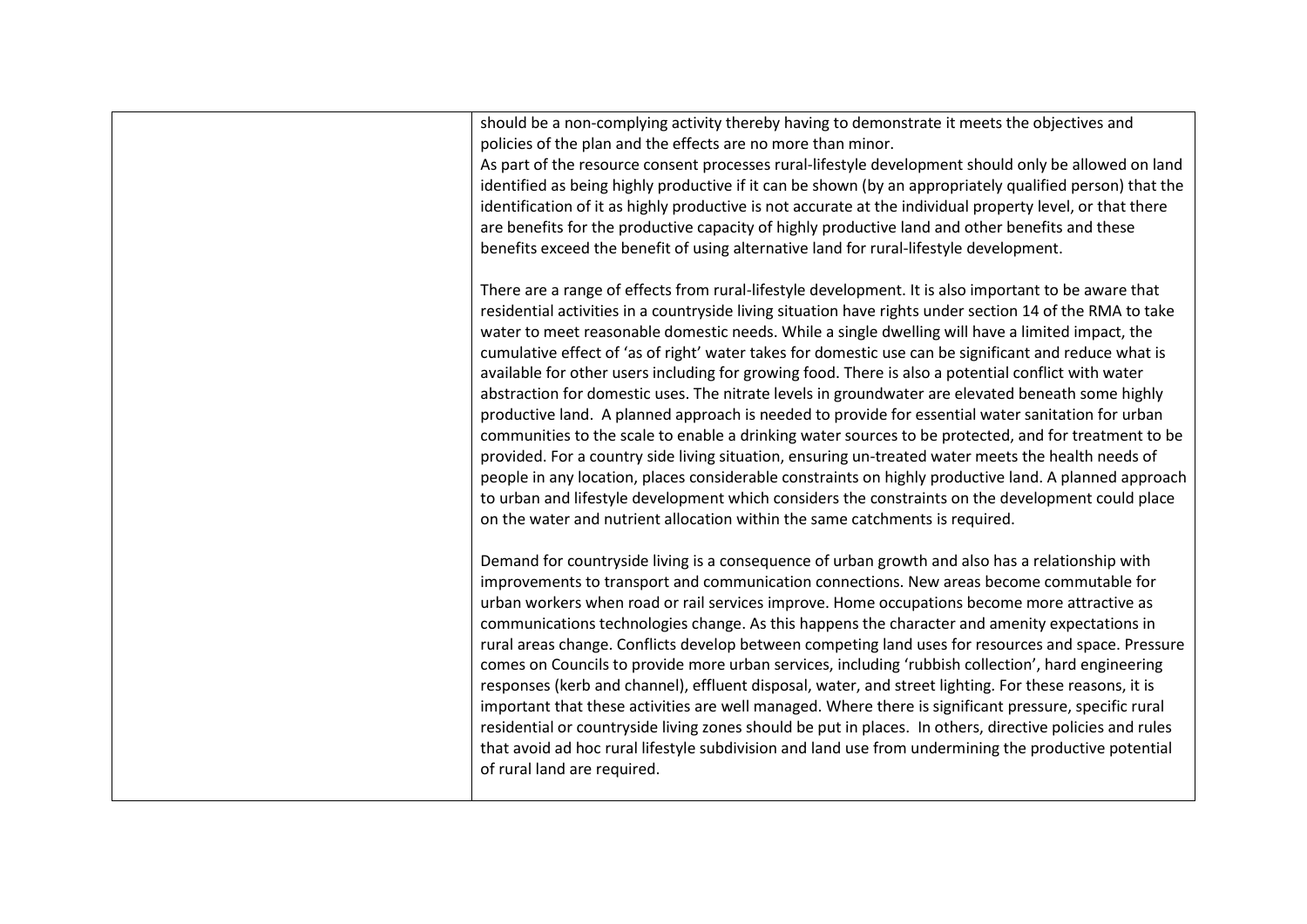|                                                   | Consistent with HortNZ's position on urban expansion, rural residential and countryside living                                                                                                                                                                                                                                                                                                                                                                                                                                                                  |
|---------------------------------------------------|-----------------------------------------------------------------------------------------------------------------------------------------------------------------------------------------------------------------------------------------------------------------------------------------------------------------------------------------------------------------------------------------------------------------------------------------------------------------------------------------------------------------------------------------------------------------|
|                                                   | subdivision and land use should:                                                                                                                                                                                                                                                                                                                                                                                                                                                                                                                                |
|                                                   | Be consolidated, rather than disbursed;<br>$\bullet$                                                                                                                                                                                                                                                                                                                                                                                                                                                                                                            |
|                                                   | Be located on land with low productive potential;<br>$\bullet$                                                                                                                                                                                                                                                                                                                                                                                                                                                                                                  |
|                                                   | Make efficient use of land;                                                                                                                                                                                                                                                                                                                                                                                                                                                                                                                                     |
|                                                   | Be located so as to avoid giving rise to reverse sensitivity effects for existing rural production<br>activities; and                                                                                                                                                                                                                                                                                                                                                                                                                                           |
|                                                   | Not compete with or degrade rural resources required to support rural production activities<br>e.g. water.                                                                                                                                                                                                                                                                                                                                                                                                                                                      |
|                                                   | There should be caution also in providing for 'production lots'. As noted above, there is a long-<br>standing expectation that there is a right to establish a dwelling on a lot, including if the nominal<br>purpose of that lot is as a 'production lot'. While smaller lots may initially be used for production - as<br>market or environmental conditions change these smaller lots are attractive for rural living, rather<br>than production. This was observed in the Franklin District and can drive long-term and irreversible<br>land fragmentation. |
|                                                   | Alternatives such as transferable rural lot subdivision that ensure no net increase in the number of<br>rural lots should be considered as alternatives to production-lot subdivision. Other measures that can<br>be adopted include the use of consent notices to provide an inextricable and conditional link<br>between any dwelling established on the site and the use of the site for primary production, however<br>the long-term viability and enforceability of these measures is questionable.                                                        |
| <b>SECTION 3.4: REVERSE SENSITIVITY [PAGE 26]</b> |                                                                                                                                                                                                                                                                                                                                                                                                                                                                                                                                                                 |
|                                                   | Tensions between primary production activities and other incompatible activities can impact on the                                                                                                                                                                                                                                                                                                                                                                                                                                                              |
| How should the tensions between primary           | social license to operate, economic and operational limitations.                                                                                                                                                                                                                                                                                                                                                                                                                                                                                                |
| production activities and potentially             |                                                                                                                                                                                                                                                                                                                                                                                                                                                                                                                                                                 |
| incompatible activities best be managed?          | A key requirement in managing such potential tensions is the planning framework, particularly the                                                                                                                                                                                                                                                                                                                                                                                                                                                               |
|                                                   | need to clearly set out rural character and amenity expectations and establish a robust policy                                                                                                                                                                                                                                                                                                                                                                                                                                                                  |
|                                                   | framework for assessing applications. These could be more explicitly set out in the District Plan in                                                                                                                                                                                                                                                                                                                                                                                                                                                            |
|                                                   | relation to the outcomes and issues for the relevant zones. A requirement for large separation                                                                                                                                                                                                                                                                                                                                                                                                                                                                  |
|                                                   | distances between existing primary production activities and incompatible activities, such as                                                                                                                                                                                                                                                                                                                                                                                                                                                                   |
|                                                   | residential dwellings does assist in managing tensions. But an appropriate balance must be struck                                                                                                                                                                                                                                                                                                                                                                                                                                                               |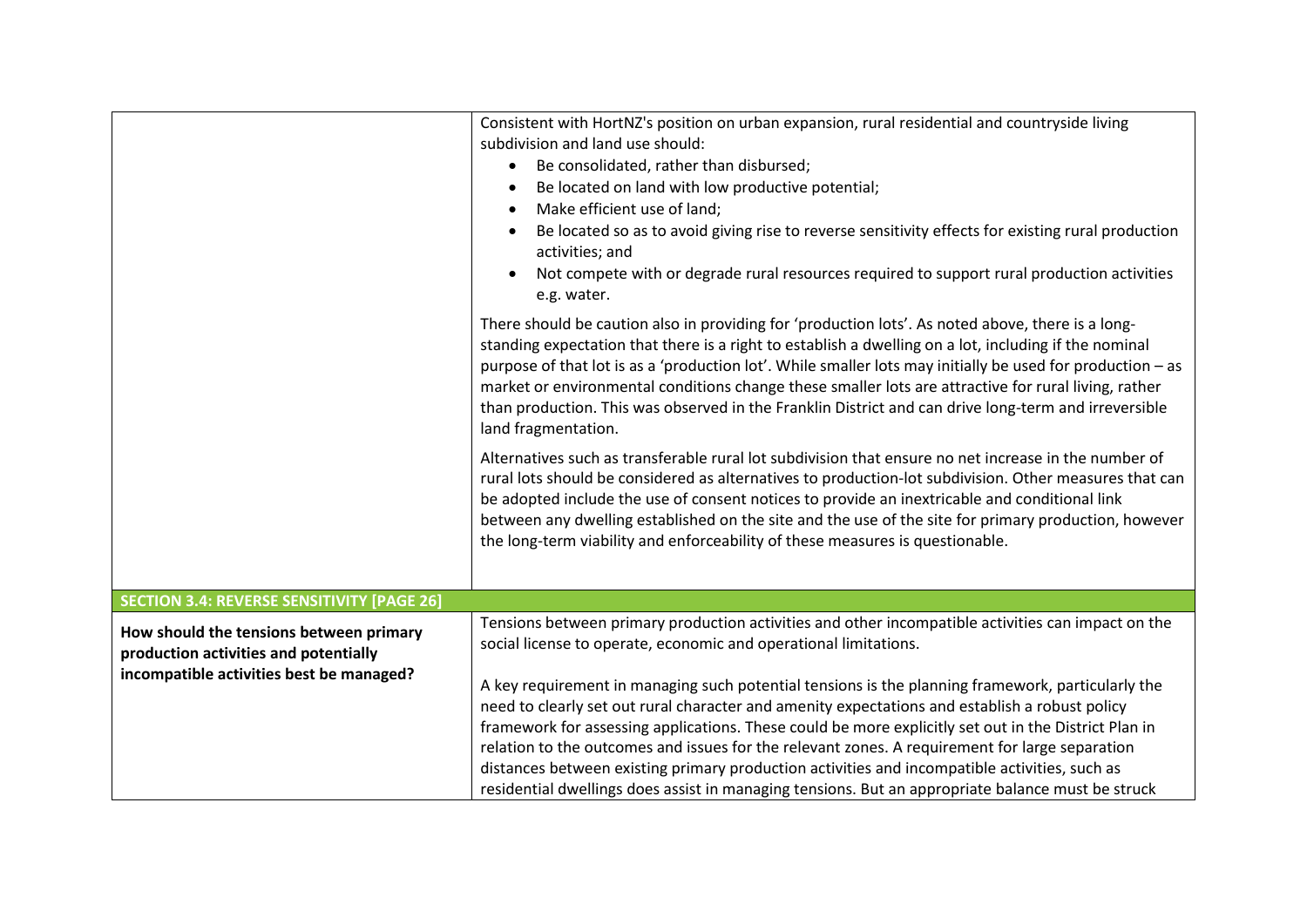|                                                                                      | between providing such separation/buffer and not effectively preventing additional highly productive<br>land from being utilised for primary production purposes.<br>There is a need to recognise that not all effects can be internalised and the introduction of sensitive<br>elements into rural production environments erodes the accessibility and utility of highly productive<br>land.<br>An example of where tensions between incompatible activities has been evident is around Kerikeri in<br>Far North District where there has been a very open approach to activities locating in the rural area<br>and led to a high density of rural lifestyle development in key horticultural growing areas which are<br>located on highly productive land. This planning framework has led to industrial activities, child care<br>facilities and lifestyle development locating and placing considerable pressure on the orchardists in<br>the area leading to increasing complaints about the orchard activities.<br>Clear policy direction at a national level for highly productive land which are given effect through the<br>RPS and district plan would contribute significantly to limiting the type of outcome in Kerikeri.<br>Another issue that is observed is the expectations around the amenity of rural land, with an<br>expectation from some that rural should be an open pastoral or arable landscape, with resistance to<br>essential horticultural infrastructure such as crop protection structures on highly productive land. For<br>example, in Opotiki District Plan, an environment NGO's preference was the rural amenity associated<br>with low-value maize production, and sought stricter controls on the use of crop protection<br>structures. The protection structures are required to convert the land to high value horticulture, and<br>realise the potential productive capacity of the land. The NPSHPL could provide some assistance in<br>weighing up the amenity effects of increasing the productive capacity of highly productive land.<br>There is potential to provide more 'education' of those pursuing a rural lifestyle who have not<br>previously had any experience in a rural area. Who is best to deliver such information/education is<br>difficult to identify, but it would seem that local authorities have a role to play in some way. |
|--------------------------------------------------------------------------------------|----------------------------------------------------------------------------------------------------------------------------------------------------------------------------------------------------------------------------------------------------------------------------------------------------------------------------------------------------------------------------------------------------------------------------------------------------------------------------------------------------------------------------------------------------------------------------------------------------------------------------------------------------------------------------------------------------------------------------------------------------------------------------------------------------------------------------------------------------------------------------------------------------------------------------------------------------------------------------------------------------------------------------------------------------------------------------------------------------------------------------------------------------------------------------------------------------------------------------------------------------------------------------------------------------------------------------------------------------------------------------------------------------------------------------------------------------------------------------------------------------------------------------------------------------------------------------------------------------------------------------------------------------------------------------------------------------------------------------------------------------------------------------------------------------------------------------------------------------------------------------------------------------------------------------------------------------------------------------------------------------------------------------------------------------------------------------------------------------------------------------------------------------------------------------------------------------------------------------------------------------------------------------------------------------------------------------------------------------------------------------------------------------|
| How can reverse sensitivity issues at the rural-<br>urban interface best be managed? | Reverse sensitivity issues can manifest within the rural production area, between rural lifestyle areas<br>and at the rural-urban interface because of the location of incompatible activities. It is not just a rural<br>urban interface issue. Objective 3 in the draft NPSHPL does not limit reverse sensitivity to the rural<br>urban interface.                                                                                                                                                                                                                                                                                                                                                                                                                                                                                                                                                                                                                                                                                                                                                                                                                                                                                                                                                                                                                                                                                                                                                                                                                                                                                                                                                                                                                                                                                                                                                                                                                                                                                                                                                                                                                                                                                                                                                                                                                                               |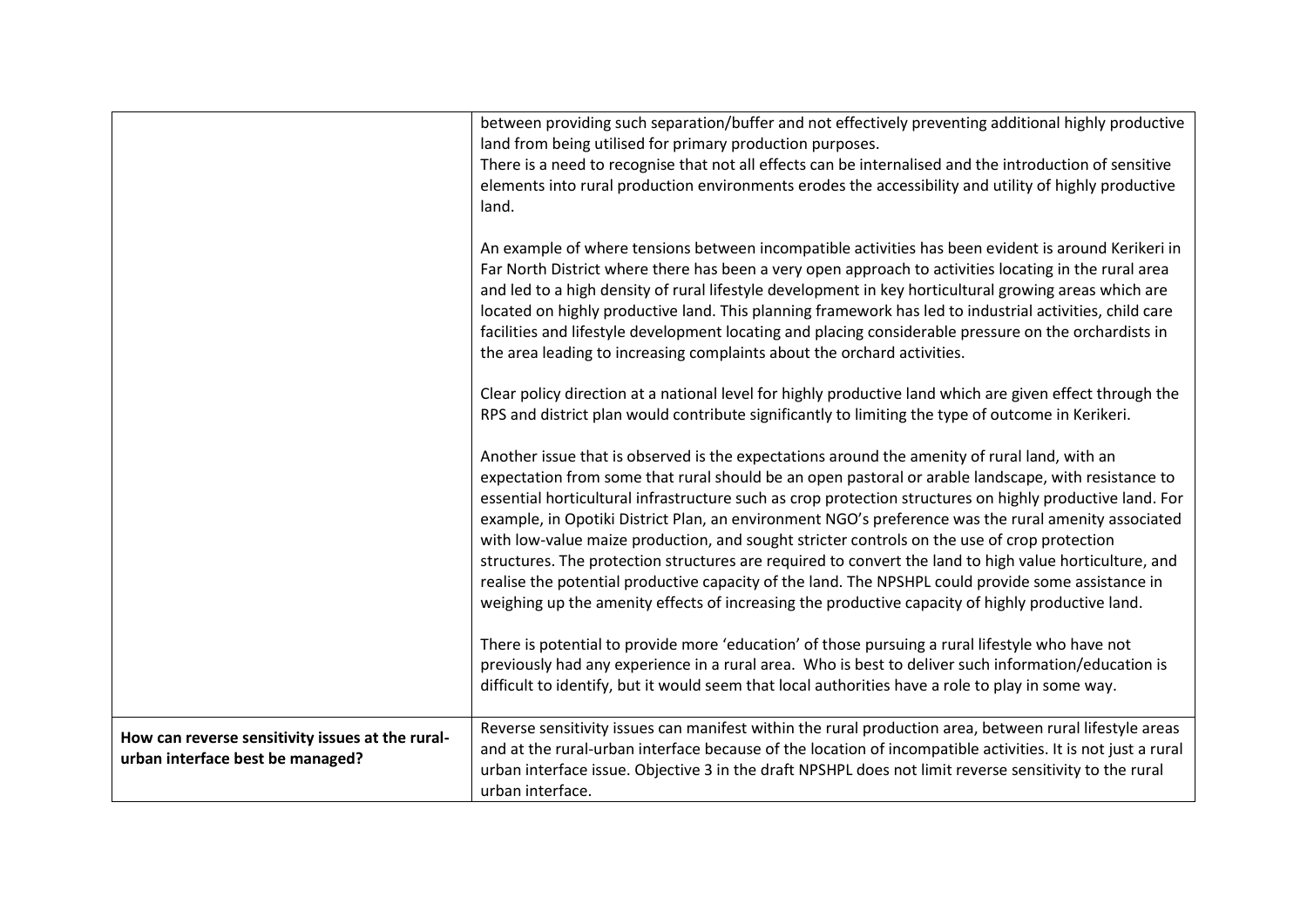|                                                                                             | Managing the potential for reverse sensitivity is similar to managing tensions between primary<br>production activities and incompatible activities.<br>There needs to be a clear planning framework for managing/supporting areas where urban<br>development and rural lifestyle development directly adjoins Rural Zoned land. Methods to manage<br>reverse sensitivity include:<br>Setbacks for new residential activity and sensitive activities in the rural production zone and<br>$\bullet$<br>setbacks on the boundaries of the zone (applying within the adjacent zone);<br>Limiting the ability to establish sensitive activities within the rural production zone;<br>$\bullet$<br>Buffer strip requirements, which could include landscaping requirements - using roads and<br>reserves as interfaces to provide defensible boundaries; and<br>Establishing clear expectations of what are realistic rural character and amenity expectations<br>through RPS and district plan provisions.<br>We are aware that it is necessary for growers to ensure that they undertake their productive<br>activities in accordance with industry best practice to ensure that reverse sensitivity issues are<br>minimised as far as practicable, and where appropriate, ensuring that (where applicable) regional and<br>district plans are clear in their requirements of growers which helps make expectations clear.<br>There is a new reverse sensitivity issue emerging. As a result of pressure on growers near urban<br>centres some have sought to relocate to new rural production areas. However, if there is established<br>rural lifestyle dwellers in the new areas there is resistance to growing operations locating and has led<br>to complaints about the activity. An example is in Waimate North where potato growers have<br>established some new growing operations but rural lifestyle dwellers in the area are objecting to the<br>spraying of the crops. |
|---------------------------------------------------------------------------------------------|----------------------------------------------------------------------------------------------------------------------------------------------------------------------------------------------------------------------------------------------------------------------------------------------------------------------------------------------------------------------------------------------------------------------------------------------------------------------------------------------------------------------------------------------------------------------------------------------------------------------------------------------------------------------------------------------------------------------------------------------------------------------------------------------------------------------------------------------------------------------------------------------------------------------------------------------------------------------------------------------------------------------------------------------------------------------------------------------------------------------------------------------------------------------------------------------------------------------------------------------------------------------------------------------------------------------------------------------------------------------------------------------------------------------------------------------------------------------------------------------------------------------------------------------------------------------------------------------------------------------------------------------------------------------------------------------------------------------------------------------------------------------------------------------------------------------------------------------------------------------------------------------------------------------------------------------------------------------------------|
| SECTION 3.5: THESE ISSUES ARE BEING SEEN THROUGHOUT NEW ZEALAND [PAGE 26]                   |                                                                                                                                                                                                                                                                                                                                                                                                                                                                                                                                                                                                                                                                                                                                                                                                                                                                                                                                                                                                                                                                                                                                                                                                                                                                                                                                                                                                                                                                                                                                                                                                                                                                                                                                                                                                                                                                                                                                                                                  |
| Do you agree that there is a problem? Has it<br>been accurately reflected in this document? | Yes, we agree that there is currently a problem with the level of recognition and protection that is<br>afforded to highly productive land, and generally this seems to be reflected in this document.                                                                                                                                                                                                                                                                                                                                                                                                                                                                                                                                                                                                                                                                                                                                                                                                                                                                                                                                                                                                                                                                                                                                                                                                                                                                                                                                                                                                                                                                                                                                                                                                                                                                                                                                                                           |
| Are you aware of other problems facing highly<br>productive land?                           | Other issues that horticultural uses of highly productive land face include:<br>Increased land values that flow through to rates, when land is zoned or identified for future<br>development, but also due to speculation around future development potential;                                                                                                                                                                                                                                                                                                                                                                                                                                                                                                                                                                                                                                                                                                                                                                                                                                                                                                                                                                                                                                                                                                                                                                                                                                                                                                                                                                                                                                                                                                                                                                                                                                                                                                                   |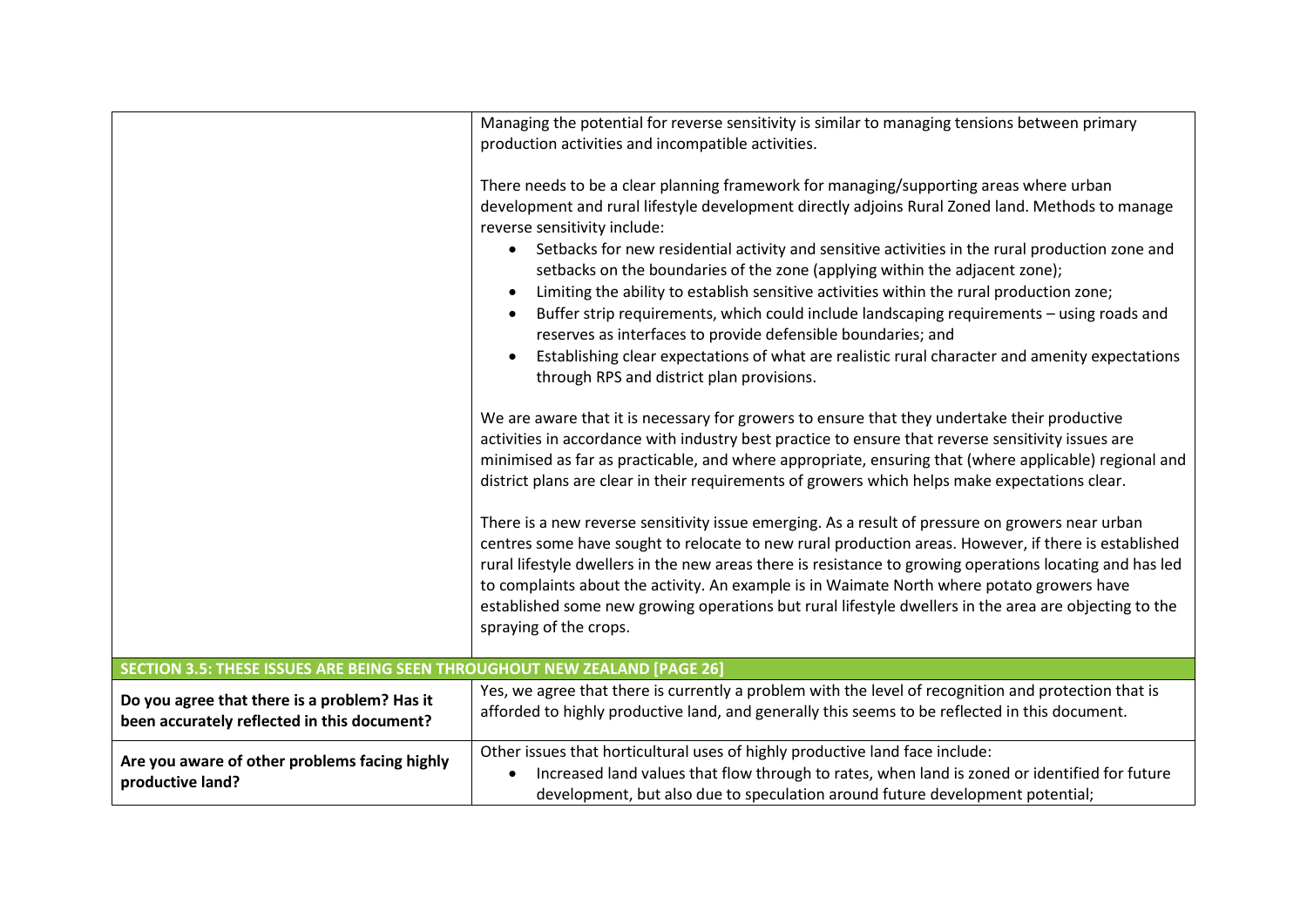|                                                                                                                              | Cost-benefit analysis for plan changes and consents for urban activities on highly productive<br>$\bullet$<br>land are unable to weigh food production values, which are typically outweighed by job<br>creation and economic outputs, from urban activities. Need to consider the wider values<br>associated with food production;<br>Cumulative effect of municipal water takes, that often have priority in plans;<br>$\bullet$<br>Urbanisation degrades water quality through increasing impervious surfaces and the<br>discharge of contaminants, and can impact on the resource required to realise the productive<br>potential of rural land;<br>Flood protection and land drainage often serving both urban and highly productive land<br>changes stream hydrology and reduces ecosystem health and water quality;<br>Restrictive rules regarding supporting structures that are an inherent part of some<br>$\bullet$<br>horticultural operations (e.g. crop protection structures and greenhouses);<br>Increasing restrictions on land use change (as land use change by many interest groups is<br>considered to result in intensification irrespective of the actual impact on land use<br>intensification of a particular activity) which can make realising the value of highly productive<br>land difficult, even in cases where land use change will potentially decrease the nutrient loss<br>from the land; and<br>Availability of water (acknowledging that there is a need to limit new water in areas where<br>limits appear to have been reached), however increasing restrictions on the ability to transfer<br>water can again make realising the productive potential of highly productive land difficult.<br>Resistance from existing rural lifestyle dwellers in rural production zones when new growing<br>$\bullet$<br>operations are established in the area on highly productive land. Such growers are limited to<br>areas into which they can locate but are being further limited by such resistance to their<br>operations. |
|------------------------------------------------------------------------------------------------------------------------------|----------------------------------------------------------------------------------------------------------------------------------------------------------------------------------------------------------------------------------------------------------------------------------------------------------------------------------------------------------------------------------------------------------------------------------------------------------------------------------------------------------------------------------------------------------------------------------------------------------------------------------------------------------------------------------------------------------------------------------------------------------------------------------------------------------------------------------------------------------------------------------------------------------------------------------------------------------------------------------------------------------------------------------------------------------------------------------------------------------------------------------------------------------------------------------------------------------------------------------------------------------------------------------------------------------------------------------------------------------------------------------------------------------------------------------------------------------------------------------------------------------------------------------------------------------------------------------------------------------------------------------------------------------------------------------------------------------------------------------------------------------------------------------------------------------------------------------------------------------------------------------------------------------------------------------------------------------------------------------------------------------------------------------------------------------------|
| SECTION 4.5 PREFERRED OPTION - A NATIONAL POLICY STATEMENT [PAGE 31]                                                         |                                                                                                                                                                                                                                                                                                                                                                                                                                                                                                                                                                                                                                                                                                                                                                                                                                                                                                                                                                                                                                                                                                                                                                                                                                                                                                                                                                                                                                                                                                                                                                                                                                                                                                                                                                                                                                                                                                                                                                                                                                                                |
| Which option do you think would be the most<br>effective to address the problems identified in<br><b>Chapter Three? Why?</b> | A National Policy Statement specifically addressing highly productive land is considered the most<br>appropriate means of addressing the issues discussed because:<br>A NES would not allow for variability across the country;<br>$\bullet$<br>An NPS requires, but also enables each region and district to identify the highly productive<br>$\bullet$<br>land located within their region/district and make decisions about how it is best managed;                                                                                                                                                                                                                                                                                                                                                                                                                                                                                                                                                                                                                                                                                                                                                                                                                                                                                                                                                                                                                                                                                                                                                                                                                                                                                                                                                                                                                                                                                                                                                                                                        |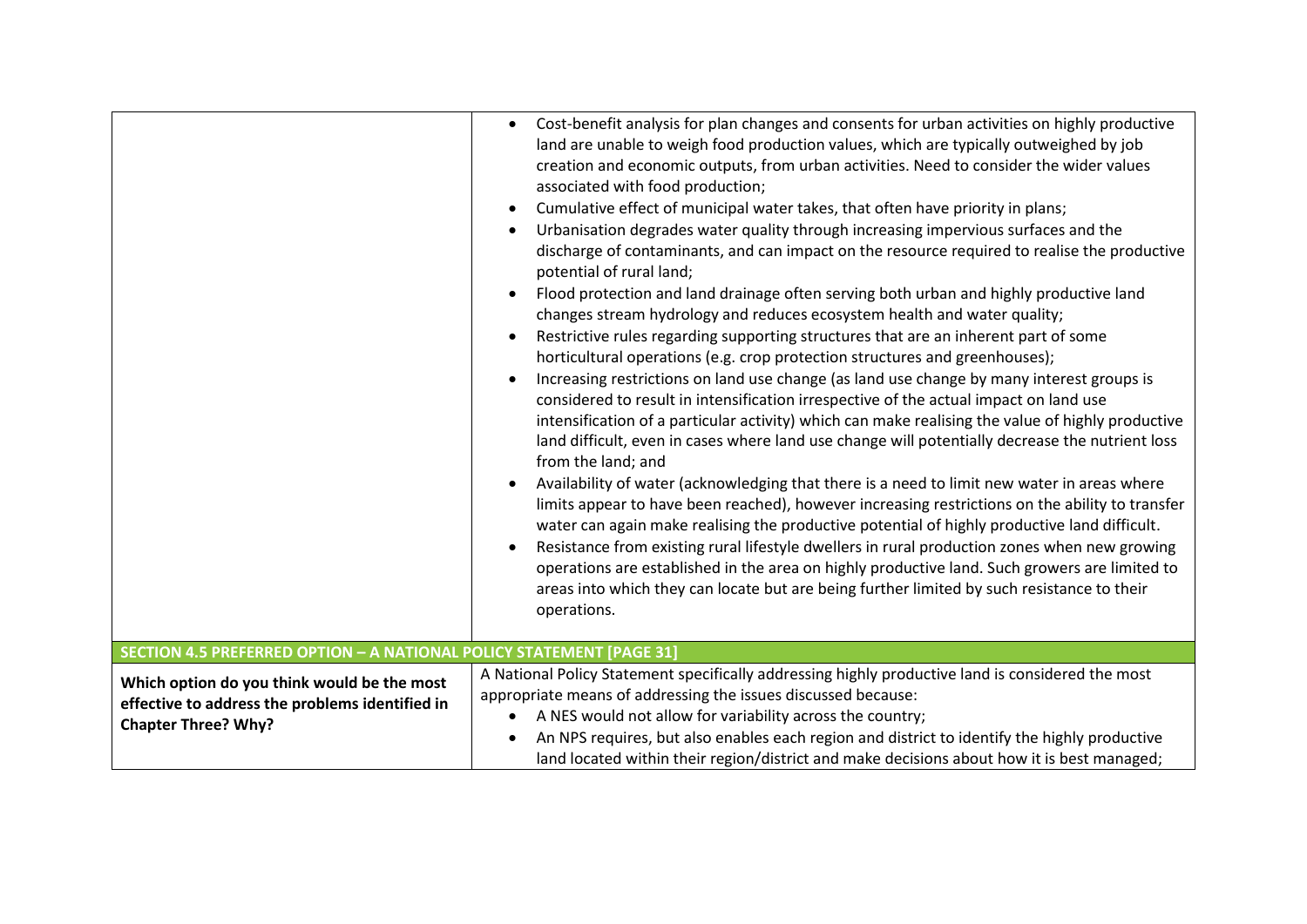|                                                                                                                                    | An NPSHPL would establish a national framework but enable regional variation in<br>$\bullet$<br>implementation through identifying the values of highly productive land in the region; and<br>It demonstrates the importance of considering highly productive land, which making changes<br>$\bullet$<br>to the proposed NPS for Urban Development would not, and it is argued an NES also does not<br>highlight as well.<br>This should be supported by a national strategy for food production. |
|------------------------------------------------------------------------------------------------------------------------------------|---------------------------------------------------------------------------------------------------------------------------------------------------------------------------------------------------------------------------------------------------------------------------------------------------------------------------------------------------------------------------------------------------------------------------------------------------------------------------------------------------|
| Are there other pros and cons of a National<br>Policy Statement that should be considered?                                         | A national policy applies in all regions and requires work of Councils, some regions have much lesser<br>urban and lifestyle pressures                                                                                                                                                                                                                                                                                                                                                            |
|                                                                                                                                    | In locations where policy doesn't already exist, it could result in loss of value of land, due to reduced<br>development potential impacting on individuals.                                                                                                                                                                                                                                                                                                                                      |
|                                                                                                                                    | Depending on the wording, it could prevent development that could be designed to achieve other<br>benefits, including benefits to the productivity of highly productive land and other environmental,<br>social and cultural benefits.                                                                                                                                                                                                                                                            |
| Are there other options not identified in this<br>chapter that could be more effective?                                            | Long term changes to Section s6 of the RMA should be considered to ensure that food production<br>and highly productive land is a matter of national importance.                                                                                                                                                                                                                                                                                                                                  |
| SECTION 5.2 PURPOSE OF THE PROPOSED NATIONAL POLICY STATEMENT [PAGE 34]                                                            |                                                                                                                                                                                                                                                                                                                                                                                                                                                                                                   |
| Should the focus of the National Policy<br>Statement be on versatile soils or highly<br>productive land more broadly? Why/why not? | HortNZ supports the focus on highly productive land rather than versatile soils, as highly productive<br>land takes in a wider range of relevant factors.                                                                                                                                                                                                                                                                                                                                         |
|                                                                                                                                    | In our view, highly productive land should be defined on the basis of the natural and physical                                                                                                                                                                                                                                                                                                                                                                                                    |
|                                                                                                                                    | resources that contribute to the existing and potential productivity of land. This would include:                                                                                                                                                                                                                                                                                                                                                                                                 |
|                                                                                                                                    | Soil (LUC or better information), fragmentation and cohesion, climate, water resource availability,<br>receiving environment sensitivity and infrastructure. These elements can be considered the long-                                                                                                                                                                                                                                                                                           |
|                                                                                                                                    | term natural physical resource foundation of highly productive land.                                                                                                                                                                                                                                                                                                                                                                                                                              |
|                                                                                                                                    | However, it is not just the natural and physical resources that define the productive capacity of land.                                                                                                                                                                                                                                                                                                                                                                                           |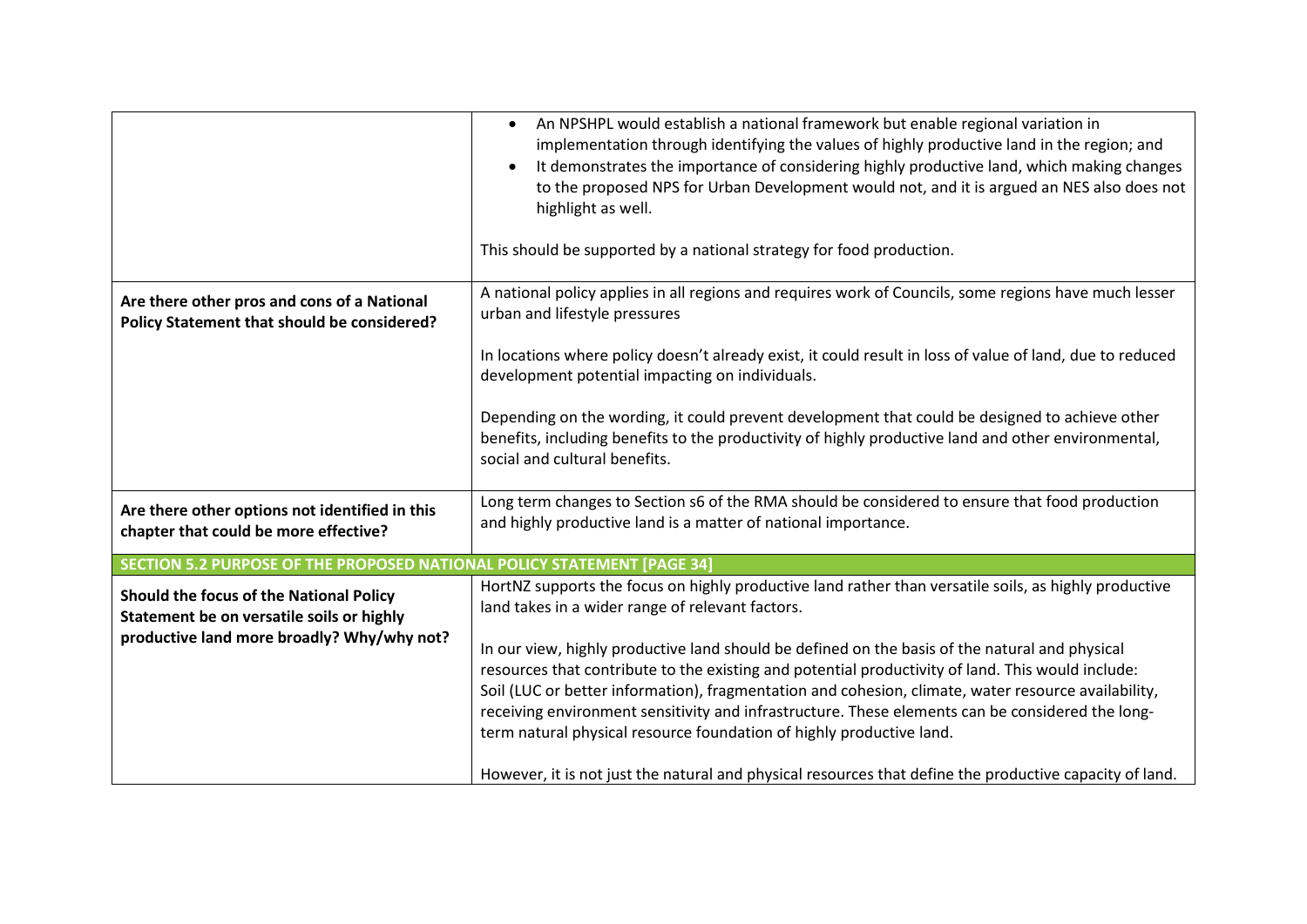|                                                                                                                                                               | Highly productive land is made up a combination of natural and physical resources, and these<br>together with social, legal and investment decisions define the potential productive capacity of land.<br>All factors must be considered together when determining the impact of activities on the productive<br>capacity of highly productive land.<br>It is important to emphasize that soil is not the only factor and on its own it does not create highly<br>productive land, but it is the most fundamental of the building blocks that creates highly productive<br>land. The LUC is a starting point for defining the versatility of soil, but as better information becomes<br>available the location of highly productive land should be refined to reflect improved information,<br>this includes soils that are highly productive, but are not LUC I, II, III.<br>The ability for regional refinement to define highly productive land is critical. |
|---------------------------------------------------------------------------------------------------------------------------------------------------------------|-----------------------------------------------------------------------------------------------------------------------------------------------------------------------------------------------------------------------------------------------------------------------------------------------------------------------------------------------------------------------------------------------------------------------------------------------------------------------------------------------------------------------------------------------------------------------------------------------------------------------------------------------------------------------------------------------------------------------------------------------------------------------------------------------------------------------------------------------------------------------------------------------------------------------------------------------------------------|
| Should the focus of the National Policy<br>Statement be on primary production generally<br>or on certain types of food production<br>activities? Why/why not? | The focus of the NPS should be on primary production generally, but with particular emphasis on<br>food. All primary production is important to the national economy, and land that is highly productive<br>for one purpose, e.g. wine production, would not necessarily be particularly productive from a<br>vegetable growing perspective. However, we do think food production should have a greater<br>emphasis due to its importance for domestic food supply, and for contribution of global food security<br>objectives.<br>In identifying values for highly productive land at a regional level there may be particular primary<br>production uses that are more valued: e.g. kumara in Kaipara, cherries in Central Otago, kiwifruit in<br>Bay of Plenty.                                                                                                                                                                                              |
| SECTION 5.3 THE SCOPE OF THE PROPOSAL [PAGE 35]                                                                                                               |                                                                                                                                                                                                                                                                                                                                                                                                                                                                                                                                                                                                                                                                                                                                                                                                                                                                                                                                                                 |
| Do you support the scope of the proposal to<br>focus on land use planning issues affecting<br>highly productive land? Why/why not?                            | Yes. Land use planning issues are currently the biggest threat facing the availability of highly<br>productive land, and therefore we believe focusing on addressing those issues is of critical<br>importance.<br>This should be supported by a national strategy for food production.                                                                                                                                                                                                                                                                                                                                                                                                                                                                                                                                                                                                                                                                         |
|                                                                                                                                                               |                                                                                                                                                                                                                                                                                                                                                                                                                                                                                                                                                                                                                                                                                                                                                                                                                                                                                                                                                                 |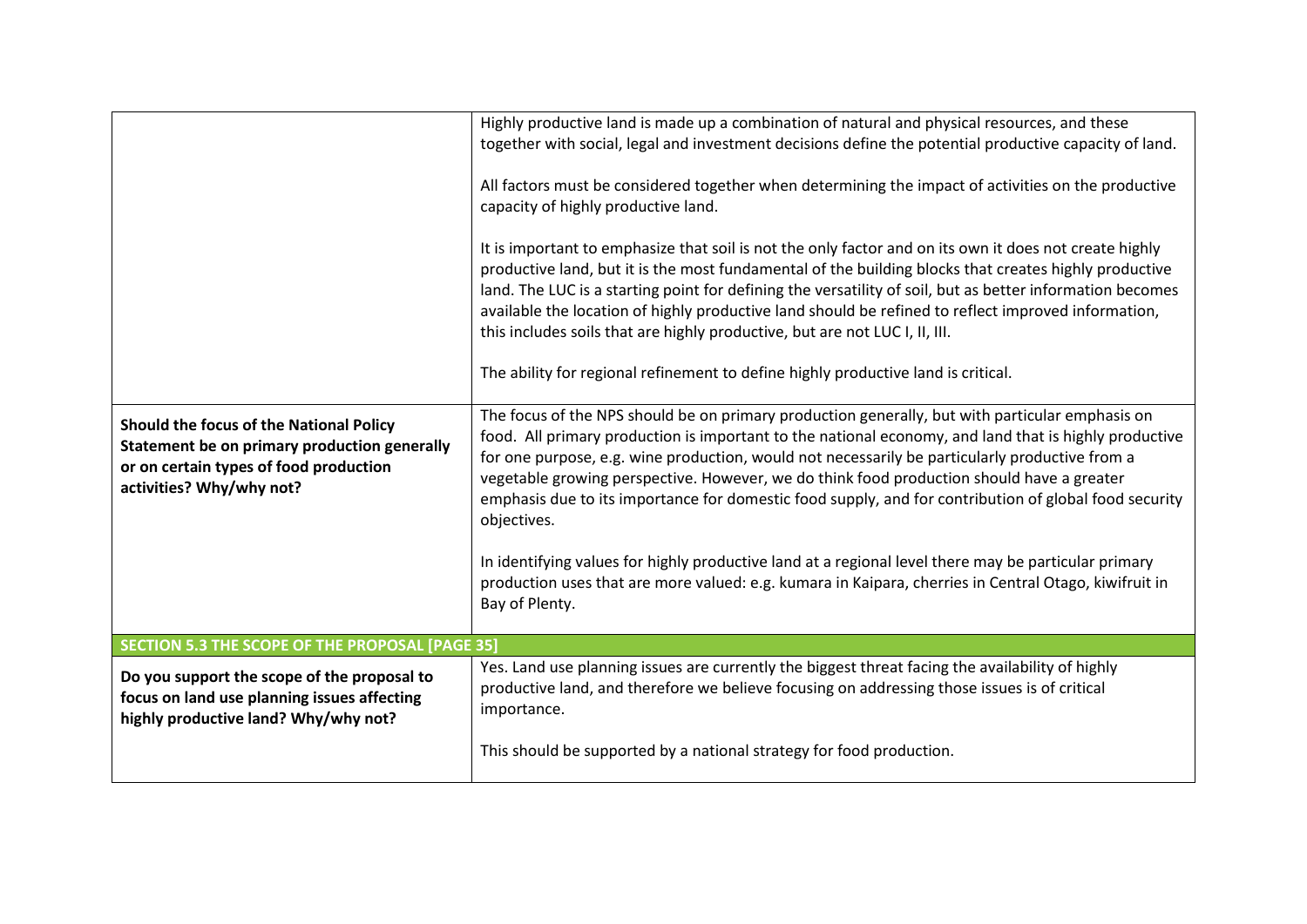| What matters, if any, should be added to or<br>excluded from the scope of the National Policy<br>Statement? Why?                                                  | The Discussion Document (pg. 36) expects that councils will articulate the key values and benefits<br>associated with highly productive land within the context of their region or district. Yet there is no<br>requirement to identify those values prior to identifying the highly productive land in the region.<br>Identifying such values would greatly assist the identification process, particularly where land other<br>than LUC 1-3 is considered to be highly productive land. Such a step is akin to the identification of<br>values in the NPSFM prior to establishing freshwater objectives. It is suggested that this step be<br>added to Policy 1.                                                                                                                                                                                                                                                                                                                                                                                                                                                                                                                                              |
|-------------------------------------------------------------------------------------------------------------------------------------------------------------------|-----------------------------------------------------------------------------------------------------------------------------------------------------------------------------------------------------------------------------------------------------------------------------------------------------------------------------------------------------------------------------------------------------------------------------------------------------------------------------------------------------------------------------------------------------------------------------------------------------------------------------------------------------------------------------------------------------------------------------------------------------------------------------------------------------------------------------------------------------------------------------------------------------------------------------------------------------------------------------------------------------------------------------------------------------------------------------------------------------------------------------------------------------------------------------------------------------------------|
|                                                                                                                                                                   | In our view, it is important that if land cannot be used for productive purposes due to water policy<br>(water quality, allocation or water quantity), or other significant constraints then it should not be<br>prevented from being developed, particularly if development could result in improvement in the<br>productive capacity of other land, for example though additional mitigations partly funded by<br>development, or development of some highly productive land into lifestyle to reduce pressure on an<br>overallocated catchment, such that the highly productive land with the highest productive capacity<br>can utilised. In some cases, where the constraints on the productive use of highly productive land are<br>significant, an exit strategy that includes compensation of land owners could be developed to ensure<br>the highly productive land can remain intact for future generations who may have technological<br>solutions that are not yet available to enable the land to be used productively gain.<br>We do not think the definition of highly productive land should include access to water - this should<br>be included within the definition of productive capacity. |
| Should future urban zones and future urban<br>areas be excluded from the scope of the<br>National Policy Statement? What are the<br>potential benefits and costs? | We believe that the proposal to exclude future urban areas identified in district plans is reasonable.<br>Perhaps there could be a process whereby people with highly productive land that have been<br>identified as future urban and to be removed, although this is unlikely to resolve reverse sensitivity<br>risks.                                                                                                                                                                                                                                                                                                                                                                                                                                                                                                                                                                                                                                                                                                                                                                                                                                                                                        |
|                                                                                                                                                                   | Growth strategies outside the RMA process should be re-evaluated based on the NPSHPL criteria.                                                                                                                                                                                                                                                                                                                                                                                                                                                                                                                                                                                                                                                                                                                                                                                                                                                                                                                                                                                                                                                                                                                  |
|                                                                                                                                                                   | Where a Schedule 1 process is still underway for potential future urban or urban areas on highly<br>productive land, consideration could be given to re-evaluation using the NPSHPL criteria to confirm if<br>the land is still suitable for future urban or urban zoning.                                                                                                                                                                                                                                                                                                                                                                                                                                                                                                                                                                                                                                                                                                                                                                                                                                                                                                                                      |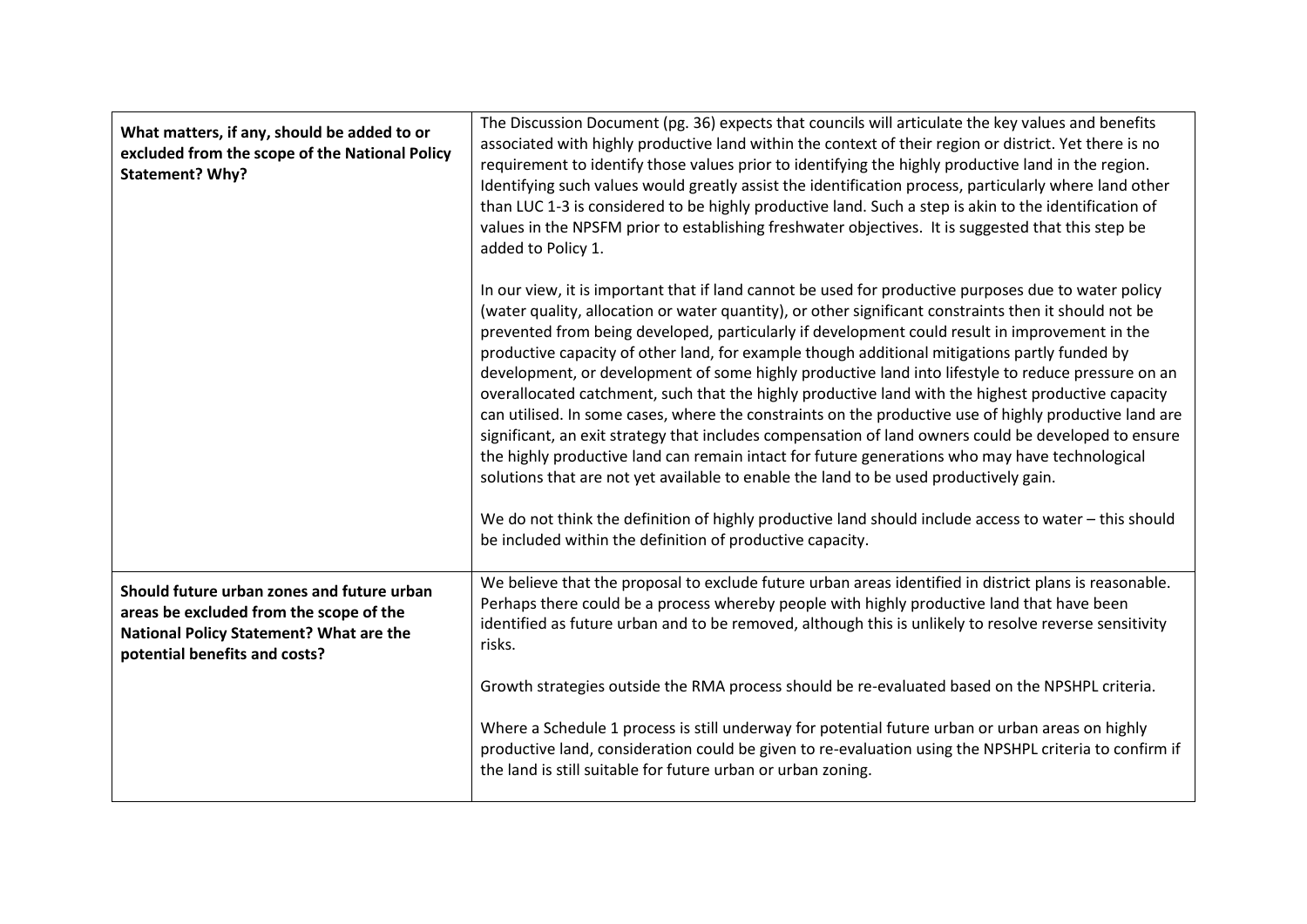| Should the National Policy Statement apply<br>nationally or target areas where the pressures<br>on highly productive land are greater?                                                                                   | The NPS should apply nationally as areas that may come under increasing pressure from urban<br>growth may change in the future, and if the NPS was only targeting specific areas, these areas would<br>not be afforded the protection of the NPS.                                                                                                                                                                                                                                |
|--------------------------------------------------------------------------------------------------------------------------------------------------------------------------------------------------------------------------|----------------------------------------------------------------------------------------------------------------------------------------------------------------------------------------------------------------------------------------------------------------------------------------------------------------------------------------------------------------------------------------------------------------------------------------------------------------------------------|
| <b>Specific questions for Section 5.3</b>                                                                                                                                                                                |                                                                                                                                                                                                                                                                                                                                                                                                                                                                                  |
| How should the National Policy Statement best<br>influence plan preparation and decision-making<br>on resource consents and private plan changes?                                                                        | The NPSHPL should explicitly require the specific consideration of the impact of any activity (other<br>than primary production) on highly productive land - in both plan preparation and decision-making<br>on resource consents and private plan changes. Objectives and policies in the NPSHPL need to be<br>included that require this.                                                                                                                                      |
| <b>Should the National Policy Statement include</b><br>policies that must be inserted into policy<br>statements and plans without going through<br>the Schedule 1 process? What are the potential<br>benefits and risks? | This would seem to ensure almost immediate protection for highly productive land and avoid a<br>subdivision rush as is typical of district plan changes processes where more restrictive subdivision<br>methods are proposed. It would also save councils time and money that would otherwise be<br>absorbed going through a Schedule 1 process, so on balance this would seem to be an effective<br>means of embedding the NPS into local level documents efficiently.          |
|                                                                                                                                                                                                                          | However, the accuracy of the LUC information presents some risks. People should have the<br>opportunity to challenge, review and update the soils information that underpins the decisions on<br>how to identify land for future urban development on an ongoing basis, for decisions around private<br>plan changes and subdivision. For example, the former Franklin District Plan Transferable Title<br>method had a requirement for paddock scale assessment of LUC classes. |
|                                                                                                                                                                                                                          | In addition, the mapping could be treated in a similar manner to significant ecological overlays in<br>Auckland, which are mapped, but also the criteria are described and features meeting the description<br>but not mapped are still subject to policies. This approach could work to manage impacts of private<br>plan changes and subdivisions, while the regional mapping is being developed.                                                                              |
|                                                                                                                                                                                                                          | There is a risk that land identified in the RPS without going through a Schedule 1 process can only be<br>changed through a plan change initiated by a territorial authority or regional council. An RPS cannot<br>be changed through a private plan change. Therefore, a requirement to identify highly productive<br>land as Class 1-3 may mean that some land is included that may not be included if a full assessment                                                       |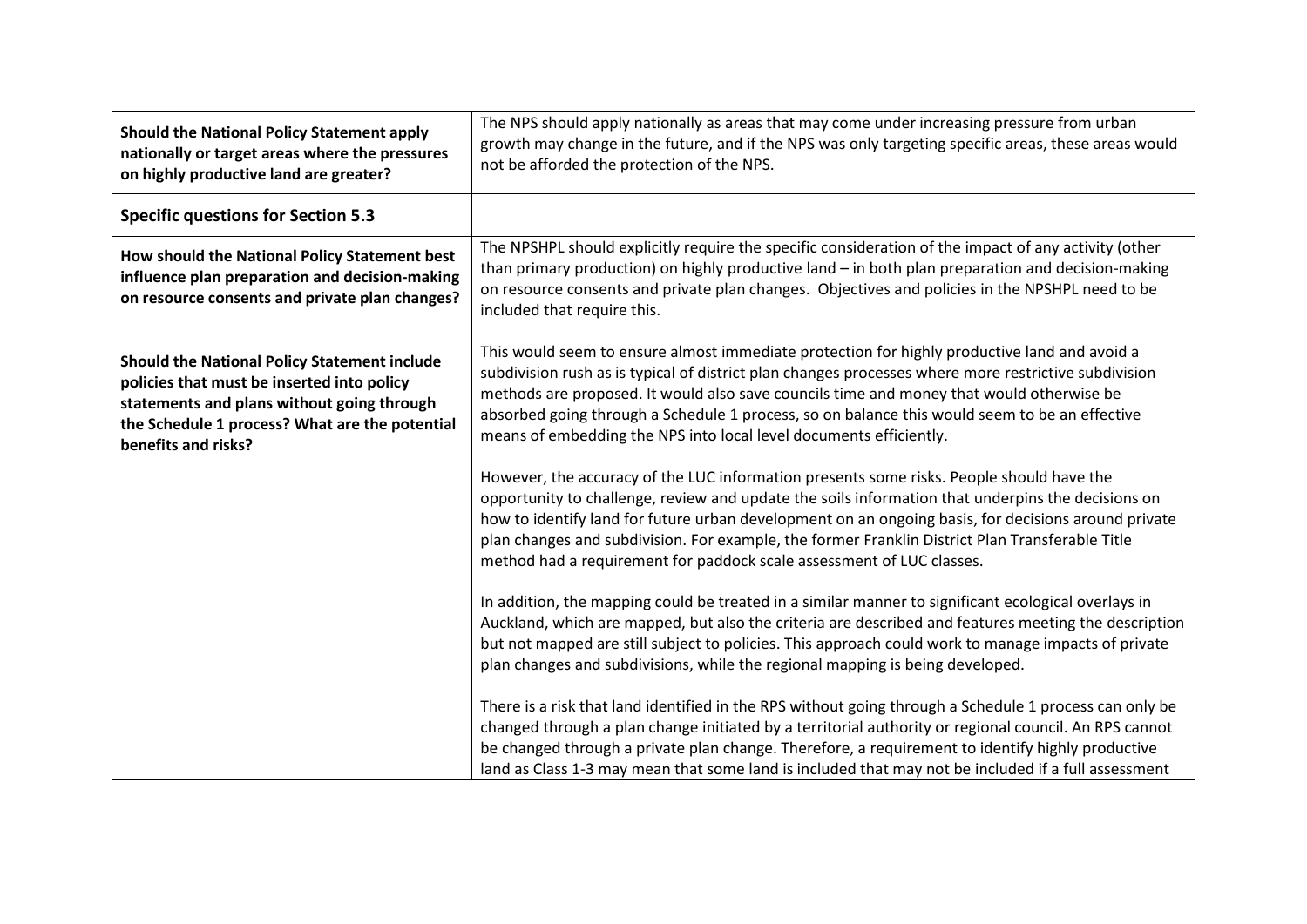|                                                                                                                                                                                                               | was undertaken. This could only be changed when the council undertakes the full assessment and a<br>plan change is notified.                                                                                                                                                                                                                                                                                                                                                                                                                                                                                                                                                                   |
|---------------------------------------------------------------------------------------------------------------------------------------------------------------------------------------------------------------|------------------------------------------------------------------------------------------------------------------------------------------------------------------------------------------------------------------------------------------------------------------------------------------------------------------------------------------------------------------------------------------------------------------------------------------------------------------------------------------------------------------------------------------------------------------------------------------------------------------------------------------------------------------------------------------------|
| What areas of land, if any, should be excluded<br>from the scope of the proposed National Policy<br>Statement? Why?<br>SECTION 5.4 THE PROPOSED NATIONAL POLICY STATEMENT [PAGE 37]                           | We believe that no areas of highly productive land, other than those already identified as urban or<br>future urban in an Operative District Plan, should be excluded from the scope of the proposed NPS.<br>The discussion document considers whether there should be a limitation by lot size. However, lot size<br>is best addressed at the district plan level if considered appropriately. In the Whangarei Rural Living<br>plan change, lot size was included but it did not reflect the fact that many horticulture properties in<br>the district operate on small parcels of land.<br>An ideal outcome would be that the management of highly productive land and its uses (whether it |
| What would an ideal outcome be for the<br>management of highly productive land for<br>current and future generations?                                                                                         | be for primary production purposes or other) is deemed to be the most appropriate use for that land,<br>considering in a balanced manner, the individual characteristics of the particular property in the<br>context of the productive capacity at the property scale and at the freshwater management unit<br>scale, considering both long term and short term adverse and beneficial effects, where the<br>productive capacity of land is defined by economic, social and cultural contribution, and the values<br>associated with those contributions.                                                                                                                                     |
| <b>Specific questions for Section 5.4</b><br>What level of direction versus flexibility should<br>the objectives provide to maintain the<br>availability of highly productive land for primary<br>production? | Strong direction should be provided in the objectives to maintain the availability and productive<br>capacity of highly productive land for primary production and in particular food production.<br>The objectives should be directive. Some flexibility should be provided within the policies. We have<br>suggested flexibility where the loss of highly productive land would result in benefits for the<br>productive capacity of highly productive land and benefits to environmental, economic, social and<br>cultural values.                                                                                                                                                          |
| Should the objectives provide more or less<br>guidance on what is "inappropriate subdivision,                                                                                                                 | The term 'inappropriate subdivision, use and development' is a well-established RMA term with case<br>law to guide implementation. MfE provides 'User Guides' for a number of documents such as the<br>NPSFM and a similar approach would be appropriate for the NPSHPL.                                                                                                                                                                                                                                                                                                                                                                                                                       |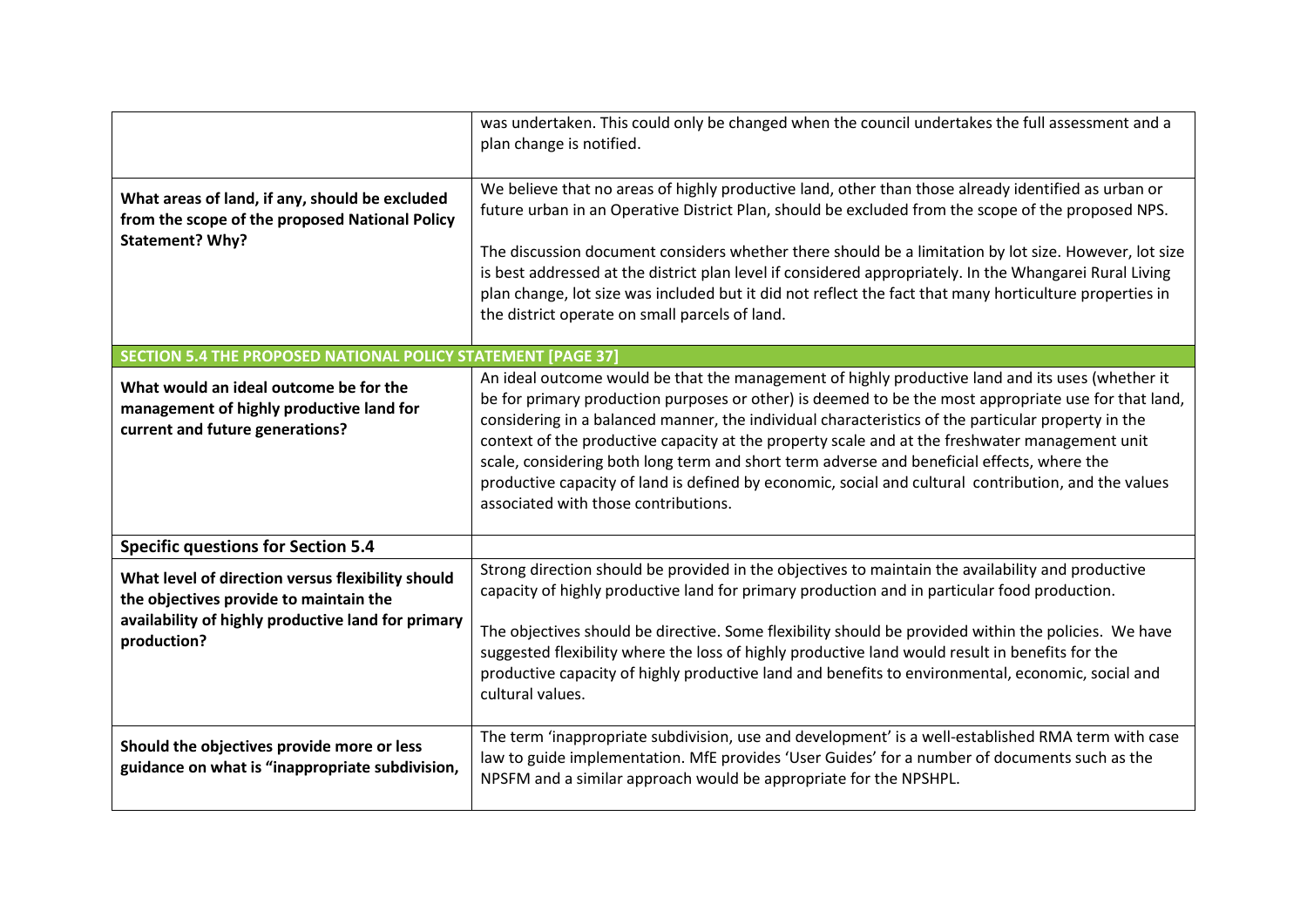| use and development" on highly productive<br>land? Why/why not?                        | The provision of more guidance about what is "inappropriate subdivision, use and development"<br>would ensure a high level of consistency in how the NPS is interpreted across the country. Therefore,<br>we believe that as much guidance as possible should be provided about this to ensure that its<br>application is consistent. However, whether such guidance should actually be provided in an<br>objective, or whether it might be better placed in a 'user guide' or other such document that was<br>released at the time an NPS was gazetted may make it easier to revisit guidance about what<br>inappropriate subdivision, use and development is, and keep it up-to-date and in-line with case law<br>and current best planning practice.<br>In our view, the appropriateness would link back to whether there are benefits to the productive<br>capacity of highly productive land as well as environmental, economic, social and cultural values.                         |
|----------------------------------------------------------------------------------------|-------------------------------------------------------------------------------------------------------------------------------------------------------------------------------------------------------------------------------------------------------------------------------------------------------------------------------------------------------------------------------------------------------------------------------------------------------------------------------------------------------------------------------------------------------------------------------------------------------------------------------------------------------------------------------------------------------------------------------------------------------------------------------------------------------------------------------------------------------------------------------------------------------------------------------------------------------------------------------------------|
| POLICY 1: IDENTIFICATION OF HIGHLY PRODUCTIVE LAND [PAGE 41]                           |                                                                                                                                                                                                                                                                                                                                                                                                                                                                                                                                                                                                                                                                                                                                                                                                                                                                                                                                                                                           |
| If highly productive land is to be identified, how<br>should this be done and by whom? | HortNZ supports an approach that considers both LUC and other land characteristics that are unique<br>to specific regions or districts, and to update the soil element of highly productive land as better<br>information becomes available, and to use existing information have already identified soils that are<br>not LUC I, II or II as being highly productive.                                                                                                                                                                                                                                                                                                                                                                                                                                                                                                                                                                                                                    |
|                                                                                        | Initially utilising the well-established LUC system seems like a sensible first step in identifying highly<br>productive land and given that this information already exists at the national scale, its adoption will<br>enable the swift adoption of protection for highly productive land. Requiring local authorities to<br>identify highly productive land is a big task that will take time and resource, and for that reason, the<br>requirement to undertake new identification/classification work in areas where the LUC may be<br>reasonably accurate should be kept in mind so that work is not duplicated unnecessarily. Any work<br>done at a local authority scale may still not take into account individual property level variations.<br>Therefore, the ability of assessments to be done (by a suitably qualified person) at a property level<br>must be enabled.<br>It is also noted that expertise in applying/assessing land using the LUC may currently be somewhat |
|                                                                                        | limited, therefore setting up a framework that requires many professionals with such qualifications<br>should be done with some caution until the level of expertise that exists within this field is well<br>understood.                                                                                                                                                                                                                                                                                                                                                                                                                                                                                                                                                                                                                                                                                                                                                                 |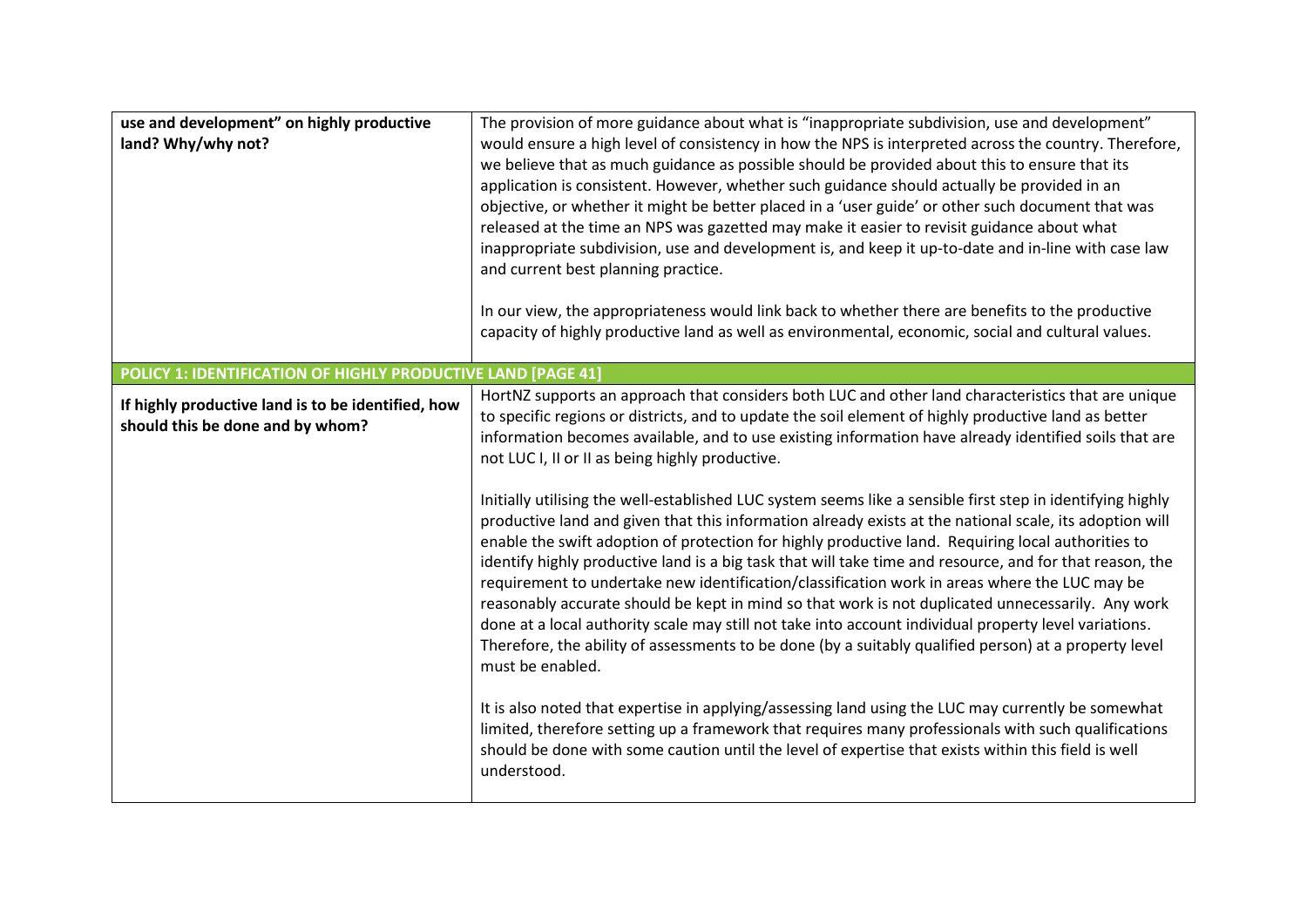|                                                                                                                                | There must be an opportunity for land owners to challenge council interpretation of highly<br>productive land, where site specific evidence is available, and there should be the opportunity for this<br>information to inform strategic planning and private plan change and subdivision applications.                                                                                                                                                                                                                                                                                                                                                                                                                                                                                                                                                                                                                                                                                                                                                                                                                                                                                                                                                                                                                                                                                                                                                                                                                                                                                                                                                                                                                                                                                                                                                                                                                                                                                          |
|--------------------------------------------------------------------------------------------------------------------------------|---------------------------------------------------------------------------------------------------------------------------------------------------------------------------------------------------------------------------------------------------------------------------------------------------------------------------------------------------------------------------------------------------------------------------------------------------------------------------------------------------------------------------------------------------------------------------------------------------------------------------------------------------------------------------------------------------------------------------------------------------------------------------------------------------------------------------------------------------------------------------------------------------------------------------------------------------------------------------------------------------------------------------------------------------------------------------------------------------------------------------------------------------------------------------------------------------------------------------------------------------------------------------------------------------------------------------------------------------------------------------------------------------------------------------------------------------------------------------------------------------------------------------------------------------------------------------------------------------------------------------------------------------------------------------------------------------------------------------------------------------------------------------------------------------------------------------------------------------------------------------------------------------------------------------------------------------------------------------------------------------|
| Are the proposed criteria all relevant and<br>important considerations for identifying highly<br>productive land? Why/why not? | We are of the view that all natural and physical resources that contribute to the productive capacity<br>of land should be identified when identifying highly productive land.<br>There should also be the ability for councils to identify land with specific characteristics that make it<br>highly productive land but sits outside the mandatory LUC classes of the NPS. Such examples are<br>Whatatiri in Whangarei where the land is Class IV due to slope and rock but highly productive for<br>avocado; Central Otago where Class IV land is highly productive for cherries; some Class V sandy land<br>that is highly productive for asparagus. Such crops are significant at a regional or district level and will<br>be reflected in the values for highly productive land that the Council establish prior to identifying<br>highly productive land. The NPS needs to provide scope for such land to be identified as highly<br>productive land.<br>There also needs to be the ability to not include mandatory LUC 1-3 land as highly productive land if<br>there are extenuating circumstances that means it is so constrained that it is unable to be used for<br>high production value. Such a determination should be linked to an assessment of productive<br>capacity and how it applies to particular areas of land.<br>We also note that, while some of these factors are natural, others are subject to policy and<br>investment decisions historically and decisions in the future could also enhance or constrain the<br>productive capacity of highly productive land. Those elements that are subject to change due to<br>investment (for example irrigation storage or crop protection structures), or subject to change due to<br>policy (for example water and nutrient allocation policy), must be considered when decisions are<br>made about the degree to which activities maintain, enhance, or constrain the productive capacity of<br>highly productive land. |
| <b>Specific questions for Policy 1</b>                                                                                         |                                                                                                                                                                                                                                                                                                                                                                                                                                                                                                                                                                                                                                                                                                                                                                                                                                                                                                                                                                                                                                                                                                                                                                                                                                                                                                                                                                                                                                                                                                                                                                                                                                                                                                                                                                                                                                                                                                                                                                                                   |
| What are the pros and cons of requiring highly<br>productive land to be spatially identified?                                  | HortNZ believes highly productive land should be spatially identified, this would provide certainty for<br>investment in rural production systems and for plan users.                                                                                                                                                                                                                                                                                                                                                                                                                                                                                                                                                                                                                                                                                                                                                                                                                                                                                                                                                                                                                                                                                                                                                                                                                                                                                                                                                                                                                                                                                                                                                                                                                                                                                                                                                                                                                             |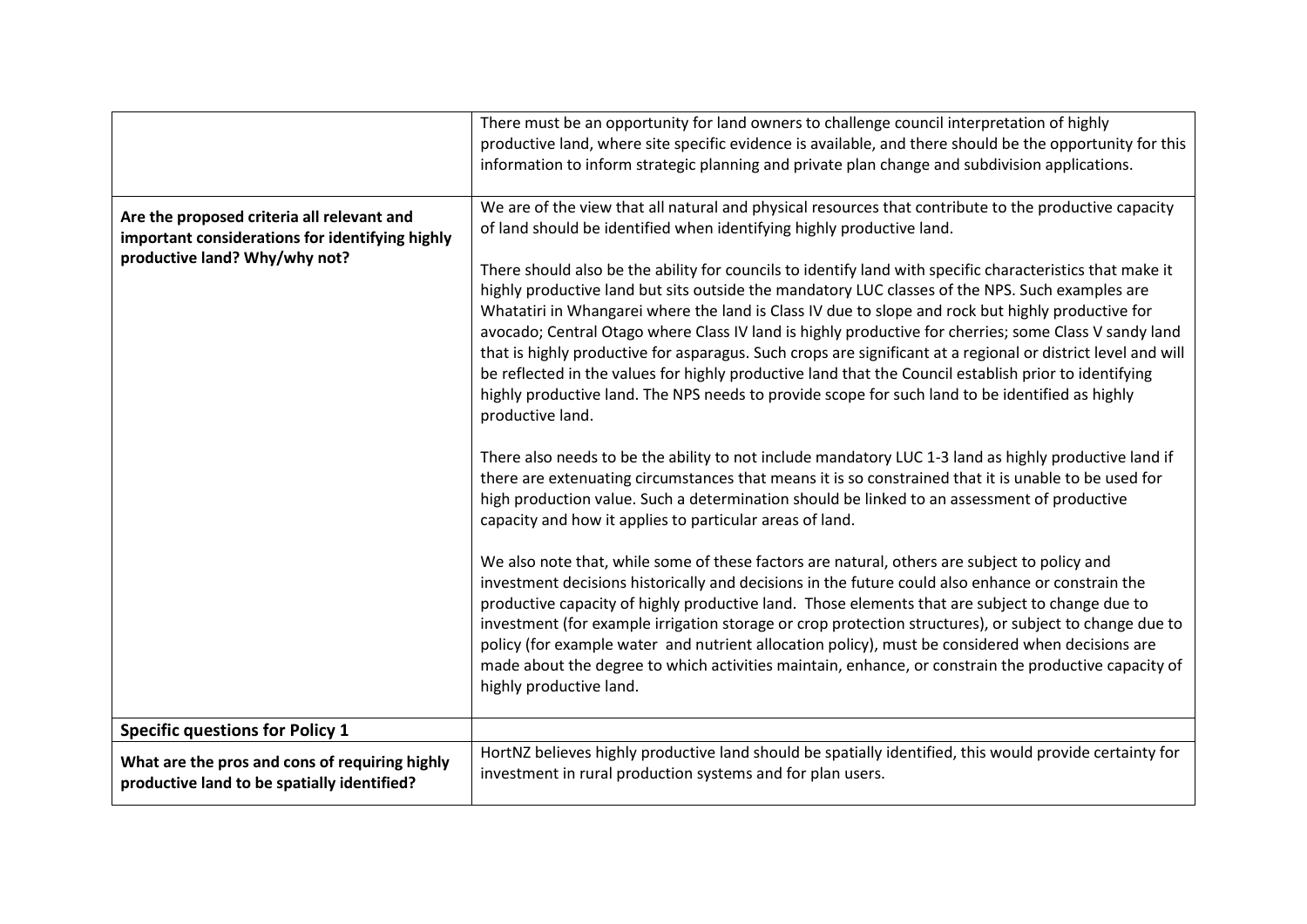|                                                                                                                                | There should be the opportunity for the maps to be updated outside of the planning cycle and be<br>kept as living documents for the purposes of assessing private plan changes and subdivision<br>applications. For private plan changes and subdivision, site specific information would be required,<br>and detailed site-specific information would generally be expected to be more reliable than LUC or S-<br>Map datasets. Site specific information should be given more weight in decisions where this level of<br>information is available.                                                          |
|--------------------------------------------------------------------------------------------------------------------------------|---------------------------------------------------------------------------------------------------------------------------------------------------------------------------------------------------------------------------------------------------------------------------------------------------------------------------------------------------------------------------------------------------------------------------------------------------------------------------------------------------------------------------------------------------------------------------------------------------------------|
|                                                                                                                                | A risk of spatially identifying highly productive land is that if this exercise is not done comprehensively<br>to include a broad range of factors, land that is not identified will not be afforded protection, or<br>protected unnecessarily; this emphasises the importance of the Appendix A criteria and the process<br>undertaken.                                                                                                                                                                                                                                                                      |
|                                                                                                                                | As any classification system will have advantages and disadvantages, and pathways for identifying<br>new land that isn't spatially identified as being highly productive, but meets the criteria, and<br>therefore should be afforded the same level of protection as land that is spatially identified; needs to<br>be clearly addressed in the NPS.                                                                                                                                                                                                                                                         |
| Is the identification of highly productive land<br>best done at the regional or district level? Why?                           | HortNZ considers that the identification is best done at a regional level and included in the RPS to<br>ensure consistency in approach across a region. Expertise related to land generally sit within regional<br>councils rather than at district level, however if an approach is agreed and all districts within a region<br>agree to follow it, then the issue of consistency could be addressed. Ultimately, the identification of<br>highly productive land should be done by appropriately qualified persons, in a cost-effective manner,<br>and how that is best achieved in each region could vary. |
| What are the likely costs and effort involved in<br>identifying highly productive land in your<br>region?                      | N/A                                                                                                                                                                                                                                                                                                                                                                                                                                                                                                                                                                                                           |
| What guidance and technical assistance do you<br>think will be beneficial to help councils identify<br>highly productive land? | The criteria that is selected to be used to identify highly productive land and the productive capacity<br>of highly productive land will need to be very well defined so that terms used are well understood,<br>and therefore consistently applied across the country.                                                                                                                                                                                                                                                                                                                                      |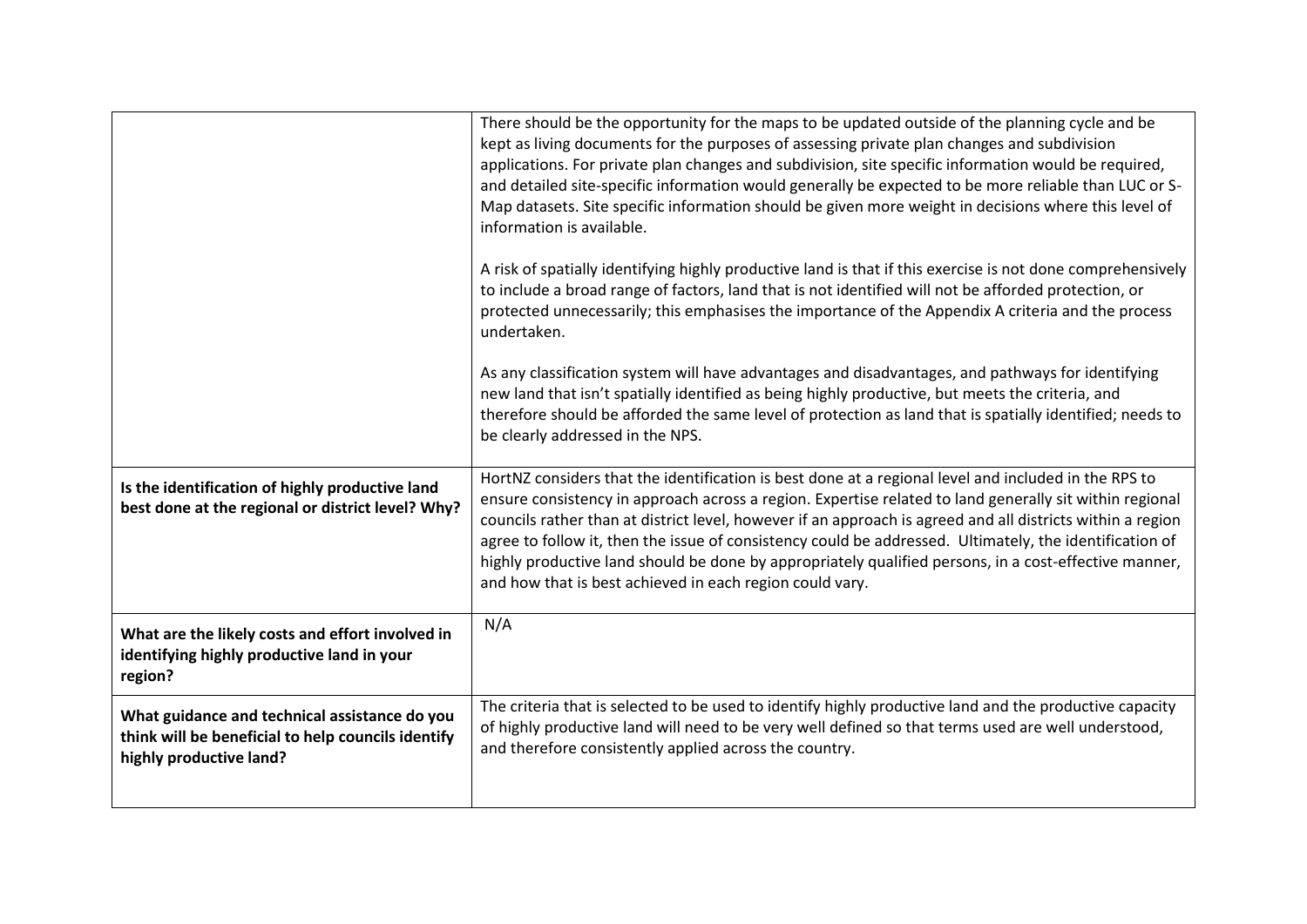|                                                                                                                                                         | A 'user guide' in how to identify highly productive land will need to be produced, and should be road<br>tested with councils as part of the development process, but also needs to be publicly available at the<br>same time the NPS is gazetted, as any delay will otherwise result in councils having to start work on<br>identification of soils without clear, consistent guidance, which will result in a multiplicity of<br>interpretations of how to do it.<br>The Ministry also needs to ensure resource is available to respond to queries that will inevitably arise<br>as councils start to identify highly productive land and productive capacity in a timely fashion, and<br>guidance is regularly updated and made available as quickly as possible. |
|---------------------------------------------------------------------------------------------------------------------------------------------------------|----------------------------------------------------------------------------------------------------------------------------------------------------------------------------------------------------------------------------------------------------------------------------------------------------------------------------------------------------------------------------------------------------------------------------------------------------------------------------------------------------------------------------------------------------------------------------------------------------------------------------------------------------------------------------------------------------------------------------------------------------------------------|
| Specific questions for Appendix A (Criteria to<br>identify highly productive land)                                                                      |                                                                                                                                                                                                                                                                                                                                                                                                                                                                                                                                                                                                                                                                                                                                                                      |
| Should there be a default definition of highly<br>productive land based on the LUC until councils<br>identify this? Why/why not?                        | We support the use of LUC as an interim dataset. This should also include soils other than LUC I, II, II<br>where councils have already identified these are highly productive. The LUC data se should be used<br>until better or site-specific information is available. However, the definition must include the other<br>aspects of highly productive land as well.                                                                                                                                                                                                                                                                                                                                                                                               |
| What are the key considerations to consider<br>when identifying highly productive land? What<br>factors should be mandatory or optional to<br>consider? | In our view, highly productive land should be defined on the basis of the natural and physical<br>resources that contribute to the existing and potential productivity of land. This would include:<br>Soil (LUC or better information), fragmentation and cohesion, climate, water resource availability,<br>receiving environment sensitivity and infrastructure. These elements can be considered the long-<br>term natural physical resource foundation of highly productive land.                                                                                                                                                                                                                                                                               |
|                                                                                                                                                         | Highly productive land is made up a combination of natural and physical resources, and these<br>together with social, legal and investment decisions define the potential productive capacity of land.                                                                                                                                                                                                                                                                                                                                                                                                                                                                                                                                                               |
|                                                                                                                                                         | The legal environment can alter the cohesion of highly productive land, this could enhance the<br>productive capacity of land through amalgamation of fragmented titles, or could constrain the<br>productive capacity through allowing subdivision of highly productive land.                                                                                                                                                                                                                                                                                                                                                                                                                                                                                       |
|                                                                                                                                                         | The legal environment includes policy decisions on water and nutrient allocation. These policies could<br>enhance or constrain the productive capacity of land, for example the pastoral natural capital<br>allocation system used in the Horizons One Plan, which prevents the use of highly productive land for                                                                                                                                                                                                                                                                                                                                                                                                                                                    |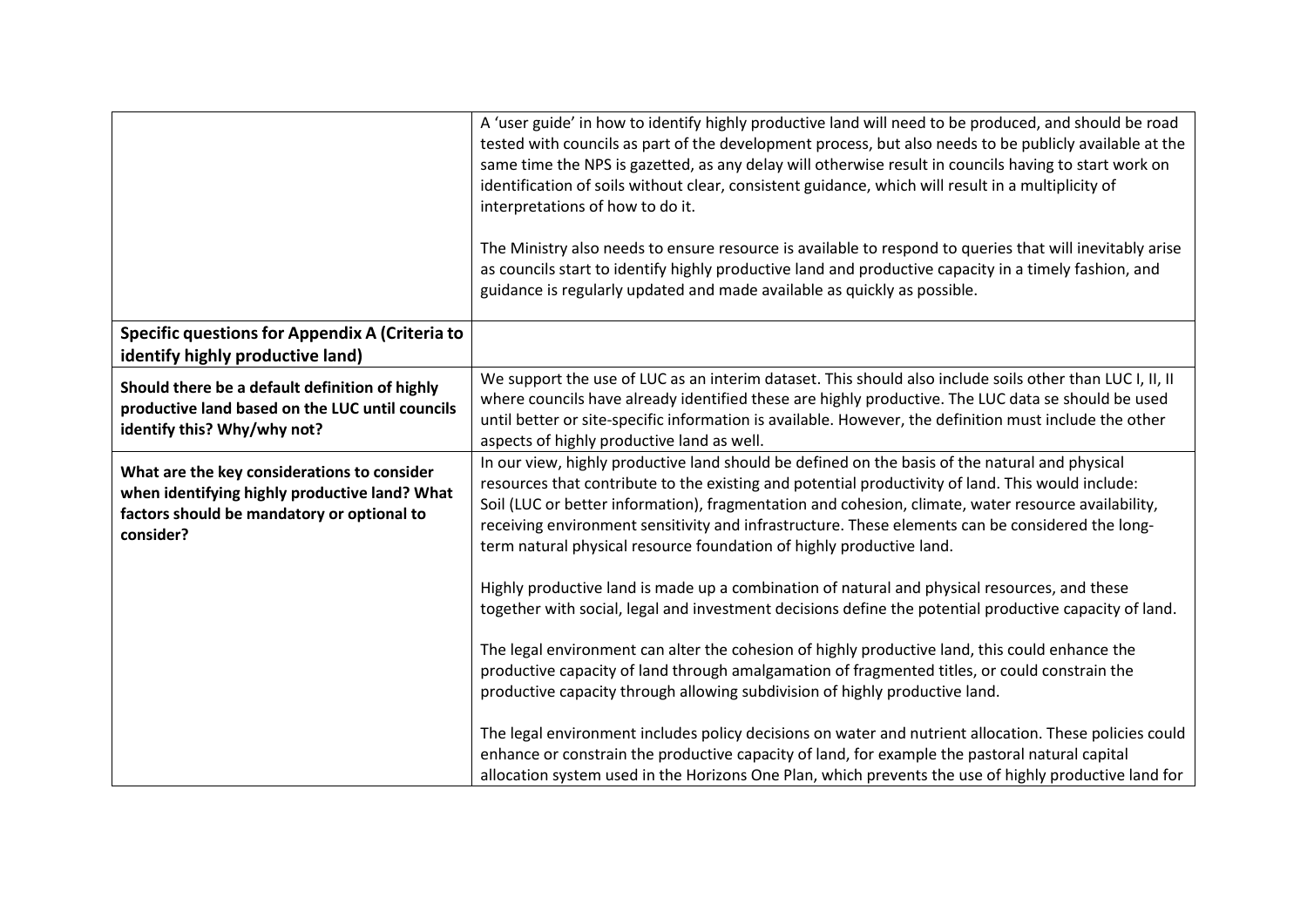|                                                                                                                                                                                                                                                 | vegetable growing. National and regional policy create a legal constraint. Similarly, resource consents<br>create an allocation regime. Consents are generally granted for between $10 - 30$ years.<br>The physical resources are modified with investments, for example investment in infrastructure can<br>enhance or constrain the productivity of land. For example, land that is too windy to support high<br>value horticulture, can become suitable with the provision of crop protection structures. Land that<br>has insufficient water reliability to support irrigated horticulture, could have its productive capacity<br>improved through water storage. Investment in worker accommodation, can improve the productive<br>capacity of land by alleviating labour shortages.<br>Incompatible neighbouring land uses can constrain the productive capacity of land through social<br>pressures and complaints.<br>All factors must be considered together when determining the impact of activities on highly<br>productive land and impact on its productive capacity.                                                                                        |
|-------------------------------------------------------------------------------------------------------------------------------------------------------------------------------------------------------------------------------------------------|----------------------------------------------------------------------------------------------------------------------------------------------------------------------------------------------------------------------------------------------------------------------------------------------------------------------------------------------------------------------------------------------------------------------------------------------------------------------------------------------------------------------------------------------------------------------------------------------------------------------------------------------------------------------------------------------------------------------------------------------------------------------------------------------------------------------------------------------------------------------------------------------------------------------------------------------------------------------------------------------------------------------------------------------------------------------------------------------------------------------------------------------------------------------------|
| What are the benefits and risks associated with<br>allowing councils to consider the current and<br>future availability of water when identifying<br>highly productive land? How should this be<br>aligned with Essential Freshwater Programme? | We think that existing water availability and receiving water sensitivity should be included within the<br>definition of highly productive land.<br>However, there is uncertainty regarding the future availability of water (due to a range of issues such<br>as catchment specific plan changes, opportunities for water storage, the impacts of climate change).<br>We suggest the initial identification of land should not include consideration of current availability of<br>water, but that is a matter along with the other factors that contribute to the productive capacity of<br>land, and future policy decisions and climate change can be taken into account when going through a<br>planning or resource consenting process to determine the impact of the development on the<br>productive capacity of land.<br>We think there is a link to the Freshwater Programme at the farm scale in contributing to achieving<br>maintenance of the productive capacity of land. This would be implemented though good<br>management practices that, for example, improve the soil health or reduce erosion risk within the<br>Freshwater Module of the Farm Plan. |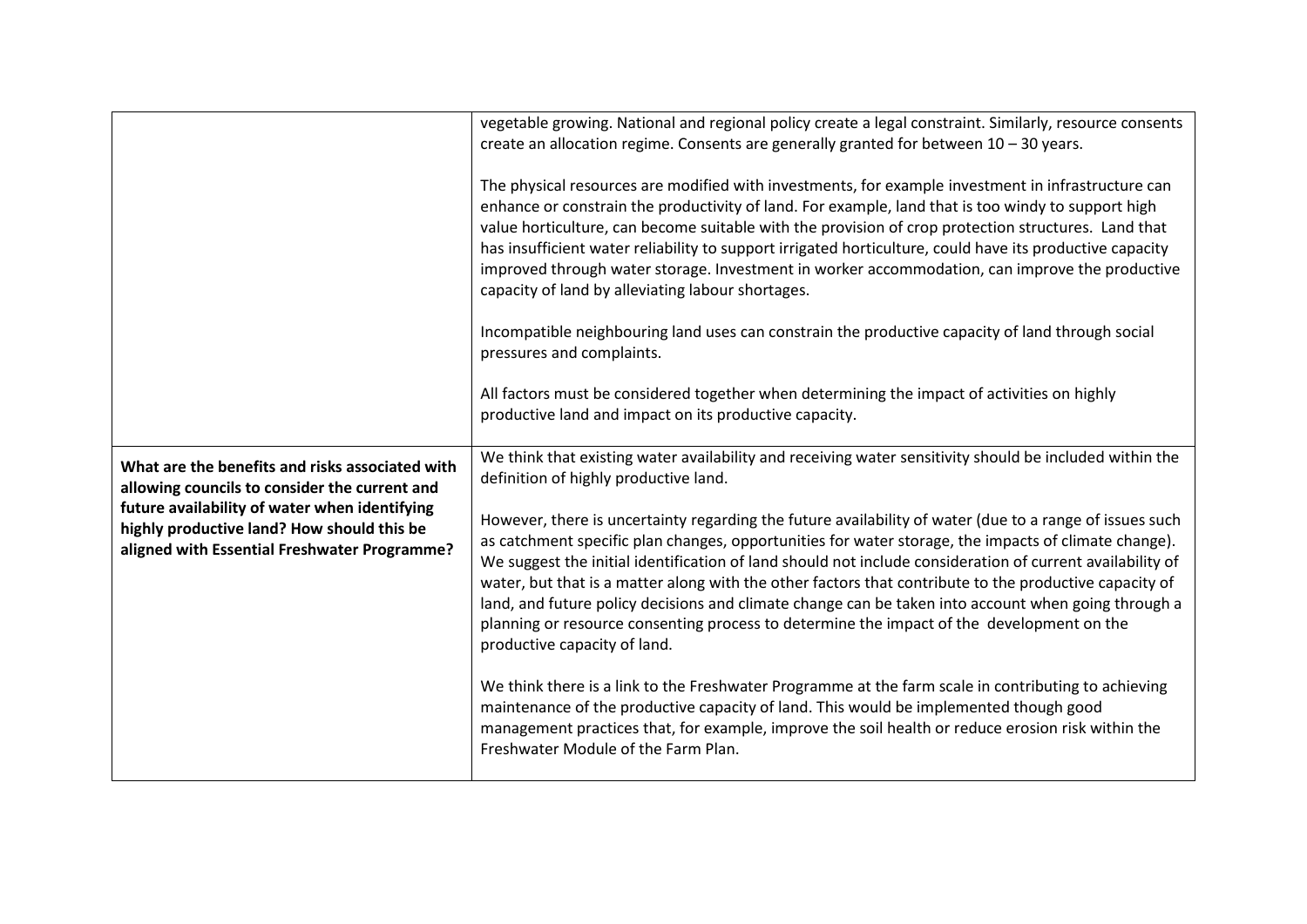|                                                                                                                                                                                                                 | In water planning process, consideration could be given to how policies that support water storage,<br>harvesting and augmentation could be designed to achieve both freshwater and productive land<br>outcomes.<br>In future water allocation decisions, the value associated with the productive capacity of land could<br>inform decision making about the water quality and quantity allocation criteria to allocate limits in<br>the manner that best provides for the social, cultural and economic well-being of people now and in<br>future.<br>In our opinion the importance of highly productive land in providing food for New Zealanders must<br>be given priority in water allocation processes to provide for the essential human health needs of<br>people.                                           |
|-----------------------------------------------------------------------------------------------------------------------------------------------------------------------------------------------------------------|----------------------------------------------------------------------------------------------------------------------------------------------------------------------------------------------------------------------------------------------------------------------------------------------------------------------------------------------------------------------------------------------------------------------------------------------------------------------------------------------------------------------------------------------------------------------------------------------------------------------------------------------------------------------------------------------------------------------------------------------------------------------------------------------------------------------|
| Should there be a tiered approach to identify<br>and protect highly productive land based on the<br>LUC class (e.g. higher levels of protection to LUC<br>1 and 2 land compared to LUC 3 land)?<br>Why/why not? | HortNZ considers that it would create added complexity for potentially limited benefit. The NPS as<br>proposed does not set out to avoid any future urban development on highly productive land, but<br>rather seeks to ensure that any planning processes specifically consider the impact of activities other<br>than primary production on highly productive land.<br>In our view, the class of soil would be a factor in assessing the productive capacity of highly<br>productive land and therefore a degree of weight could be afforded to Class 1 land compared to Class<br>3 land when individual proposals are being considered, however, this would be considered alongside<br>other factors influencing productive capacity. Specifying this in the NPS is not considered necessary,<br>nor appropriate. |
| POLICY 2: MAINTAINING HIGHLY PRODUCTIVE LAND FOR PRIMARY PRODUCTION [PAGE 42]                                                                                                                                   |                                                                                                                                                                                                                                                                                                                                                                                                                                                                                                                                                                                                                                                                                                                                                                                                                      |
| What are the pros and cons associated with<br>prioritising highly productive land for primary<br>production?                                                                                                    | Pros - food security, health, natural resources maintained, social and economic (employment,<br>industry, export etc.), protects the finite resources.<br>Cons - on an individual level, less flexibility to change land use, could result in urban development<br>occurring in locations that are less desirable from a social or cultural perspective, could result in less<br>investment in productive capacity of highly productive land if growers are financially disadvantaged<br>by reduction in development potential of some of their land.                                                                                                                                                                                                                                                                |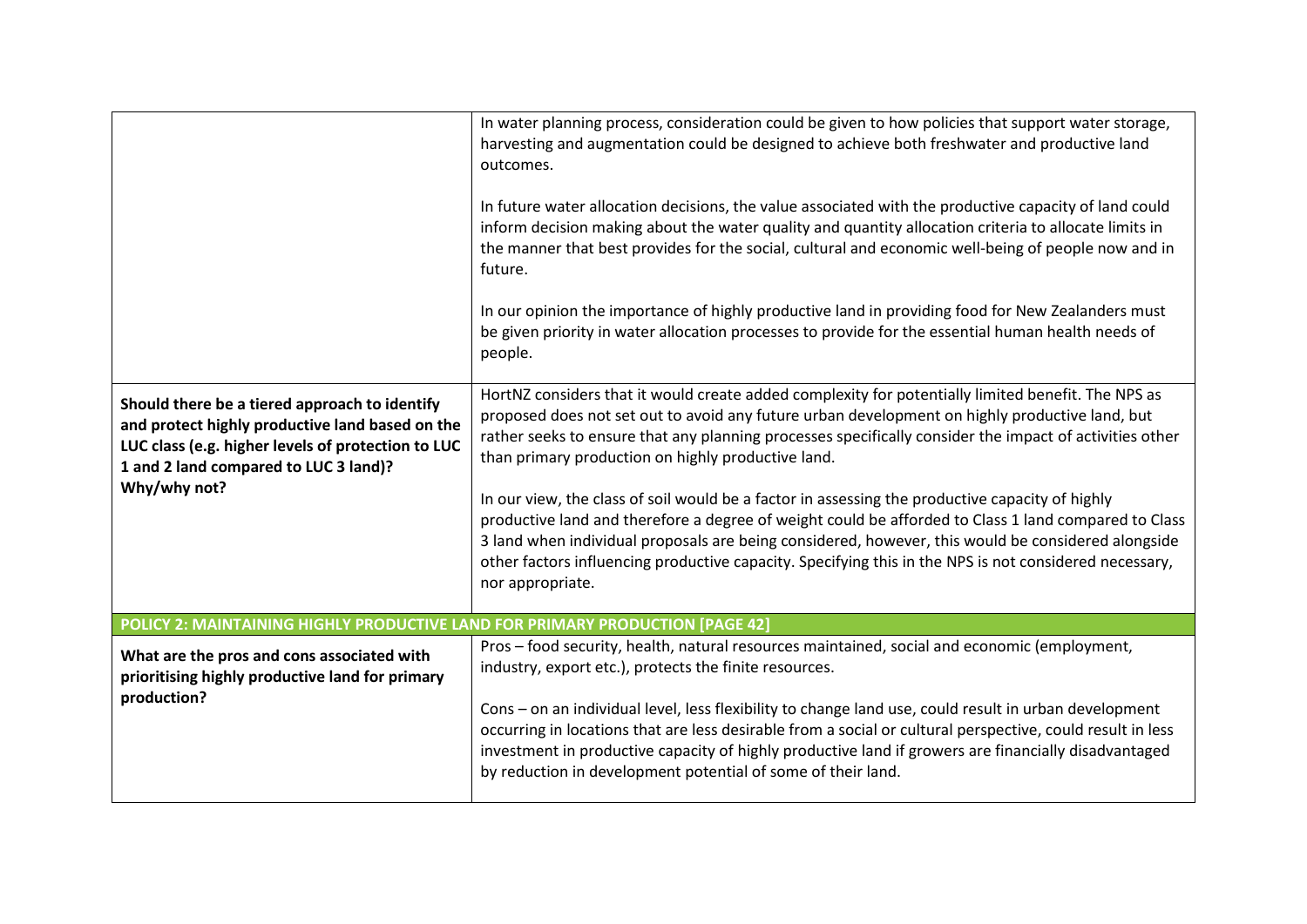| <b>ALIGNMENT WITH THE URBAN GROWTH AGENDA [PAGE 43]</b>                                                                                                                                                                                                                                       |                                                                                                                                                                                                                                                                                                                                                                                                                                                                                                                                                                                                                                                                                                                                                  |
|-----------------------------------------------------------------------------------------------------------------------------------------------------------------------------------------------------------------------------------------------------------------------------------------------|--------------------------------------------------------------------------------------------------------------------------------------------------------------------------------------------------------------------------------------------------------------------------------------------------------------------------------------------------------------------------------------------------------------------------------------------------------------------------------------------------------------------------------------------------------------------------------------------------------------------------------------------------------------------------------------------------------------------------------------------------|
| Do you think there are potential areas of<br>tension or confusion between this proposed<br>National Policy Statement and other national<br>direction (either proposed or existing)?                                                                                                           | Yes - the drafting of the NPS on urban development and the proposed freshwater reforms (especially<br>the NPSFM) will need to done carefully, and comprehensive cross-checking undertaken once the<br>form of each of the relevant instruments is known to ensure that consistency is achieved between all<br>relevant documents. Consideration also needs to be given to the NPSET and the potential impacts on<br>highly productive land where the NPSET could constrain the use of HPL.<br>In the Otago RPS situation, if there was a NPSHPL that had to be considered as well as the NPSUDC<br>then the policy framework would have had to consider both directives and balanced them out in an<br>appropriate way for the regional context. |
| How can the proposed National Policy<br><b>Statement for Highly Productive Land and the</b><br>proposed National Policy Statement on Urban<br>Development best work alongside each other to<br>achieve housing objectives and better<br>management of the highly productive land<br>resource? | Ensure that they clearly articulate their relationship to one another, to address competing issues<br>consistently. It may be appropriate that the NPSUDC refers to the NPSHPL to ensure that it is taken<br>into account at a regional level.<br>Both NPS's should be regularly reviewed and the impact of each NPS on the other specifically<br>considered, and any areas of tension specifically reviewed, and changes made in an effort to alleviate<br>tension.                                                                                                                                                                                                                                                                             |
| POLICY 3: NEW URBAN DEVELOPMENT ON HIGHLY PRODUCTIVE LAND [PAGE 45]                                                                                                                                                                                                                           |                                                                                                                                                                                                                                                                                                                                                                                                                                                                                                                                                                                                                                                                                                                                                  |
| How should highly productive land be<br>considered when identifying areas for urban<br>expansion?                                                                                                                                                                                             | In the first instance areas of highly productive land should be prioritised for primary production. The<br>impacts of any development of highly productive land should be carefully considered, and if it would<br>result in reduced productive capacity, it should only be allowed if alternatives do not exist or are not<br>feasible and there are environmental, economic, social and cultural benefits.                                                                                                                                                                                                                                                                                                                                     |
| <b>Specific questions for Policy 3</b>                                                                                                                                                                                                                                                        |                                                                                                                                                                                                                                                                                                                                                                                                                                                                                                                                                                                                                                                                                                                                                  |
| How can this policy best encourage proactive<br>and transparent consideration of highly<br>productive land when identifying areas for new<br>urban development and growth?                                                                                                                    | HortNZ considers that separating the largely fixed aspects of highly productive land: soil, climate,<br>water resource, receiving water sensitivity, and fragmentation criteria for highly productive land,<br>from the other criteria which define the productive capacity of highly productive land is essential in<br>achieving a transparent method for defining highly productive land.                                                                                                                                                                                                                                                                                                                                                     |
|                                                                                                                                                                                                                                                                                               | The criteria in Policy 3b) will provide a framework for assessing whether the highly productive land<br>should be excluded from urban development.                                                                                                                                                                                                                                                                                                                                                                                                                                                                                                                                                                                               |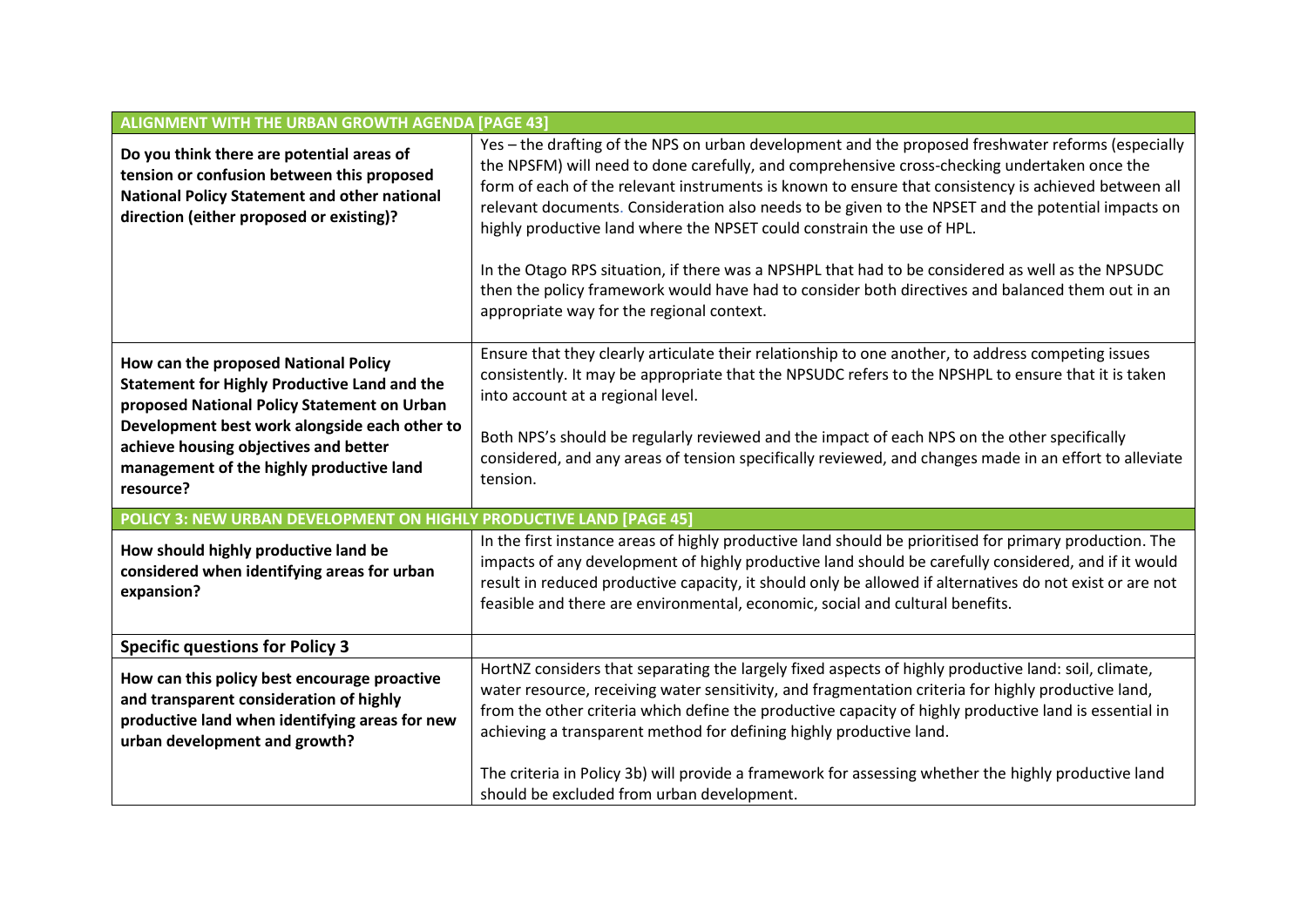| How can the proposed National Policy<br><b>Statement for Highly Productive Land best align</b><br>and complement the requirements of the<br>proposed National Policy Statement on Urban<br>Development?                         | Each NPS should acknowledge the existence and requirements of the other, and provision of<br>guidance from central government about how tensions might be addressed, and requirements<br>prioritised would assist and ensure consistent approaches are taken across the country.                                                                                                                                                                                                                                          |
|---------------------------------------------------------------------------------------------------------------------------------------------------------------------------------------------------------------------------------|---------------------------------------------------------------------------------------------------------------------------------------------------------------------------------------------------------------------------------------------------------------------------------------------------------------------------------------------------------------------------------------------------------------------------------------------------------------------------------------------------------------------------|
| POLICY 4: RURAL SUBDIVISION AND FRAGMENTATION [PAGE 46]                                                                                                                                                                         |                                                                                                                                                                                                                                                                                                                                                                                                                                                                                                                           |
| How should the National Policy Statement<br>direct the management of rural subdivision and                                                                                                                                      | We agree with the focus on maintaining the productive capacity of highly productive land and<br>avoiding fragmentation.                                                                                                                                                                                                                                                                                                                                                                                                   |
| fragmentation on highly productive land?                                                                                                                                                                                        | The criteria in Policy 4 provide a strong direction regarding rural lifestyle development, but it is<br>contingent on appropriate identification of highly productive land at the regional level.                                                                                                                                                                                                                                                                                                                         |
| <b>Specific questions for Policy 4</b>                                                                                                                                                                                          |                                                                                                                                                                                                                                                                                                                                                                                                                                                                                                                           |
| Should the National Policy Statement provide<br>greater direction on how to manage subdivision<br>on highly productive land (e.g. setting minimum<br>lot size standards for subdivisions)? If so, how<br>can this best be done? | Although there are potentially some benefits in the NPS providing direction about how to manage<br>subdivision on highly productive land (such as national consistency, and clarity about what<br>can/cannot be done), there is potentially a need for local authorities to have some flexibility in how<br>they deal with this matter to ensure that they have consistency and coherence within their plans, and<br>can tailor their plan provisions to the particular circumstances that exist within their local area. |
| <b>Should the proposed National Policy Statement</b><br>encourage incentives and mechanisms to<br>increase the productive capacity of highly<br>productive land (e.g. amalgamation of small<br>titles)? Why/why not?            | Yes - Many Councils have these provisions, such as Auckland, Waipa and Hastings. The Hasting<br>District Plan does this (encourages the amalgamation of small titles). If the mechanisms to achieve<br>these types of things can be simplified/streamlined in any way then that would be helpful, as<br>regulatory barriers certainty do not enable the protection of highly productive land. Mechanisms<br>such as transferable development rights would potentially be beneficial.                                      |
|                                                                                                                                                                                                                                 | There is also a need to ensure boundary adjustment rules are fit for purpose to facilitate title<br>boundary changes to support rural production.                                                                                                                                                                                                                                                                                                                                                                         |
| <b>POLICY 5: REVERSE SENSITIVITY [PAGE 47]</b>                                                                                                                                                                                  |                                                                                                                                                                                                                                                                                                                                                                                                                                                                                                                           |
| How should the National Policy Statement<br>direct the management of reverse sensitivity                                                                                                                                        | Most councils with larger areas of highly productive land already have guidance about how reverse<br>sensitivity should be managed.                                                                                                                                                                                                                                                                                                                                                                                       |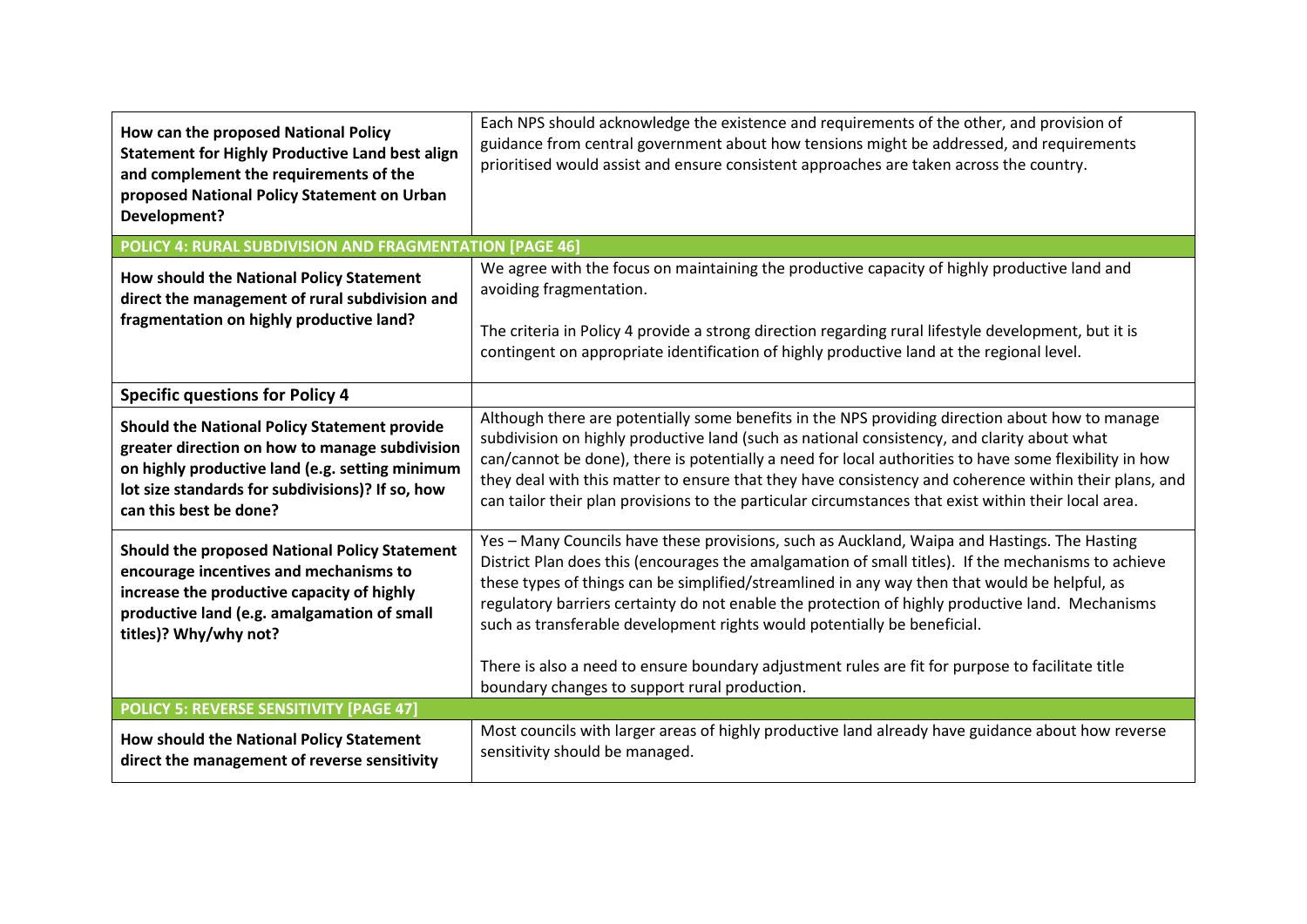| effects on and adjacent to highly productive<br>land?                                                                                                                                                                                                          | The current wording of Policy 5 suggests that new sensitive and potentially incompatible activities<br>could establish on highly productive land (subsection b) however we believe that avoidance should<br>be the first response, and suggest rewording is necessary to address this. Objective 3 seeks to avoid<br>or mitigate reverse sensitivity effects so the focus should be on avoidance to implement the<br>objective.                                                                                                   |
|----------------------------------------------------------------------------------------------------------------------------------------------------------------------------------------------------------------------------------------------------------------|-----------------------------------------------------------------------------------------------------------------------------------------------------------------------------------------------------------------------------------------------------------------------------------------------------------------------------------------------------------------------------------------------------------------------------------------------------------------------------------------------------------------------------------|
| <b>Specific questions for Policy 5</b>                                                                                                                                                                                                                         |                                                                                                                                                                                                                                                                                                                                                                                                                                                                                                                                   |
| How can the National Policy Statement best<br>manage reverse sensitivity effects within and<br>adjacent to highly productive land?                                                                                                                             | Requiring building setbacks for sensitive activities is one tool that definitely assists with the<br>management of reverse sensitivity effects. Establishing clear and realistic expectations of the<br>amenity that can be expected in rural, and rural residential/lifestyle zones is an important component<br>of managing reverse sensitivity effects.                                                                                                                                                                        |
|                                                                                                                                                                                                                                                                | Sensitive activities are defined and these activities should be excluded from areas of rural production<br>or require a non-complying activity consent.                                                                                                                                                                                                                                                                                                                                                                           |
|                                                                                                                                                                                                                                                                | POLICIES 6 AND 7: CONSIDERATION OF PRIVATE PLAN CHANGES AND RESOURCE CONSENT APPLICATIONS ON HIGHLY PRODUCTIVE LAND [PAGE 49]                                                                                                                                                                                                                                                                                                                                                                                                     |
| How should the National Policy Statement<br>guide decision-making on private plan changes<br>to rezone highly productive land for urban or<br>rural lifestyle use?                                                                                             | The NPSHPL should require specific and robust consideration of the effects of the loss of the highly<br>productive land on the region, alternatives and a detailed assessment of benefits for highly<br>productive land and economic, environmental, social and cultural values.                                                                                                                                                                                                                                                  |
| How should the National Policy Statement<br>guide decision-making on resource consent<br>applications for subdivision and urban<br>expansion on highly productive land?                                                                                        | It should require specific consideration of the impact that the loss of highly productive land will have<br>on the productive capacity of highly productive land of the region, and consider interregional<br>impacts.                                                                                                                                                                                                                                                                                                            |
| Specific questions for Policy 6 and 7                                                                                                                                                                                                                          |                                                                                                                                                                                                                                                                                                                                                                                                                                                                                                                                   |
| Should these policies be directly inserted into<br>plans without going through the Schedule 1<br>process (i.e. as a transitional policy until each<br>council gives effect to the National Policy<br>Statement)? What are the potential benefits<br>and risks? | Yes - this could avoid the risk of a run of consent applications/private plan change requests being<br>lodged while a council goes through the Schedule 1 process. The current drafting of the policy needs<br>some refinement, including definitions of some words, as it is a little unclear as is currently drafted.<br>There is a risk that inserting policies into plans could create some issues with interpretations if the<br>NPS definitions vary from those already in a plan (acknowledging that the national planning |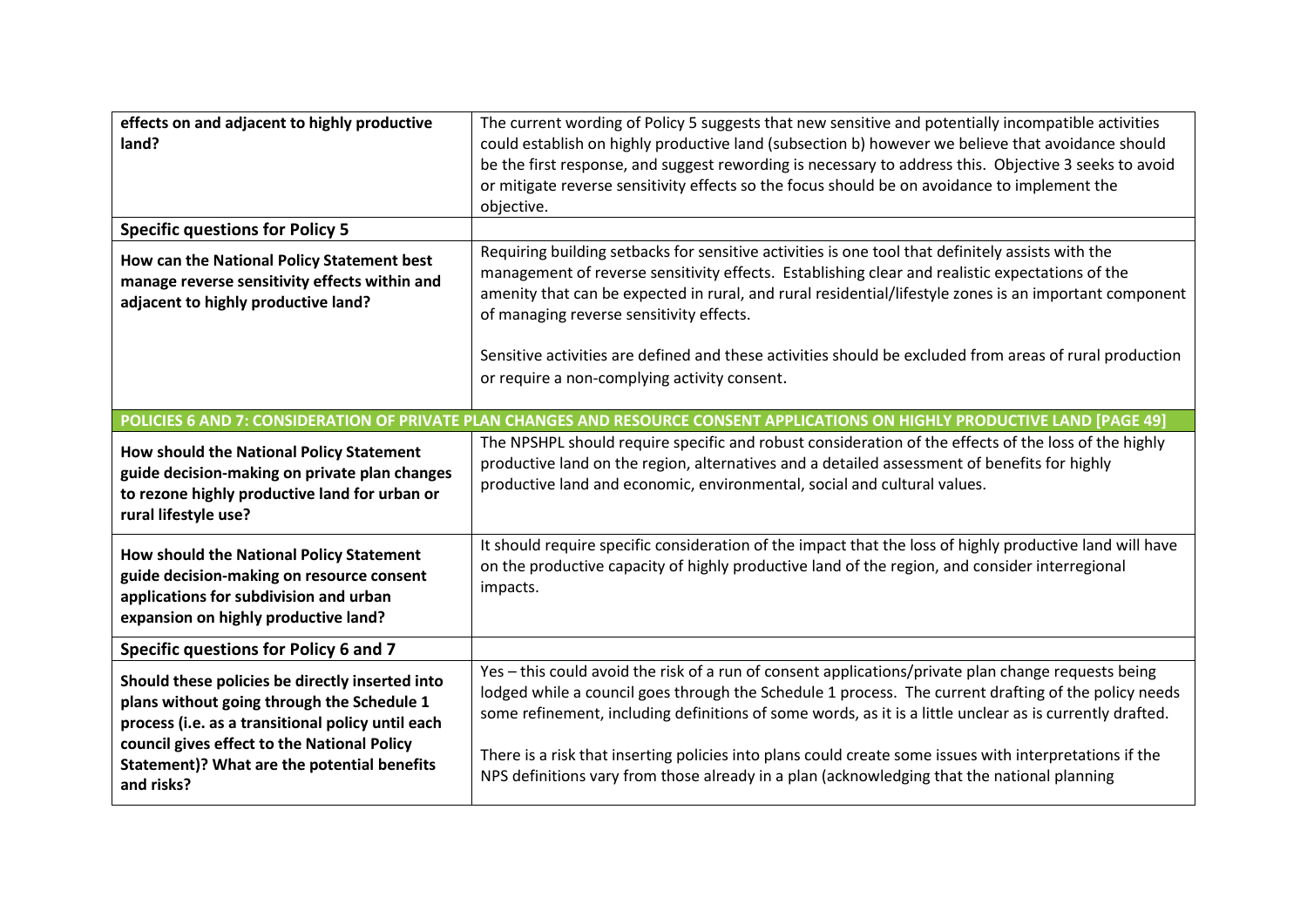|                                                                                                                                                                                                     | standards will address this issue in time, but have not yet been adopted by all councils, so there could<br>initially be tensions).                                                                                                                                                                                                                                                                                                                                                                                                                                                                                                                                                                                                                                                                                                                                                  |
|-----------------------------------------------------------------------------------------------------------------------------------------------------------------------------------------------------|--------------------------------------------------------------------------------------------------------------------------------------------------------------------------------------------------------------------------------------------------------------------------------------------------------------------------------------------------------------------------------------------------------------------------------------------------------------------------------------------------------------------------------------------------------------------------------------------------------------------------------------------------------------------------------------------------------------------------------------------------------------------------------------------------------------------------------------------------------------------------------------|
| How can these policies best assist decision-<br>makers consider trade-offs, benefits, costs and<br>alternatives when urban development and<br>subdivision is proposed on highly productive<br>land? | Include definitions of what these terms mean. The provision of a user guide outlining examples<br>would also be helpful.<br>The policy only applies to urban expansion or subdivision. There should also be consideration of other<br>activities, such as industrial or commercial, on highly productive land that could compromise the use<br>of that land.                                                                                                                                                                                                                                                                                                                                                                                                                                                                                                                         |
| Should the policies extend beyond rural lifestyle<br>subdivision and urban development to large<br>scale rural industries operations on highly<br>productive land? Why/why not?                     | Yes - any development that is potentially going to remove highly productive land from primary<br>production should be considered in the context of its impact on the overall highly productive land<br>resource. Policies related to rural industries would need to be specific to those activities, as some do<br>have a locational need to be situated on primary production sites, but an assessment of alternatives<br>should still be required, as locating within an alternative zone such as an industrial zone, or post-<br>harvest zone may be a better option. Non-soil dependent greenhouses need large land areas,<br>proximity to urban centres, heating (access to gas if available), as well as labour and transport<br>linkages.                                                                                                                                     |
| <b>SECTION 5.5 INTERPRETATION [PG.50]</b>                                                                                                                                                           |                                                                                                                                                                                                                                                                                                                                                                                                                                                                                                                                                                                                                                                                                                                                                                                                                                                                                      |
| Do any of the draft definitions in the National<br>Policy Statement need further clarification? If<br>so, how?                                                                                      | What is a land parcel as referred to in the definition of highly productive land?<br>What do 'initial processing' and 'different product' mean in the definition of primary production?                                                                                                                                                                                                                                                                                                                                                                                                                                                                                                                                                                                                                                                                                              |
| Should there be minimum threshold for highly<br>productive land (i.e. as a percentage of site or<br>minimum hectares)? Why/why not?                                                                 | No. Identification of a suitable threshold will be very challenging, and potentially once identified a<br>particular threshold could create unintended consequences. If land meets the criteria to be<br>identified as highly productive, then the impact of any activity that will remove it from primary<br>productive use should be assessed on its merits (or otherwise). Setting a minimum threshold would<br>potentially just create another loop hole through which highly productive land may slip and not be<br>afforded the protection of the NPS, which is not desirable. However, the productive capacity of very<br>small blocks will be small, and therefore policies that consider the productive capacity of highly<br>productive land will account for the contribution of small sites to the productive capacity of highly<br>productive land would be considered. |
| <b>SECTION 5.6 IMPLEMENTATION [PAGE 52]</b>                                                                                                                                                         |                                                                                                                                                                                                                                                                                                                                                                                                                                                                                                                                                                                                                                                                                                                                                                                                                                                                                      |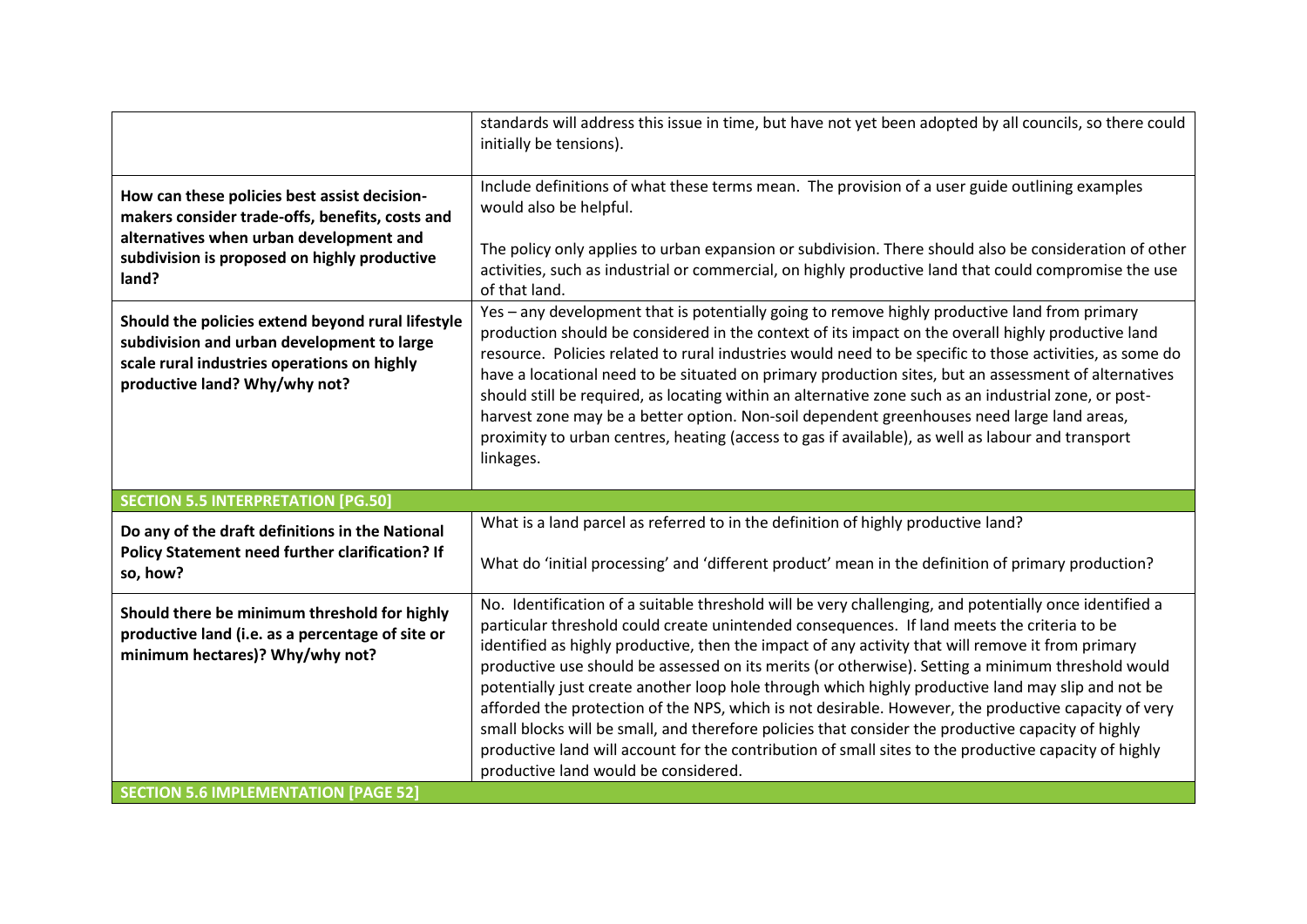| What guidance would be useful to support the<br>implementation of the National Policy<br>Statement?                                                                            | Further guidance to support Appendix A, in terms of how highly productive land is identified and how<br>to define the productive capacity of highly productive land.<br>Further guidance on 'inappropriate' subdivision and development.<br>A 'user guide' for both local government, and owners of highly productive land that helps them<br>understand the potential impacts of the NPS, and how it will be implemented.                                                                                                                                                                              |
|--------------------------------------------------------------------------------------------------------------------------------------------------------------------------------|---------------------------------------------------------------------------------------------------------------------------------------------------------------------------------------------------------------------------------------------------------------------------------------------------------------------------------------------------------------------------------------------------------------------------------------------------------------------------------------------------------------------------------------------------------------------------------------------------------|
| <b>Specific questions for Section 5.6</b>                                                                                                                                      |                                                                                                                                                                                                                                                                                                                                                                                                                                                                                                                                                                                                         |
| Do you think a planning standard is needed to<br>support the consistent implementation of some<br>proposals in this document?                                                  | Potentially, but the provision of good guidance from central government at the time the NPS is<br>gazetted may alleviate the need for a planning standard, or if one does prove to be necessary, at least<br>it could be targeted at the areas within the NPS where particular issues with consistency of<br>implementation arise.<br>We support the development for a NES for Commercial Vegetable Growing. Commercial vegetable<br>growing is an activity that is depends on highly productive land, and is productive use of land when<br>assessed considering the food produced from the land used. |
| <b>SECTION 5.7 TIMEFRAMES [PAGE 52]</b>                                                                                                                                        |                                                                                                                                                                                                                                                                                                                                                                                                                                                                                                                                                                                                         |
| What is the most appropriate and workable<br>approach for highly productive land to be<br>identified by council? Should this be sequenced<br>as proposed?                      | Sequencing does seem like a sensible approach. The capability and capacity of each council to<br>undertake this work will vary, and expertise in this field within New Zealand may be limited, so, while<br>it is important to have this work undertaken, any timeframes set need to be realistic and allow<br>sufficient time for the work to be done accurately, rather than rushed through for the sake of<br>meeting a timeframe.                                                                                                                                                                   |
| What is an appropriate and workable<br>timeframe to allow councils to identify highly<br>productive land and amend their policy<br>statements and plans to identify that land? | Suggest that guidance on this matter would be best taken from councils who understand what the<br>workload is, how it will be accommodated, and skills that are currently available to do such work.                                                                                                                                                                                                                                                                                                                                                                                                    |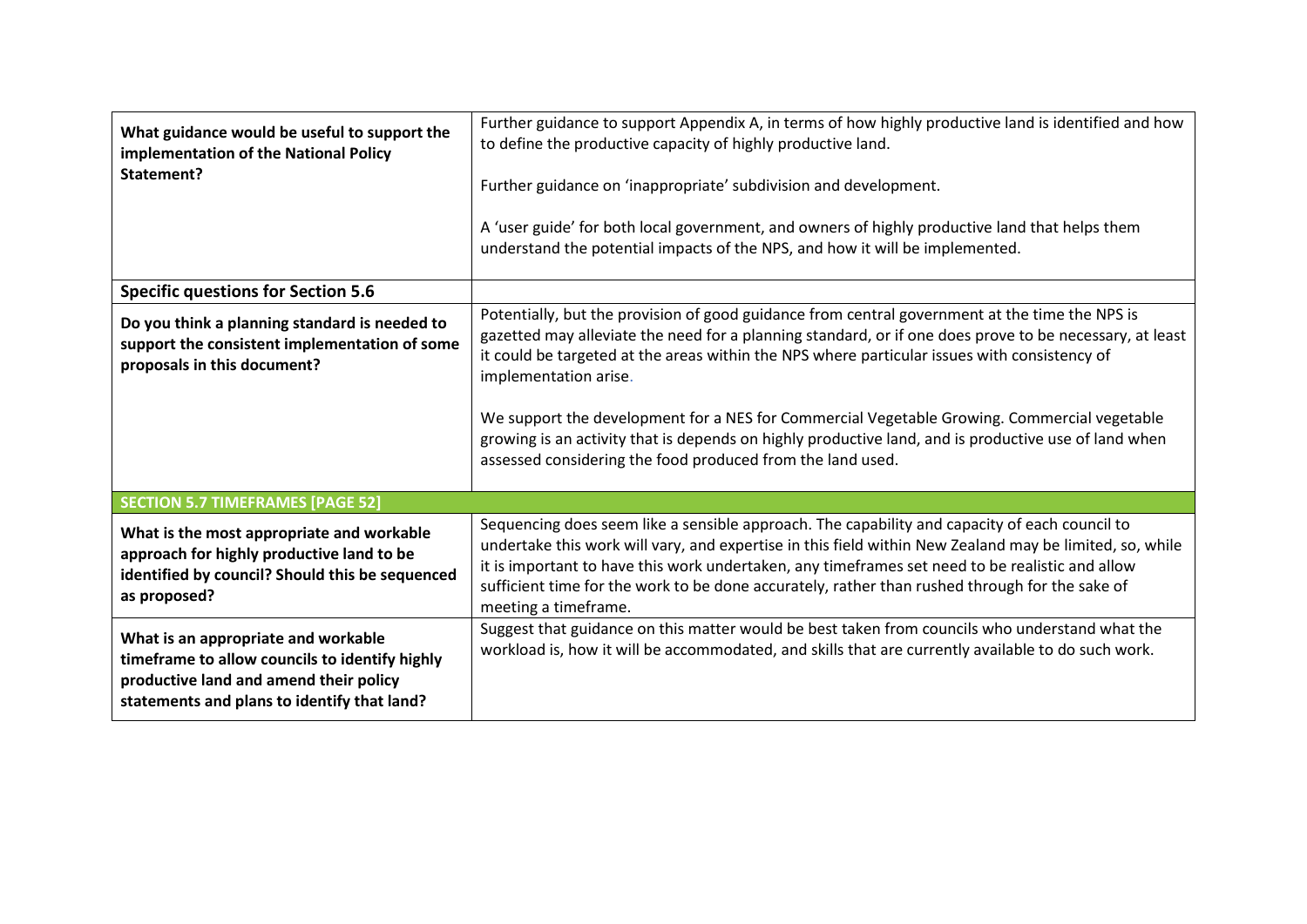# Submission on proposed objectives and policies

| Provision                                                                                                                                                                                                                                                           | Support<br>/oppose  | Reason                                                                                                                                                                                                                                                                                                                                                            | Decision sought                                                                                                                                                                                                                                                                                                                                 |
|---------------------------------------------------------------------------------------------------------------------------------------------------------------------------------------------------------------------------------------------------------------------|---------------------|-------------------------------------------------------------------------------------------------------------------------------------------------------------------------------------------------------------------------------------------------------------------------------------------------------------------------------------------------------------------|-------------------------------------------------------------------------------------------------------------------------------------------------------------------------------------------------------------------------------------------------------------------------------------------------------------------------------------------------|
| Objective 1: Recognising the benefits of<br>highly productive land<br>To recognise and provide for the value and long-<br>term benefits of using highly productive land for<br>primary production.                                                                  | Support<br>in part  | Support the reference to long-term benefits<br>to reflect that sustainable management<br>requires sustaining natural resources for<br>future generations and to recognise the finite<br>nature of the resource, and its productive<br>capacity values, in particular for producing<br>food.                                                                       | Objective 1: Recognising and providing for the<br>benefits of highly productive land<br>To recognise and provide for the values and long-<br>term benefits of using highly productive land for<br>primary production, in particular the capacity for<br>food production.                                                                        |
| Objective 2: Maintaining the availability of<br>highly productive land<br>To maintain the availability of highly productive<br>land for primary production for future<br>generations.                                                                               | Support<br>in part  | It is not just the availability of highly<br>productive land that is required, but the<br>productivity of that land, so policy should<br>seek to maintain the productivity of the land<br>through measures such as avoidance and<br>mitigation of reverse sensitivity and by<br>considering the relationship between soil and<br>water in achieving productivity. | Objective 2: Maintaining the availability and<br>productive capacity of highly productive land<br>To maintain the availability and the productive<br>capacity of highly productive land for primary<br>production for future generations.                                                                                                       |
| Objective 3: Protecting from inappropriate<br>subdivision, use and development<br>To protect highly productive land from<br>inappropriate subdivision, use and<br>development, including by:<br>avoiding subdivision and land<br>fragmentation that compromises the | Support,<br>in part | Recognises that protection of highly<br>productive land is not absolute, because on a<br>case-by-case basis an argument could be<br>made that subdivision use and development<br>is appropriate. We support a focus on<br>strategic planning and avoidance and<br>mitigation of reverse sensitivity and<br>fragmentation impacts.                                 | Objective 3: Protecting from inappropriate<br>subdivision, use and development<br>To protect the productive capacity of highly<br>productive land from inappropriate subdivision,<br>use and development, including by:<br>avoiding subdivision, and land<br>fragmentation and inappropriate use and<br>development that compromises the use of |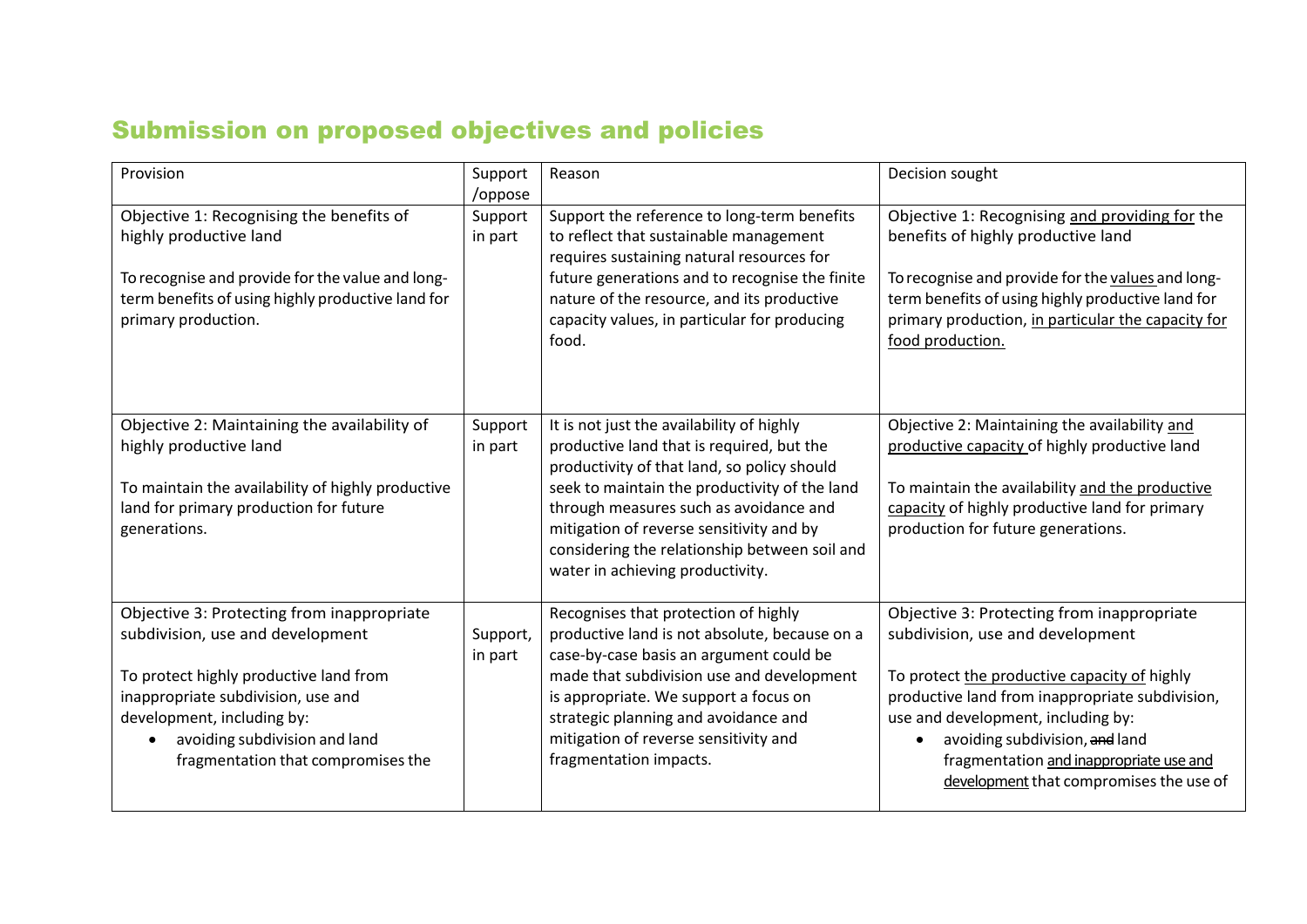| use of highly productive land for primary<br>production;<br>avoiding uncoordinated urban<br>expansion on highly productive land that<br>has not been subject to a strategic<br>planning process; and<br>avoiding and mitigating reverse<br>sensitivity effects from sensitive and<br>incompatible activities within and<br>adjacent to highly productive land. |                    |                                                                                                | highly productive land for primary<br>production;<br>avoiding uncoordinated urban expansion<br>on highly productive land that has not<br>been subject to a strategic planning<br>process; and<br>avoiding and mitigating reverse sensitivity<br>effects from sensitive and incompatible<br>activities within and adjacent to highly<br>productive land. |
|----------------------------------------------------------------------------------------------------------------------------------------------------------------------------------------------------------------------------------------------------------------------------------------------------------------------------------------------------------------|--------------------|------------------------------------------------------------------------------------------------|---------------------------------------------------------------------------------------------------------------------------------------------------------------------------------------------------------------------------------------------------------------------------------------------------------------------------------------------------------|
| Policy 1 - Identification of highly productive<br>land                                                                                                                                                                                                                                                                                                         | Support<br>in part | We support identification of HPL within the<br>RPS.                                            | Policy 1 - Identification of highly productive land<br>Regional councils must identify the values of                                                                                                                                                                                                                                                    |
| Regional councils must identify areas of highly                                                                                                                                                                                                                                                                                                                |                    | Support the requirement to map, for clarity                                                    | highly productive land for the region and areas of                                                                                                                                                                                                                                                                                                      |
| productive land using the criteria set out in                                                                                                                                                                                                                                                                                                                  |                    | and certainty. Mapping should be subject to                                                    | highly productive land using the criteria set out                                                                                                                                                                                                                                                                                                       |
| Appendix A and:<br>map each area of highly productive land;                                                                                                                                                                                                                                                                                                    |                    | technical standards, there should be a process<br>to incorporate new and better information on | in Appendix A and:<br>Identify regional values for highly                                                                                                                                                                                                                                                                                               |
| and                                                                                                                                                                                                                                                                                                                                                            |                    | the location of HPL, in response to detailed                                                   | productive land;                                                                                                                                                                                                                                                                                                                                        |
| amend their regional policy statements<br>$\bullet$<br>to identify areas of highly productive                                                                                                                                                                                                                                                                  |                    | soil surveys.                                                                                  | map each area of highly productive land;<br>and                                                                                                                                                                                                                                                                                                         |
| land within the region.                                                                                                                                                                                                                                                                                                                                        |                    | There is a need to identify the values of HPL                                                  | amend their regional policy statements to                                                                                                                                                                                                                                                                                                               |
|                                                                                                                                                                                                                                                                                                                                                                |                    | are a precursor to identifying HPL in a region.                                                | identify areas of highly productive land                                                                                                                                                                                                                                                                                                                |
| Territorial authorities must amend their district<br>plans to identify highly productive land                                                                                                                                                                                                                                                                  |                    |                                                                                                | within the region.<br>Territorial authorities must amend their district                                                                                                                                                                                                                                                                                 |
| identified by the relevant regional council under                                                                                                                                                                                                                                                                                                              |                    |                                                                                                | plans to identify highly productive land identified                                                                                                                                                                                                                                                                                                     |
| policy 1.1.                                                                                                                                                                                                                                                                                                                                                    |                    |                                                                                                | by the relevant regional council under policy 1.1.                                                                                                                                                                                                                                                                                                      |
| Appendix A: Criteria to identify highly                                                                                                                                                                                                                                                                                                                        | Support,           | In our view, it is important that the                                                          | Appendix A: Criteria to identify highly                                                                                                                                                                                                                                                                                                                 |
| productive land                                                                                                                                                                                                                                                                                                                                                | in part            | relationship between water quality and                                                         | productive land                                                                                                                                                                                                                                                                                                                                         |
|                                                                                                                                                                                                                                                                                                                                                                |                    | quantity allocation and highly productive land                                                 |                                                                                                                                                                                                                                                                                                                                                         |
| In accordance with Policy 1, regional councils                                                                                                                                                                                                                                                                                                                 |                    | is considered together, but defining highly                                                    | In accordance with Policy 1, regional councils must                                                                                                                                                                                                                                                                                                     |
| must use the following criteria to assess and                                                                                                                                                                                                                                                                                                                  |                    | productive land by water policy risks masking                                                  | use the following criteria to assess and identify                                                                                                                                                                                                                                                                                                       |
| identify areas of highly productive land:                                                                                                                                                                                                                                                                                                                      |                    | the tension between water allocation                                                           | areas of highly productive land:                                                                                                                                                                                                                                                                                                                        |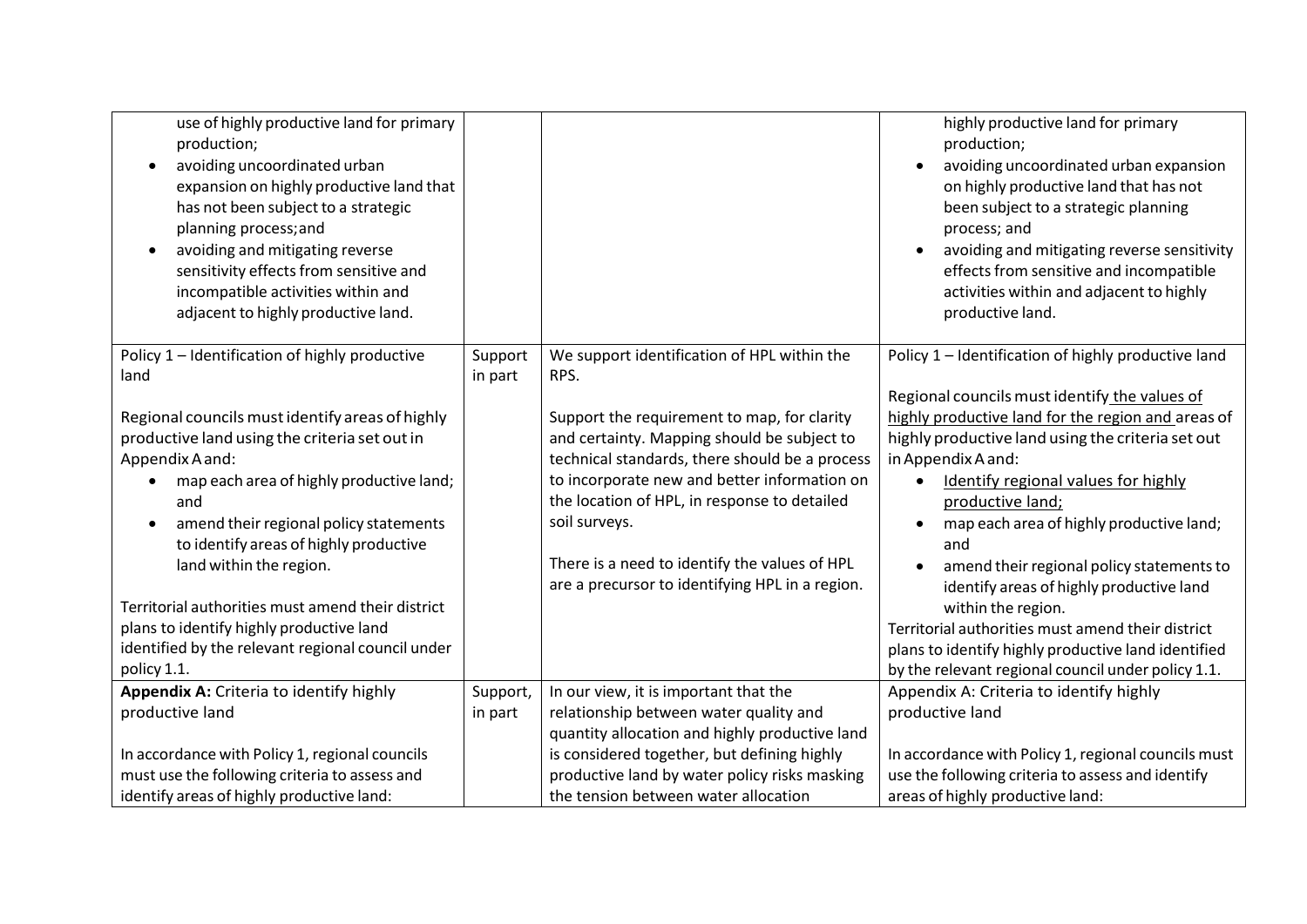- the capability and versatility of the land to support primary production based on the Land Use Capability classification system;
- $\bullet$  the suitability of the climate for primary production, particularly crop production; and
- $\bullet$  the size and cohesiveness of the area of land to support primary production.

When identifying areas of highly productive land, local authorities may also consider the following factors:

- [the current or potential availability of water – see question below];
- access to transportroutes;
- accessto appropriate labour markets;
- supporting rural processing facilities and infrastructure;
- the current land cover and use and the environmental, economic, social, and cultural benefits it provides; and
- $\bullet$  water quality issues or constraints that may limit the use ofthe land for primary production.

Highly productive land excludes:

- urban areas; and
- $\bullet$  areas that have been identified as future urban zonesin district plans.

decisions and the impact of them on highly productive land.

Therefore, at the RPS level it is our preference that existing water availability is included in the definition of highly productive land, but that additional policy and investment matters, which are subject to change, are picked as part of the productive capacity of land that Policy 2 addresses.

This criteria enables Councils to identify land that is not LUC I, II, III where this is highly productive. Some regions have already done this, and these existing assessment would generally be expected to meet the criteria of appendix 1.

- the capability and versatility of the land to support primary production based on the Land Use Capability classification system or better information as it becomes available;
- Identify specific areas of land that has special characteristics suitable for highly productive value that is regionally significant;
- $\bullet$  the suitability of the climate for primary production, particularly crop production;
- the size and cohesiveness of the area of land to support primary production;
- Existing access to water;
- Existing infrastructure; and
- Sensitivity of receiving environment.

When identifying areas of highly productive land, local authorities may also consider the following factors: [the current or potential availability ofwater – see question below]; access to transportroutes; accessto appropriate labour markets; supporting rural processing facilities and infrastructure; the currentland cover and use and the environmental, economic, social, and cultural benefitsit provides; and water quality issues or constraints that may limit the use of the land for primary production. Highly productive land excludes: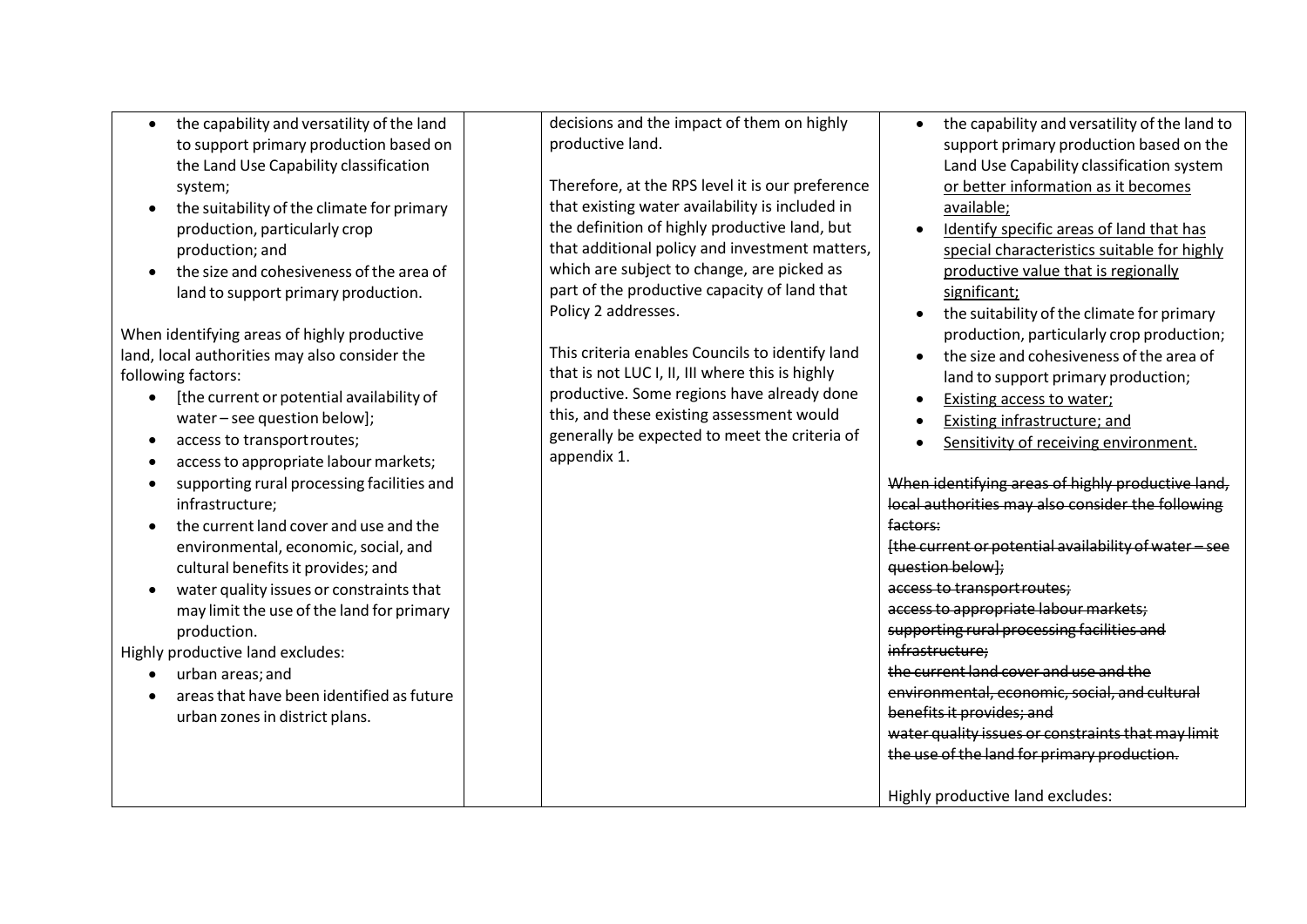|                                                                                                                                                                                                                                                                                                                                                                                                                                                                                                                                                                                                                                                                                                                                                                                                                                                                                                                                                                                                                                                                                                     |          |                                                                                                                                                                                                                                                                                                                                                                                                                                                                                                                                                                                             | urban areas; and<br>areas that have been identified as future<br>urban zones in operative district plans.                                                                                                                                                                                                                                                                                                                                                                                                                                                                                                                                                                                                                                                                                                                                                                                                                                                                                                                                                                                                                                                                                     |
|-----------------------------------------------------------------------------------------------------------------------------------------------------------------------------------------------------------------------------------------------------------------------------------------------------------------------------------------------------------------------------------------------------------------------------------------------------------------------------------------------------------------------------------------------------------------------------------------------------------------------------------------------------------------------------------------------------------------------------------------------------------------------------------------------------------------------------------------------------------------------------------------------------------------------------------------------------------------------------------------------------------------------------------------------------------------------------------------------------|----------|---------------------------------------------------------------------------------------------------------------------------------------------------------------------------------------------------------------------------------------------------------------------------------------------------------------------------------------------------------------------------------------------------------------------------------------------------------------------------------------------------------------------------------------------------------------------------------------------|-----------------------------------------------------------------------------------------------------------------------------------------------------------------------------------------------------------------------------------------------------------------------------------------------------------------------------------------------------------------------------------------------------------------------------------------------------------------------------------------------------------------------------------------------------------------------------------------------------------------------------------------------------------------------------------------------------------------------------------------------------------------------------------------------------------------------------------------------------------------------------------------------------------------------------------------------------------------------------------------------------------------------------------------------------------------------------------------------------------------------------------------------------------------------------------------------|
| <b>Proposed Policy 2: Maintaining highly</b>                                                                                                                                                                                                                                                                                                                                                                                                                                                                                                                                                                                                                                                                                                                                                                                                                                                                                                                                                                                                                                                        | Support, | We agree with greater consideration for areas                                                                                                                                                                                                                                                                                                                                                                                                                                                                                                                                               | <b>Proposed Policy 2: Maintaining highly</b>                                                                                                                                                                                                                                                                                                                                                                                                                                                                                                                                                                                                                                                                                                                                                                                                                                                                                                                                                                                                                                                                                                                                                  |
| productive land for primary production<br>Local authorities must maintain the availability<br>and productive capacity* of highly productive<br>land for primary production by making changes<br>to their regional policy statements and district<br>plans to:<br>prioritise the use of highly productive<br>land for primary production<br>consider giving greater protection to<br>areas of highly productive land that<br>make a greater contribution to the<br>economy and community;<br>identify inappropriate subdivision, use<br>and development of highly productive<br>land; and<br>protect highly productive land from the<br>identified inappropriate subdivision, use<br>and development.<br>*Note the draft definition for productive<br>capacity is: "means, in relation to highly<br>productive land, the physical qualities of the<br>land to support primary production and<br>generate the most economic output. This<br>includes consideration of physical constraints on<br>use of land for primary production (e.g. lot size,<br>presence of structures and buildings) but does | in part. | of highly productive land that make a greater<br>contribution to the economy and community,<br>based on the values identified in the RPS.<br>We think the assessment of capacity must<br>include those aspects that can change<br>through investment (e.g. packhouses) or<br>through other polices which Council<br>influences (e.g. water quality allocation).<br>This definition of capacity, also assists in<br>clarifying what may be appropriate or<br>inappropriate. For example, uses that<br>improve capacity while reducing availability<br>may be appropriate in some situations. | productive land for primary production<br>Local authorities must maintain the availability<br>and productive capacity* of highly productive land<br>for primary production at the freshwater<br>management unit scale, by making changes to<br>their regional policy statements, regional plans<br>and district plans to:<br>prioritise the use of highly productive land<br>for primary production;<br>consider giving greater protection to areas<br>of highly productive land that make a<br>greater contribution to the economy and<br>community;<br>identify inappropriate subdivision, use and<br>development of highly productive land;<br>and<br>protect highly productive land from the<br>identified inappropriate subdivision, use<br>and development.<br>*Note the draft definition for productive capacity<br>is: "means, in relation to highly productive land,<br>the physical qualities of the land to support<br>primary production and generate the most<br>economic output. This includes consideration of<br>physical constraints on use of land for primary<br>production (e.g. lot size, presence of structures and<br>buildings) but does not include consideration of |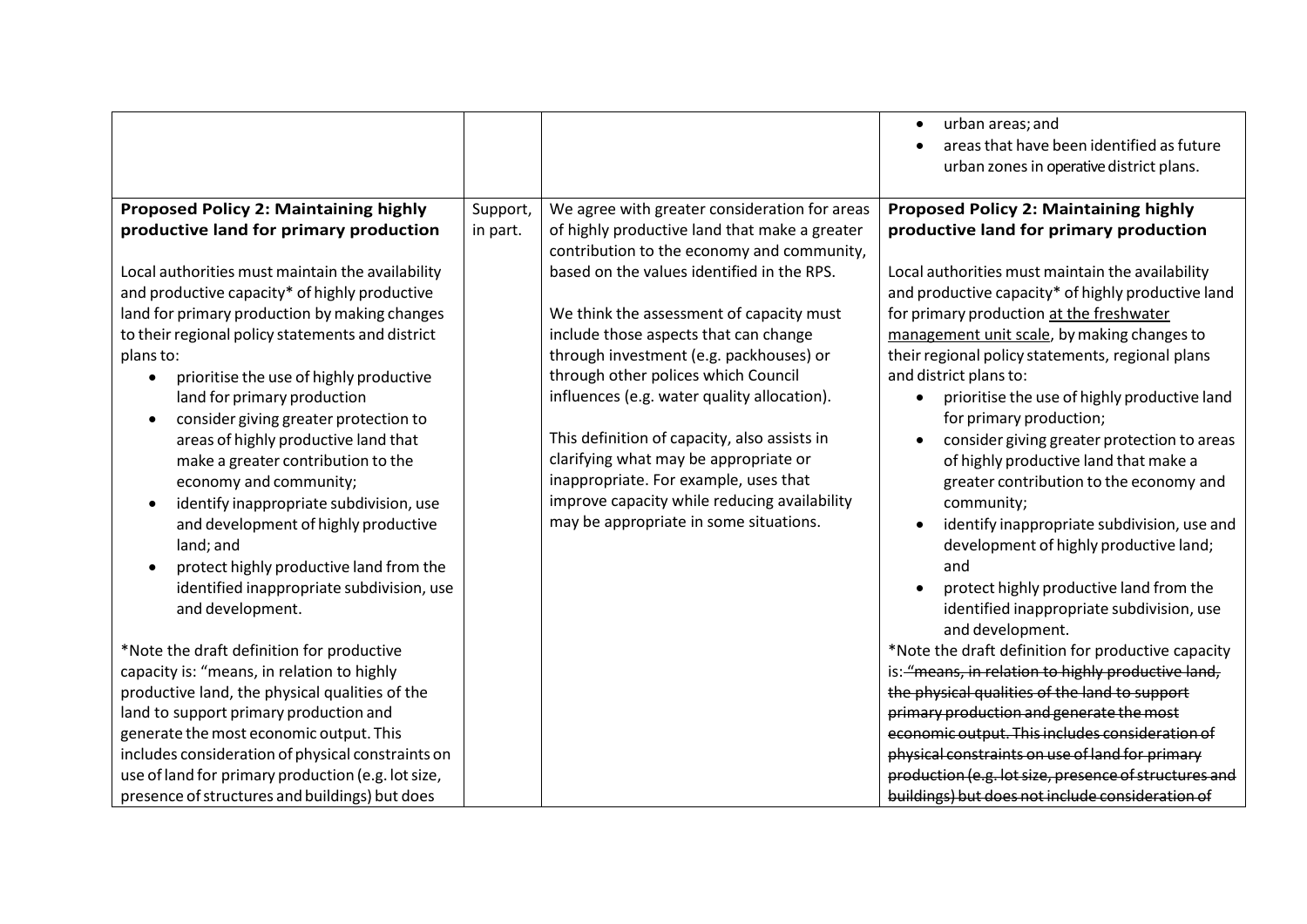| not include consideration of wider soil quality | wider soil quality issues means, in relation to     |
|-------------------------------------------------|-----------------------------------------------------|
| <b>issues</b>                                   | highly productive land, the physical qualities of   |
|                                                 | the land to support primary production. The         |
|                                                 | measure for productive capacity is the economic,    |
|                                                 | environmental, social and cultural contribution     |
|                                                 | from the highly productive land at the freshwater   |
|                                                 | management scale.                                   |
|                                                 |                                                     |
|                                                 | Assessment of the productive capacity of land       |
|                                                 | must consider the physical and legal constraints    |
|                                                 | and enhancements for the productive capacity of     |
|                                                 | land. The assessment must include all relevant      |
|                                                 | factors, including the following factors, and may   |
|                                                 | include others:                                     |
|                                                 | Water allocation limits and allocation<br>$\bullet$ |
|                                                 | policy;                                             |
|                                                 | Water quality limits and allocation policy;         |
|                                                 | Lot size;                                           |
|                                                 | Presence of structures and buildings;               |
|                                                 | Access to transport routes;                         |
|                                                 | Access to appropriate labour markets;               |
|                                                 | Supporting rural processing facilities and          |
|                                                 | infrastructure;                                     |
|                                                 | The current land cover and use and the              |
|                                                 | environmental, economic, social, and                |
|                                                 | cultural benefits it provides;                      |
|                                                 | Availability of suitable land for crop              |
|                                                 | rotation;                                           |
|                                                 | Lack of reverse sensitivity constraints;            |
|                                                 | Access to energy for greenhouses;                   |
|                                                 | Access to transport routes;                         |
|                                                 | Worker accommodation; and                           |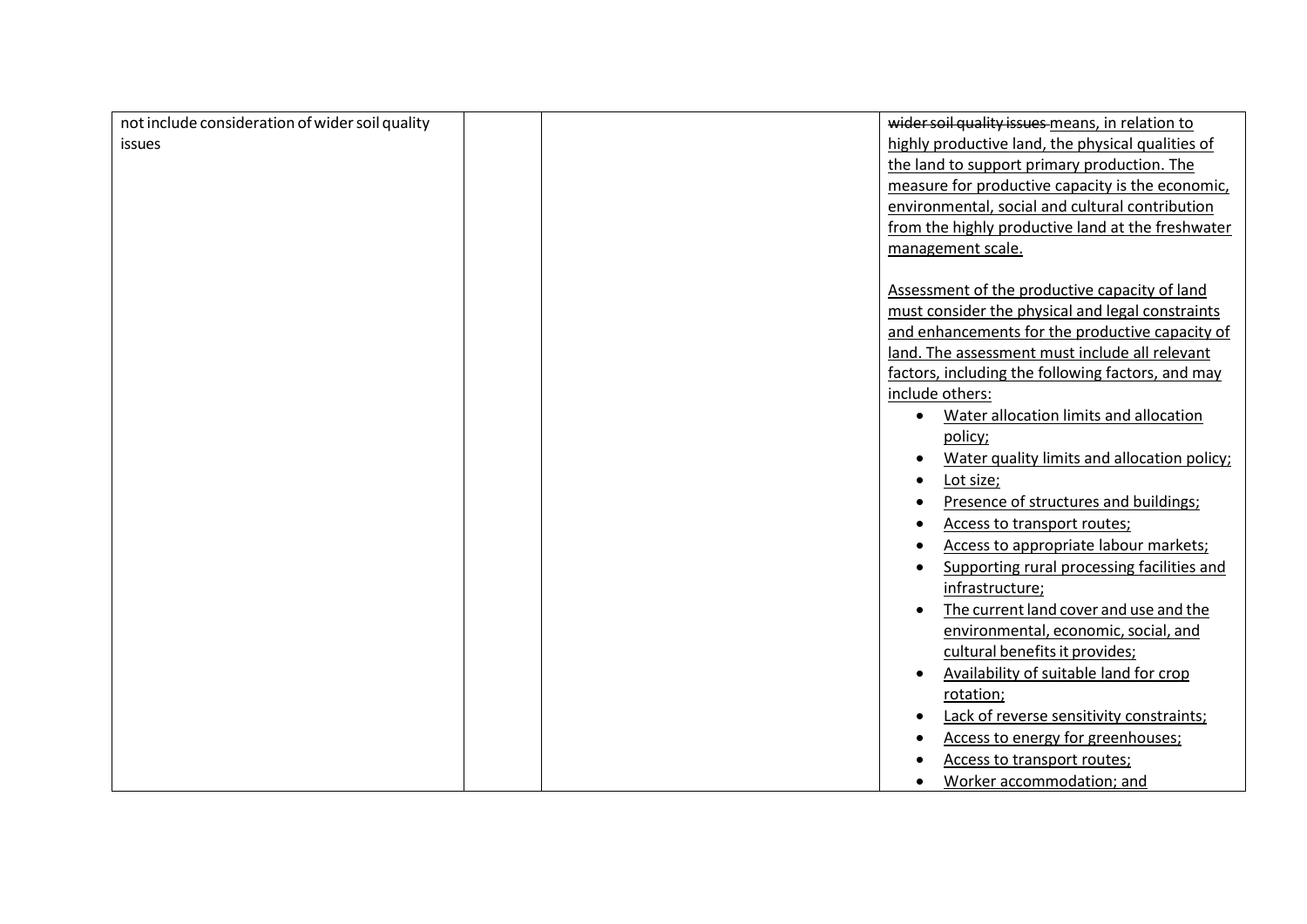|                                                 |         |                                                                                     | Other constraints that may limit the use of   |
|-------------------------------------------------|---------|-------------------------------------------------------------------------------------|-----------------------------------------------|
|                                                 |         |                                                                                     | the land for primary production.              |
| <b>Proposed Policy 3: New urban</b>             | Support | This policy directs the Council planned urban                                       | <b>Proposed Policy 3: New urban</b>           |
| development and growth on highly                | in part | expansion and future growth. In our opinion                                         | development and growth on highly              |
| productive land                                 |         | this planned development should avoid<br>reducing the productive capacity of highly | productive land                               |
| Urban expansion must not be located on highly   |         | productive land, unless the criteria defined                                        | Urban expansion must not be located on highly |
| productive land unless:                         |         | are met.                                                                            | productive land, unless:                      |
| there is a shortage of development<br>$\bullet$ |         |                                                                                     | • there is a shortage of development          |
| capacity to meet demand (in                     |         |                                                                                     | capacity to meet demand (in accordance        |
| accordance with the NPS-UDC                     |         |                                                                                     | with the NPS-UDC/NPS-UD methodologies         |
| methodologies and definitions); and             |         |                                                                                     | and definitions); and                         |
| it is demonstrated that this is the most        |         |                                                                                     | it is demonstrated that this is the most      |
| appropriate option based on a                   |         |                                                                                     | appropriate option based on a                 |
| consideration of:                               |         |                                                                                     | consideration of:                             |
| $\circ$ a cost-benefit analysis that            |         |                                                                                     | a cost-benefit analysis that<br>$\circ$       |
| explicitly considers the long-                  |         |                                                                                     | explicitly considers the long-term            |
| terms costs associated with the                 |         |                                                                                     | costs associated with the                     |
| irreversible loss of highly                     |         |                                                                                     | irreversible loss of highly                   |
| productive land for primary                     |         |                                                                                     | productive land for primary                   |
| production;                                     |         |                                                                                     | production;                                   |
| whether the benefits<br>$\circ$                 |         |                                                                                     | Values based assessment of the<br>$\circ$     |
| (environmental, economic,                       |         |                                                                                     | benefits (environmental,                      |
| social and cultural) from                       |         |                                                                                     | economic, social and cultural)                |
| allowing urban expansion on                     |         |                                                                                     | from allowing urban expansion on              |
| highly productive land outweigh                 |         |                                                                                     | highly productive land outweigh               |
| the benefits of the continued                   |         |                                                                                     | the benefits of the continued use             |
| use of that land for primary                    |         |                                                                                     | of that land for primary                      |
| production; and                                 |         |                                                                                     | production; and                               |
| the feasibility of alternative<br>$\circ$       |         |                                                                                     | the feasibility of alternative<br>$\circ$     |
| locations and options to provide                |         |                                                                                     | locations and options to provide              |
| for the required demand,                        |         |                                                                                     | for the required demand,                      |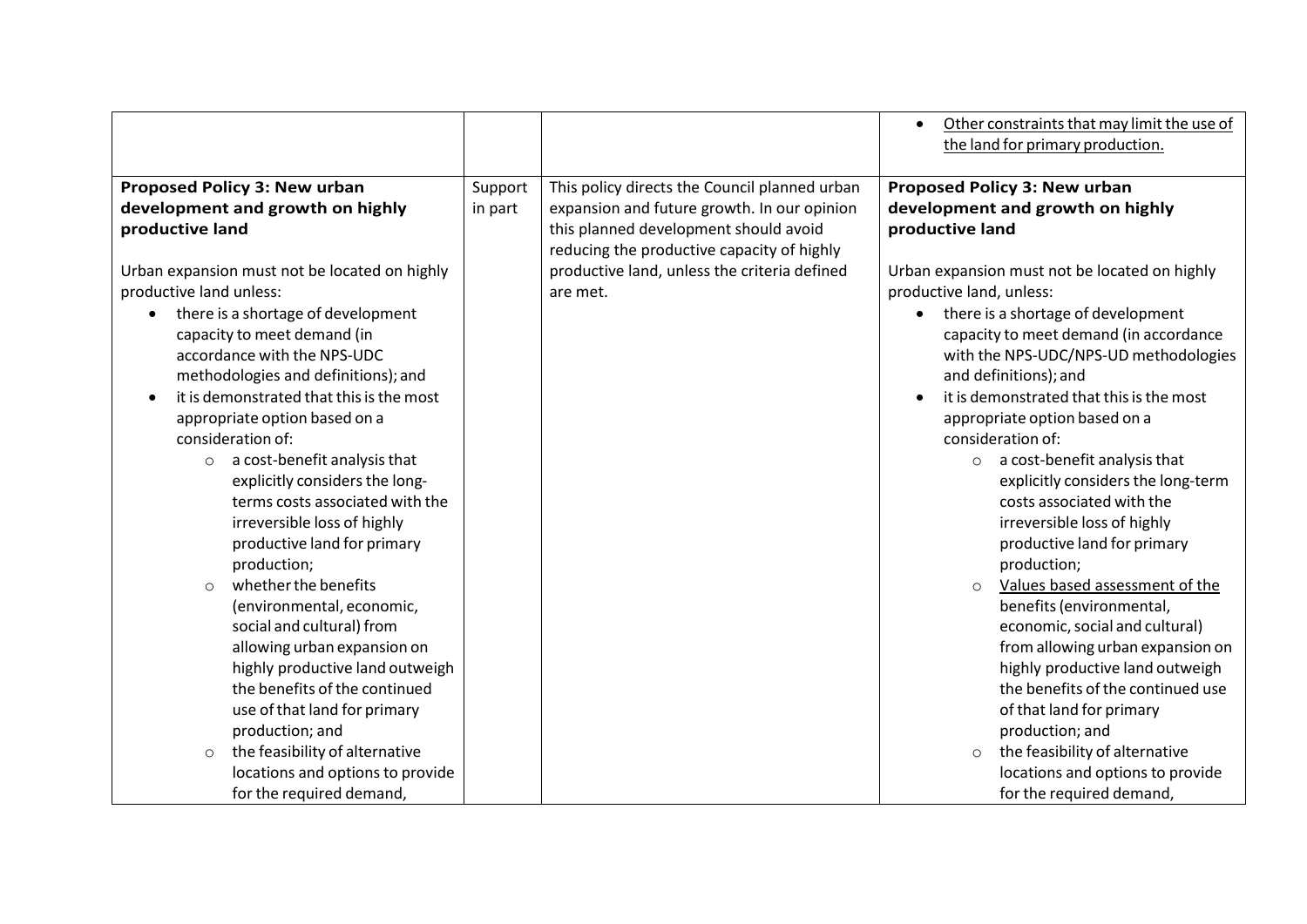| including intensification of                                                                                                                                                                                                                                                                                                                                                                                                                                                                                                                                                                                                                           |                     |                                                                                                                                                                         | including intensification of                                                                                                                                                                                                                                                                                                                                                                                                                                                                                                                                                                                                                                                                                                                                                                                                                                                                                                                                                |
|--------------------------------------------------------------------------------------------------------------------------------------------------------------------------------------------------------------------------------------------------------------------------------------------------------------------------------------------------------------------------------------------------------------------------------------------------------------------------------------------------------------------------------------------------------------------------------------------------------------------------------------------------------|---------------------|-------------------------------------------------------------------------------------------------------------------------------------------------------------------------|-----------------------------------------------------------------------------------------------------------------------------------------------------------------------------------------------------------------------------------------------------------------------------------------------------------------------------------------------------------------------------------------------------------------------------------------------------------------------------------------------------------------------------------------------------------------------------------------------------------------------------------------------------------------------------------------------------------------------------------------------------------------------------------------------------------------------------------------------------------------------------------------------------------------------------------------------------------------------------|
| existing urban areas.                                                                                                                                                                                                                                                                                                                                                                                                                                                                                                                                                                                                                                  |                     |                                                                                                                                                                         | existing urban areas.                                                                                                                                                                                                                                                                                                                                                                                                                                                                                                                                                                                                                                                                                                                                                                                                                                                                                                                                                       |
| Proposed Policy 4: Rural subdivision and<br>fragmentation<br>Territorial authorities must amend their district<br>plans to manage rural subdivision to avoid<br>fragmentation and maintain the productive<br>capacity of highly productive land, including by:<br>setting minimum lot size standards for<br>subdivision located on highly productive<br>land to retain the productive capacity of<br>that and<br>incentives and restrictions on<br>subdivisions to help retain and increase<br>the productive capacity of highly<br>productive land; and<br>directing new rural lifestyle<br>development away from areas of highly<br>productive land. | Support,<br>in part | We support policy to reduce fragmentation,<br>we see incentives as an important way to<br>achieve improvements in the productive<br>capacity of highly productive land. | Proposed Policy 4: Rural subdivision and<br>fragmentation<br>Territorial authorities must amend their district<br>plans to manage rural subdivision to avoid<br>fragmentation and maintain the productive<br>capacity of highly productive land, including by:<br>setting minimum lot size standards for<br>subdivision located on highly productive<br>land to retain the productive capacity of<br>that land;<br>incentives and restrictions on subdivisions<br>to help retain and increase the productive<br>capacity of highly productive land; and<br>directing new rural lifestyle development<br>away from areas of highly productive land,<br>unless, there are benefits for the<br>productive capacity of the highly<br>productive land at the freshwater<br>management scale, associated with the<br>subdivision, compared to the long-term<br>productive capacity that would occur<br>from the continued or potential use of the<br>land for primary production. |
| <b>Proposed Policy 5: Reverse sensitivity</b>                                                                                                                                                                                                                                                                                                                                                                                                                                                                                                                                                                                                          |                     | We are of the view that new sensitive and                                                                                                                               | <b>Proposed Policy 5: Reverse sensitivity</b>                                                                                                                                                                                                                                                                                                                                                                                                                                                                                                                                                                                                                                                                                                                                                                                                                                                                                                                               |
|                                                                                                                                                                                                                                                                                                                                                                                                                                                                                                                                                                                                                                                        | Support,<br>in part | incompatible activities on highly productive                                                                                                                            |                                                                                                                                                                                                                                                                                                                                                                                                                                                                                                                                                                                                                                                                                                                                                                                                                                                                                                                                                                             |
| Territorial authorities must recognise the                                                                                                                                                                                                                                                                                                                                                                                                                                                                                                                                                                                                             |                     | land should be avoided.                                                                                                                                                 | Territorial authorities must recognise the                                                                                                                                                                                                                                                                                                                                                                                                                                                                                                                                                                                                                                                                                                                                                                                                                                                                                                                                  |
| potential for sensitive and incompatible                                                                                                                                                                                                                                                                                                                                                                                                                                                                                                                                                                                                               |                     |                                                                                                                                                                         | potential for sensitive and incompatible activities                                                                                                                                                                                                                                                                                                                                                                                                                                                                                                                                                                                                                                                                                                                                                                                                                                                                                                                         |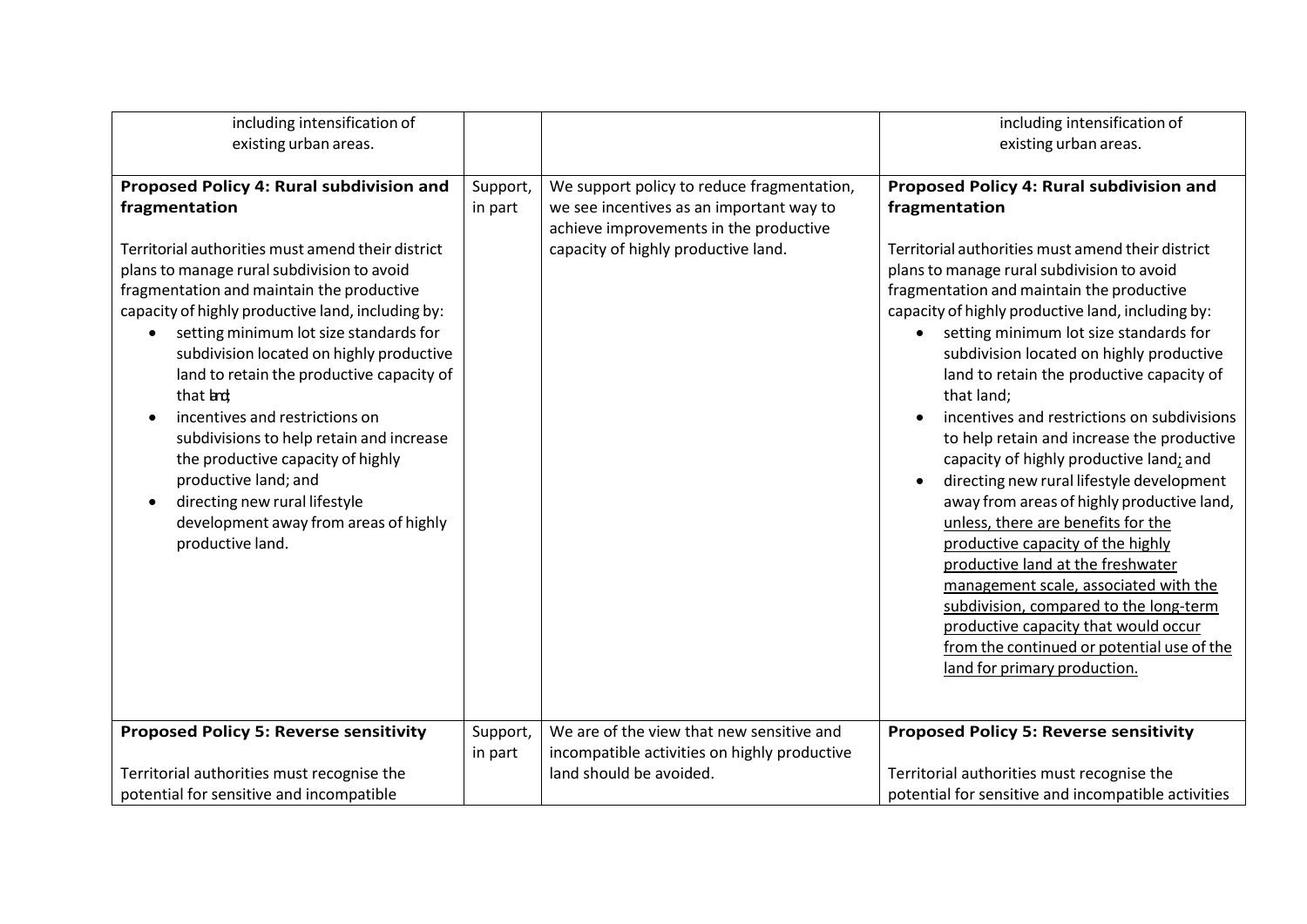| activities within and adjacent to areas of highly   |          |                                                 | within and adjacent to areas of highly productive        |
|-----------------------------------------------------|----------|-------------------------------------------------|----------------------------------------------------------|
| productive land to result in reverse sensitivity    |          |                                                 | land to result in reverse sensitivity effects and        |
| effects and amend their district plans to:          |          |                                                 | amend their district plans to:                           |
| identify the typical activities and effects<br>٠    |          |                                                 | identify the typical activities and effects<br>$\bullet$ |
| associated with primary production                  |          |                                                 | associated with primary production                       |
| activities on highly productive land that           |          |                                                 | activities on highly productive land that                |
| should be anticipated and tolerated in              |          |                                                 | should be anticipated and tolerated in                   |
| rural areas;                                        |          |                                                 | rural areas;                                             |
| restrict new sensitive and potentially<br>$\bullet$ |          |                                                 | restrict-avoid new sensitive and                         |
| incompatible activities on highly                   |          |                                                 | potentially incompatible activities on                   |
| productive land to ensure these do not              |          |                                                 | highly productive land to ensure these do                |
| compromise the efficient operation of               |          |                                                 | not compromise the efficient operation of                |
| primary production activities;                      |          |                                                 | primary production activities;                           |
| establish methods to avoid or mitigate<br>$\bullet$ |          |                                                 | establish methods to avoid or mitigate                   |
| reverse sensitivity effects including               |          |                                                 | reverse sensitivity effects including                    |
| through setbacks and the design of                  |          |                                                 | through setbacks and the design of                       |
| developments; and                                   |          |                                                 | developments; and                                        |
| establish methods to avoid or mitigate              |          |                                                 | establish methods to avoid or mitigate                   |
| reverse sensitivity effects at the                  |          |                                                 | reverse sensitivity effects at the interface             |
| interface between areas of highly                   |          |                                                 | between areas of highly productive land                  |
| productive land and adjacent residential            |          |                                                 | and adjacent residential and rural lifestyle             |
| and rural lifestyle zones.                          |          |                                                 | zones.                                                   |
|                                                     |          |                                                 |                                                          |
| Policy 6: Consideration of requests for plan        | Support, | We have removed the clause providing for        | Policy 6: Consideration of requests for plan             |
| changes                                             | in part  | the alternative land assessment. This           | changes                                                  |
|                                                     |          | recognizes that that planned urban expansion    |                                                          |
| When considering a request for a private plan       |          | approach is likely to provide sufficient        | When considering a request for a private plan            |
| change for urban expansion on highly productive     |          | capacity due to the requirements of NPSUD       | change for urban expansion on highly productive          |
| land, or to rezone an area of highly productive     |          | and therefore this criterion may be practically | land, or to rezone an area of highly productive land     |
| land to rural lifestyle use, local authorities must |          | difficult to meet.                              | to rural lifestyle use, or industrial or commercial      |
| have regard to:                                     |          |                                                 | use, local authorities must have regard to:              |
| The alignment of the request with<br>$\bullet$      |          | We think consideration could be given to        | The alignment of the request with<br>$\bullet$           |
| relevant local authority statutory and              |          | private plan changes if they can demonstrate    | relevant local authority statutory and non-              |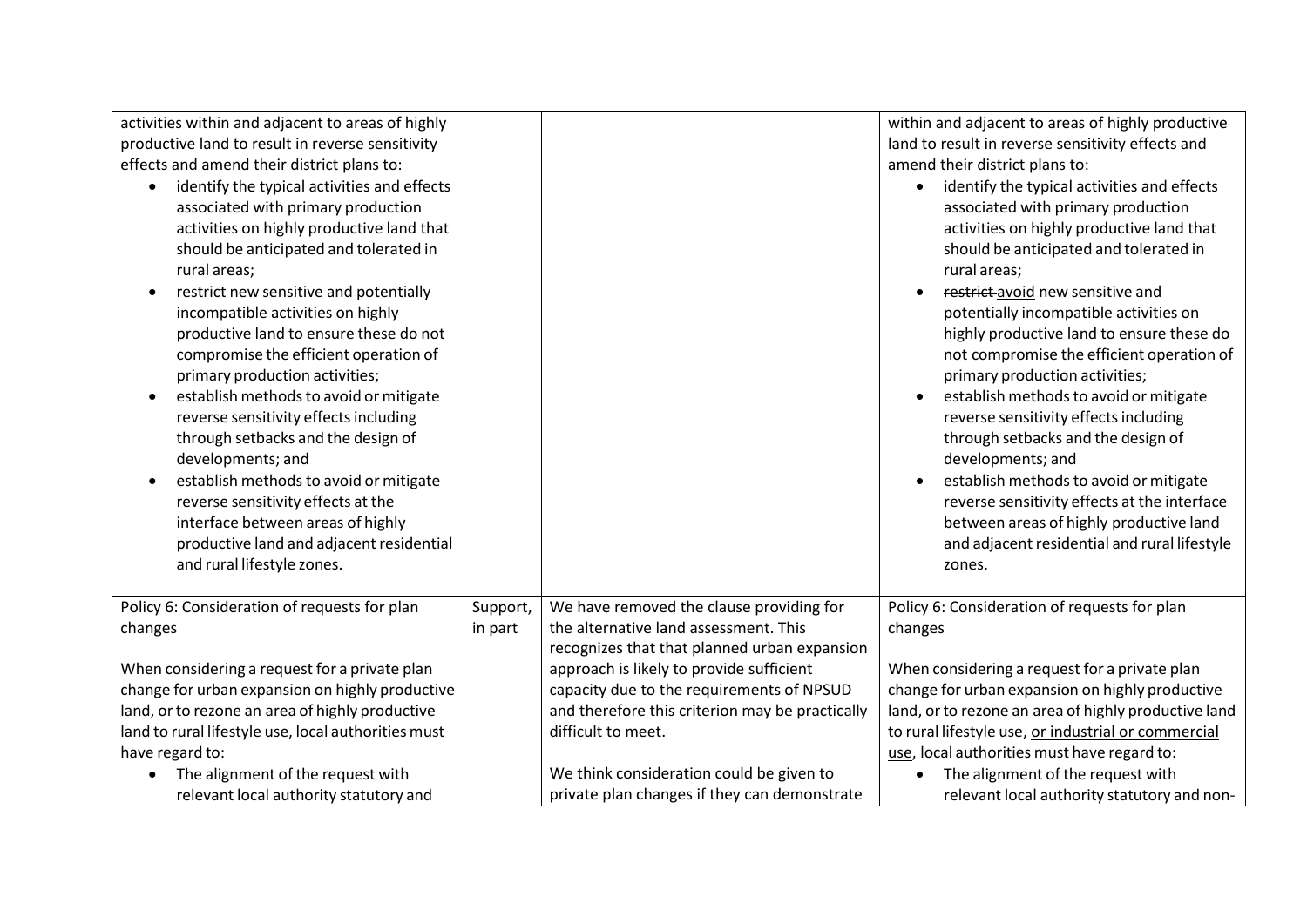| non-statutory plans and policies relating<br>to urban growth and highly productive<br>land;<br>The benefits (environmental, economic,<br>social and cultural) from the proposed<br>use of land compared to benefits from<br>the continued use of that land for<br>primary production; and<br>Whether there are alternative options<br>for the proposed use on land that has<br>less value for primary production. |          | benefits for highly productive land capacity as<br>well as environmental, economic, social and<br>cultural values. | statutory plans and policies relating to<br>urban growth and highly productive land<br>including the values of highly productive<br>land;<br>The benefits (environmental, economic,<br>social and cultural) from the proposed use<br>of land compared to benefits, from the<br>continued use of that land for primary<br>production; and<br>There are benefits for the productive<br>capacity of the highly productive land at<br>the freshwater management scale,<br>associated with the development,<br>compared to the long-term productive<br>capacity that would occur from the<br>continued or potential use of the land for<br>primary production.<br>Whether there are alternative options for<br>the proposed use on land that has less<br>value for primary production, |
|-------------------------------------------------------------------------------------------------------------------------------------------------------------------------------------------------------------------------------------------------------------------------------------------------------------------------------------------------------------------------------------------------------------------|----------|--------------------------------------------------------------------------------------------------------------------|-----------------------------------------------------------------------------------------------------------------------------------------------------------------------------------------------------------------------------------------------------------------------------------------------------------------------------------------------------------------------------------------------------------------------------------------------------------------------------------------------------------------------------------------------------------------------------------------------------------------------------------------------------------------------------------------------------------------------------------------------------------------------------------|
| <b>Proposed Policy 7: Consideration of</b>                                                                                                                                                                                                                                                                                                                                                                        | Support, | We support the requirement for applications                                                                        | <b>Proposed Policy 7: Consideration of</b>                                                                                                                                                                                                                                                                                                                                                                                                                                                                                                                                                                                                                                                                                                                                        |
| resource consent applications for<br>subdivision and urban expansion on                                                                                                                                                                                                                                                                                                                                           | in part  | to include a site-specific LUC assessment<br>prepared by a suitably qualified expert.                              | resource consent applications for<br>subdivision, use or development and                                                                                                                                                                                                                                                                                                                                                                                                                                                                                                                                                                                                                                                                                                          |
| highly productive land                                                                                                                                                                                                                                                                                                                                                                                            |          |                                                                                                                    | urban expansion on highly productive land                                                                                                                                                                                                                                                                                                                                                                                                                                                                                                                                                                                                                                                                                                                                         |
|                                                                                                                                                                                                                                                                                                                                                                                                                   |          | It stands to reason that the development or                                                                        |                                                                                                                                                                                                                                                                                                                                                                                                                                                                                                                                                                                                                                                                                                                                                                                   |
| When considering an application for subdivision                                                                                                                                                                                                                                                                                                                                                                   |          | subdivision of a block would impact that                                                                           | When considering an application for subdivision                                                                                                                                                                                                                                                                                                                                                                                                                                                                                                                                                                                                                                                                                                                                   |
| or urban expansion on highly productive land,                                                                                                                                                                                                                                                                                                                                                                     |          | block. We think a more useful test is the                                                                          | use or development or urban expansion on highly                                                                                                                                                                                                                                                                                                                                                                                                                                                                                                                                                                                                                                                                                                                                   |
| consent authorities must have regard to:                                                                                                                                                                                                                                                                                                                                                                          |          | degree to which it could be designed to                                                                            | productive land, consent authorities must have                                                                                                                                                                                                                                                                                                                                                                                                                                                                                                                                                                                                                                                                                                                                    |
| The alignment of the application with                                                                                                                                                                                                                                                                                                                                                                             |          | provide an overall benefit to the productive                                                                       | regard to:                                                                                                                                                                                                                                                                                                                                                                                                                                                                                                                                                                                                                                                                                                                                                                        |
| relevant local authority statutory and                                                                                                                                                                                                                                                                                                                                                                            |          | capacity of highly productive land.                                                                                | The alignment of the application with                                                                                                                                                                                                                                                                                                                                                                                                                                                                                                                                                                                                                                                                                                                                             |
| non-statutory plans and policies relating                                                                                                                                                                                                                                                                                                                                                                         |          |                                                                                                                    | relevant local authority statutory and non-                                                                                                                                                                                                                                                                                                                                                                                                                                                                                                                                                                                                                                                                                                                                       |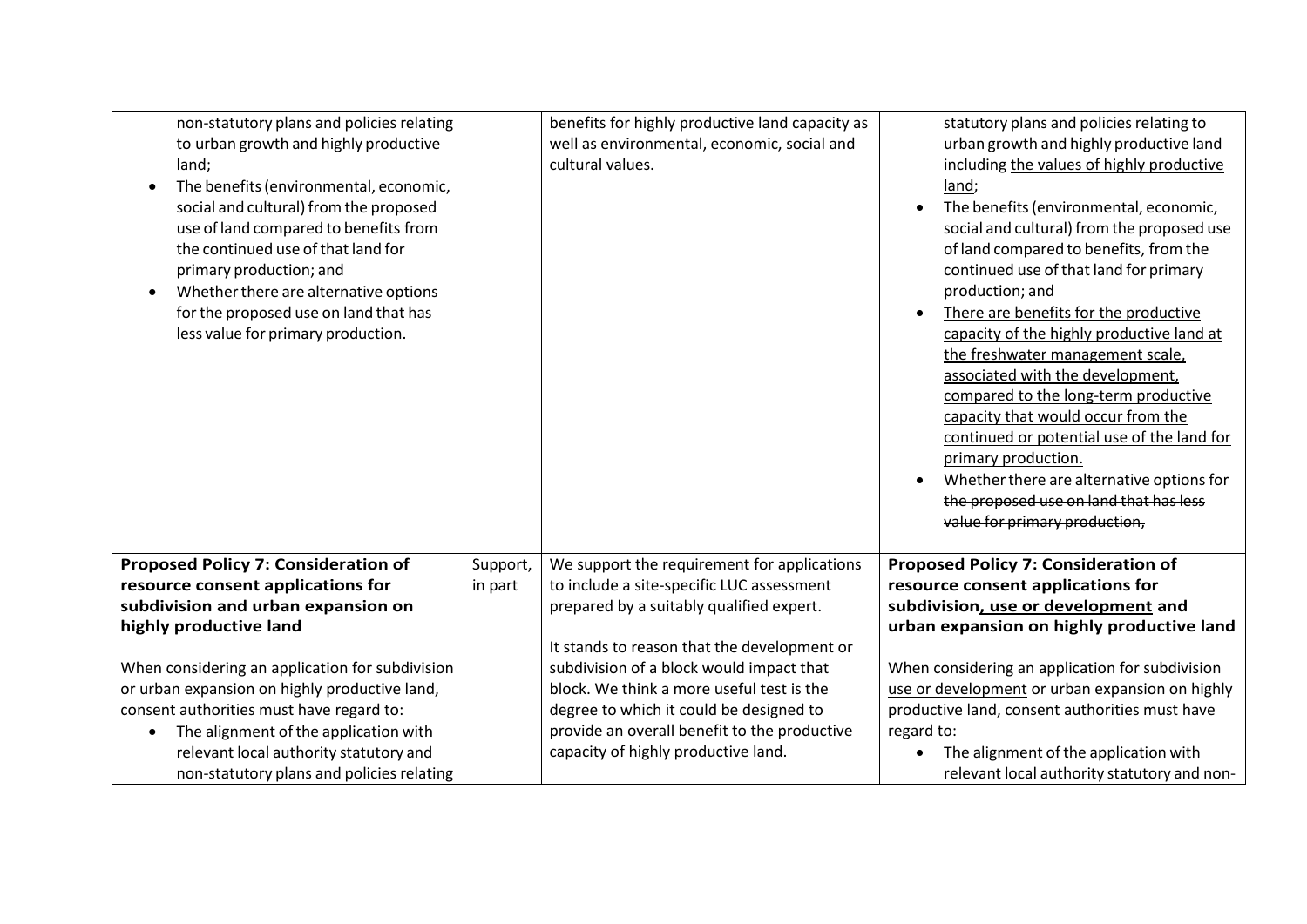to urban growth and highly productive land;

- The extent to which the subdivision or development will impact on the existing and future use ofthe land for primary production;
- The practical and functional need forthe subdivision or urban expansion to occur at that location;
- $\bullet$  The potential for reverse sensitivity effects and proposed methods to avoid or mitigate potential adverse effects on, and conflicts with, lawfully established activities; and
- The benefits (environmental, economic, social and cultural) from the proposed activity compared to the long -term benefits that would occur from the continued or potential use of the land for primary production.
- Resource consent applications must include a site -specific Land Use Capability Assessment prepared by a suitably qualified expert.

statutory plans and policies relating to urban growth and highly productive land;

- The extent to which the subdivision or development will impact on the existing and future use of the land for primary production;
- The benefit on productive capacity of other highly productive land from the proposed activity compared to the long term benefits that would occur from the continued or potential use of the land for primary production ;
- The practical and functional need forthe subdivision, <u>use or development</u> or urban expansion to occur at that location;
- The potential for reverse sensitivity effects and proposed methods to avoid or mitigate potential adverse effects on, and conflicts with, lawfully established activities;
- Values based assessment of the benefits (environmental, economic, social and cultural) from the proposed activity compared to the long-term benefits that would occur from the continued or potential use of the land for primary production; and
- Resource consent applications must include a site -specific Land Use Capability Assessment prepared by a suitably qualified expert.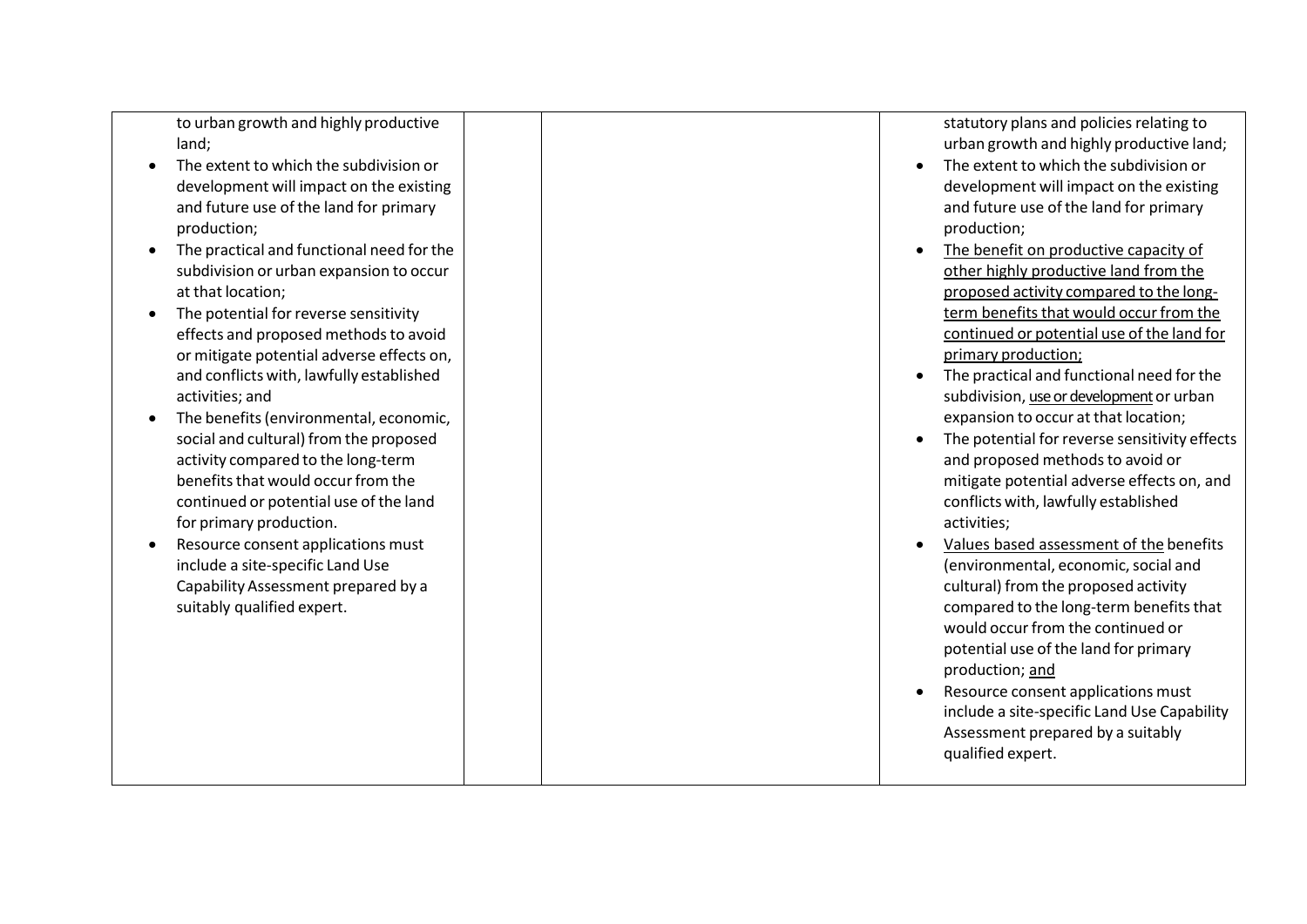| Definition - Highly productive land means:                                                                                                                                                                                                                                                                                                                                                                                                                                                                                                                                                                                                                                   | Support, | We have added the ability for Regional                                                                                             | Definition - Highly productive land means:                                                                                                                                                                                                                                                                                                                                                                                                                                                                                                                                                                                                                                                                                                                                                                                     |
|------------------------------------------------------------------------------------------------------------------------------------------------------------------------------------------------------------------------------------------------------------------------------------------------------------------------------------------------------------------------------------------------------------------------------------------------------------------------------------------------------------------------------------------------------------------------------------------------------------------------------------------------------------------------------|----------|------------------------------------------------------------------------------------------------------------------------------------|--------------------------------------------------------------------------------------------------------------------------------------------------------------------------------------------------------------------------------------------------------------------------------------------------------------------------------------------------------------------------------------------------------------------------------------------------------------------------------------------------------------------------------------------------------------------------------------------------------------------------------------------------------------------------------------------------------------------------------------------------------------------------------------------------------------------------------|
| land that has been identified as highly                                                                                                                                                                                                                                                                                                                                                                                                                                                                                                                                                                                                                                      | in part  | Councils to alter the definition of the                                                                                            | land that has been identified as highly                                                                                                                                                                                                                                                                                                                                                                                                                                                                                                                                                                                                                                                                                                                                                                                        |
| productive by                                                                                                                                                                                                                                                                                                                                                                                                                                                                                                                                                                                                                                                                |          | applicable parcel size. Some horticultural                                                                                         | productive by                                                                                                                                                                                                                                                                                                                                                                                                                                                                                                                                                                                                                                                                                                                                                                                                                  |
| a. local authority in accordance with<br>Policy 1 and Appendix A of this<br>national policy statement; or<br>b. where a local authority has not<br>identified highly productive land in<br>accordance with Policy 1 and<br>Appendix A, a land parcel in a rural<br>area that contains at least 50% or 4<br>hectares of land (whichever is the<br>lesser) defined as Land Use<br>Capability 1, 2 and 3 as mapped by<br>the New Zealand Land Resource<br>Inventory or by more detailed site<br>mapping; but<br>does not include urban areas or<br>C <sub>1</sub><br>areas that have been identified as<br>a future urban zone in a district<br>plan or proposed district plan. |          | activities can be productive on small sites, but<br>other require larger site to be productive, it is<br>crop and region specific. | a. local authority in accordance with<br>Policy 1 and Appendix A of this<br>national policy statement; or<br>b. where a local authority has not<br>identified highly productive land in<br>accordance with Policy 1 and<br>Appendix A, a land parcel in a rural<br>area that contains at least 50% or 5<br>hectares of land (whichever is the<br>lesser), or a different scale as defined<br>by the Regional Council to reflect local<br>horticultural use, defined as Land Use<br>Capability 1, 2 and 3 as mapped by<br>the New Zealand Land Resource<br>Inventory and may include other soils<br>identified by the Regional Council as<br>highly productive and must use more<br>detailed site mapping where it exists;<br>but<br>does not include urban areas or<br>$\mathcal{C}$ .<br>areas that have been identified as a |
|                                                                                                                                                                                                                                                                                                                                                                                                                                                                                                                                                                                                                                                                              |          |                                                                                                                                    | future urban zone in an operative<br>district plan.                                                                                                                                                                                                                                                                                                                                                                                                                                                                                                                                                                                                                                                                                                                                                                            |
| <b>Definition - Primary production means:</b>                                                                                                                                                                                                                                                                                                                                                                                                                                                                                                                                                                                                                                | Support  | <b>Consistent with National Planning Standards</b>                                                                                 |                                                                                                                                                                                                                                                                                                                                                                                                                                                                                                                                                                                                                                                                                                                                                                                                                                |
| a) any agricultural, pastoral,                                                                                                                                                                                                                                                                                                                                                                                                                                                                                                                                                                                                                                               |          |                                                                                                                                    |                                                                                                                                                                                                                                                                                                                                                                                                                                                                                                                                                                                                                                                                                                                                                                                                                                |
| horticultural, or                                                                                                                                                                                                                                                                                                                                                                                                                                                                                                                                                                                                                                                            |          |                                                                                                                                    |                                                                                                                                                                                                                                                                                                                                                                                                                                                                                                                                                                                                                                                                                                                                                                                                                                |
| b) forestry activities; and includes                                                                                                                                                                                                                                                                                                                                                                                                                                                                                                                                                                                                                                         |          |                                                                                                                                    |                                                                                                                                                                                                                                                                                                                                                                                                                                                                                                                                                                                                                                                                                                                                                                                                                                |
| initial processing, as an ancillary                                                                                                                                                                                                                                                                                                                                                                                                                                                                                                                                                                                                                                          |          |                                                                                                                                    |                                                                                                                                                                                                                                                                                                                                                                                                                                                                                                                                                                                                                                                                                                                                                                                                                                |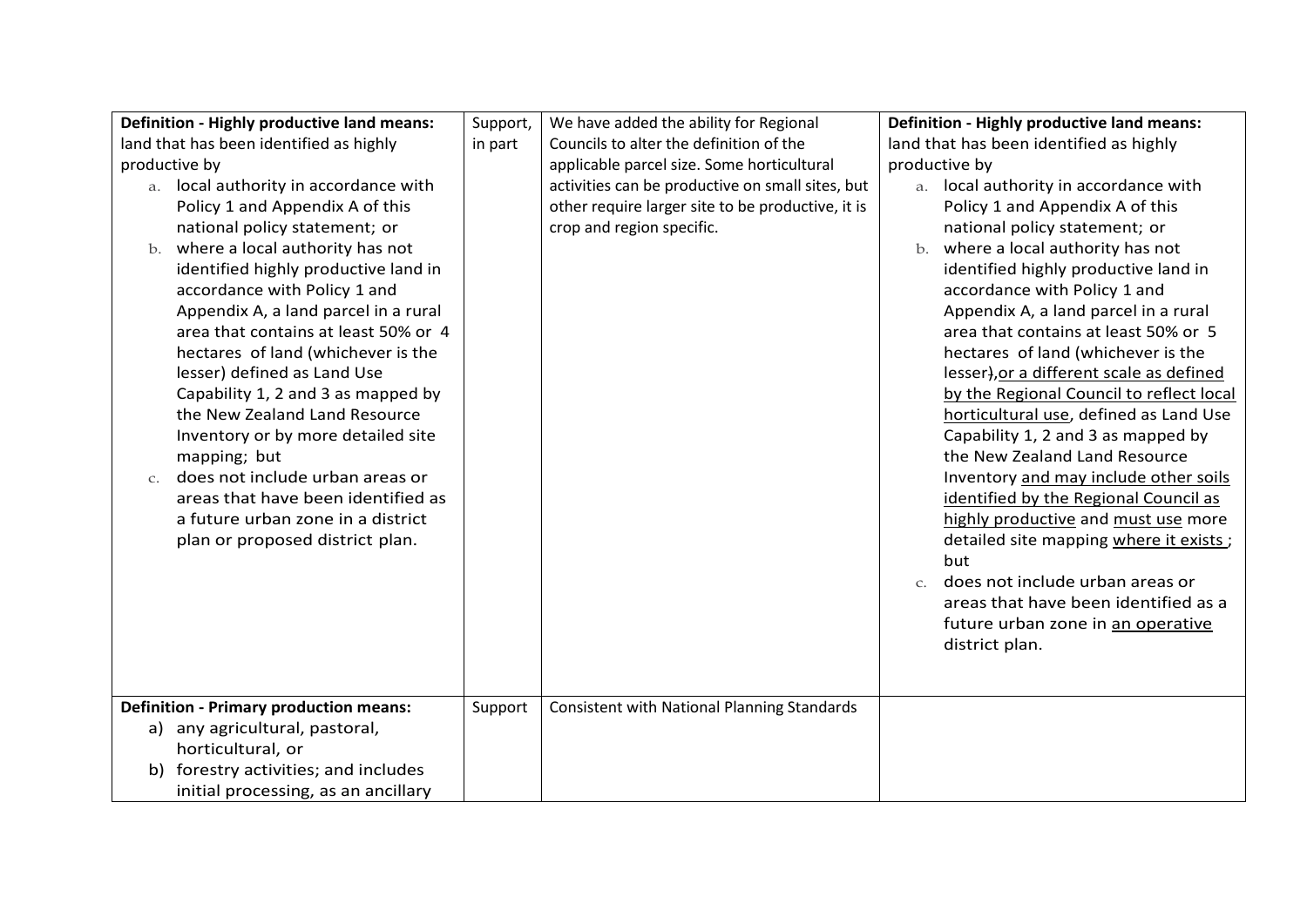| activity, of commodities that result<br>from the listed activities in a); and<br>c) includes any land and buildings<br>used for the production of the<br>commodities from a) and used for<br>the initial processing of the<br>commodities in b); but excludes |         |                                                       |
|---------------------------------------------------------------------------------------------------------------------------------------------------------------------------------------------------------------------------------------------------------------|---------|-------------------------------------------------------|
| further processing of those<br>commodities into a different                                                                                                                                                                                                   |         |                                                       |
| product.                                                                                                                                                                                                                                                      |         |                                                       |
| n -Primary production                                                                                                                                                                                                                                         |         |                                                       |
| Definition -Productive capacity means, in                                                                                                                                                                                                                     | Support | Definition -Productive capacity means, in             |
| relation to highly productive land, the                                                                                                                                                                                                                       | in part | relation to highly productive land, the               |
| physical qualities of the land to support                                                                                                                                                                                                                     |         | physical qualities of the land to support             |
| primary production and generate the                                                                                                                                                                                                                           |         | primary production and generate the most              |
| most economic output. This includes                                                                                                                                                                                                                           |         | economic output. This includes consideration of       |
| consideration of physical constraints on                                                                                                                                                                                                                      |         | physical constraints on use of land for primary       |
| use of land for primary production (e.g.                                                                                                                                                                                                                      |         | production (e.g. lot size, presence of structures and |
| lot size, presence of structures and                                                                                                                                                                                                                          |         | buildings) but does not include consideration of      |
| buildings) but does not include                                                                                                                                                                                                                               |         | wider soil quality issues. The measure for            |
| consideration of wider soil quality issues                                                                                                                                                                                                                    |         | productive capacity is the economic, social           |
|                                                                                                                                                                                                                                                               |         | and cultural contribution from the highly             |
|                                                                                                                                                                                                                                                               |         | productive land at the freshwater                     |
|                                                                                                                                                                                                                                                               |         | management scale, the weighting of the                |
|                                                                                                                                                                                                                                                               |         | economic, social, environmental, and                  |
|                                                                                                                                                                                                                                                               |         | cultural contribution of the productive               |
|                                                                                                                                                                                                                                                               |         | capacity of land, is defined by the values            |
|                                                                                                                                                                                                                                                               |         | established for highly productive land.               |
|                                                                                                                                                                                                                                                               |         | Assessment of the productive capacity of              |
|                                                                                                                                                                                                                                                               |         | land must consider the physical and legal             |
|                                                                                                                                                                                                                                                               |         | constraints and enhancements for the                  |
|                                                                                                                                                                                                                                                               |         | productive capacity of land. The                      |
|                                                                                                                                                                                                                                                               |         | assessment must include all relevant                  |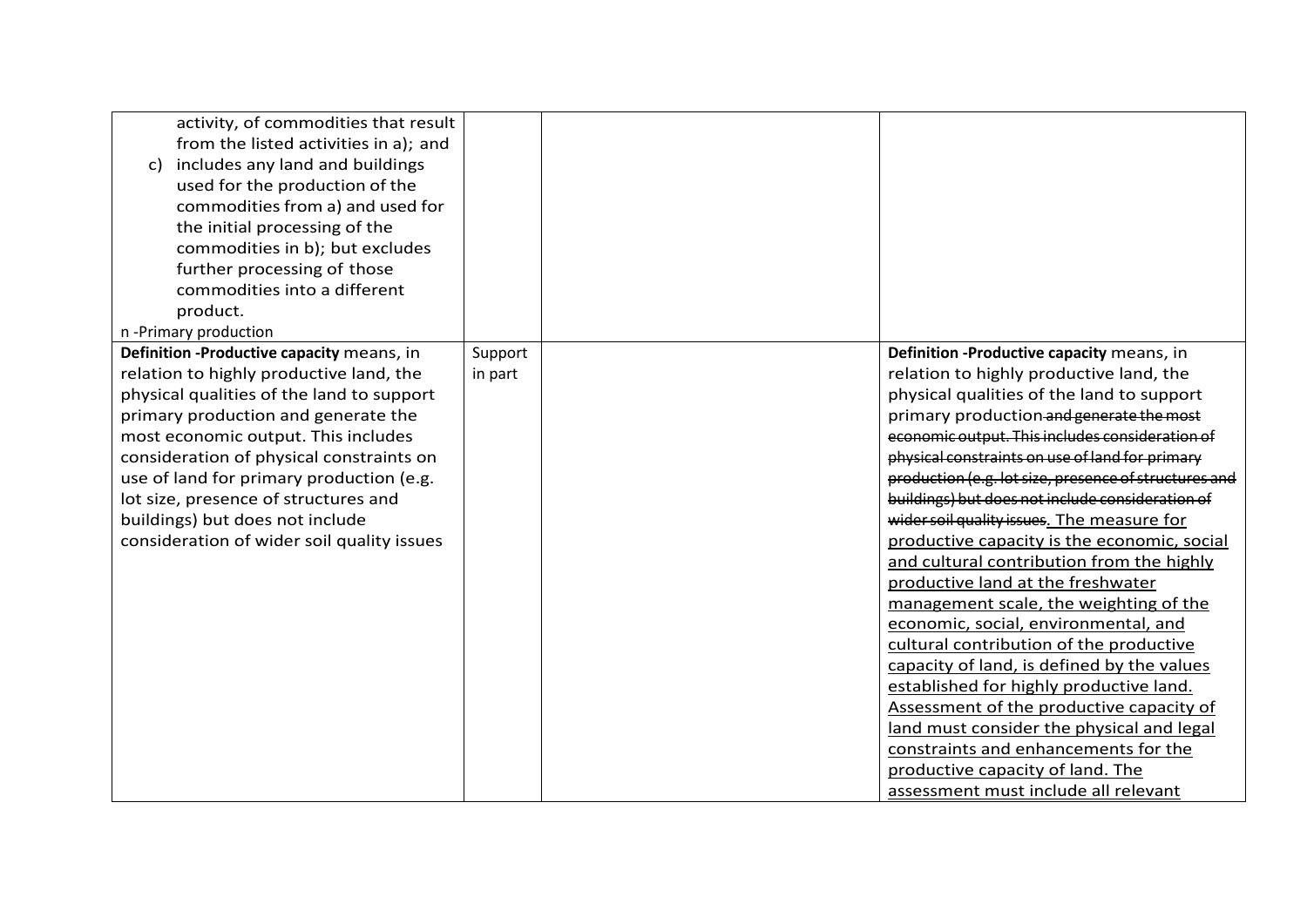|                                           |          | factors, including the following factors, and |
|-------------------------------------------|----------|-----------------------------------------------|
|                                           |          | may include others:                           |
|                                           |          | Water allocation limits and allocation        |
|                                           |          | policy;                                       |
|                                           |          | Water quality limits and allocation policy;   |
|                                           |          | other constraints that may limit the use of   |
|                                           |          | the land for primary production;              |
|                                           |          | Lot size;<br>$\bullet$                        |
|                                           |          | Presence of structures and buildings;         |
|                                           |          | access to transport routes;                   |
|                                           |          | access to appropriate labour markets;         |
|                                           |          | supporting rural processing facilities and    |
|                                           |          | infrastructure;                               |
|                                           |          | the current land cover and use and the        |
|                                           |          | environmental, economic, social, and          |
|                                           |          | cultural benefits it provides;                |
|                                           |          | Availability of suitable land for crop        |
|                                           |          | rotation;                                     |
|                                           |          | Lack of reverse sensitivity constraints;      |
|                                           |          | Access to energy for greenhouses;             |
|                                           |          | Access to transport routes; and               |
|                                           |          | Worker accommodation                          |
| Definition Sensitive activity means an    | Support, | Definition Sensitive activity means an        |
| education facility, community facility,   | in part  | education facility, community facility,       |
| residential activity, visitor             |          | residential activity, visitor accommodation,  |
| accommodation, retirement village,        |          | retirement village, places of worship,        |
| health facility or hospital, marae.       |          | health facility or hospital, marae.           |
| Definition Rural area means an area       | Support  |                                               |
| identified in a district plan or proposed |          |                                               |
| district plan as a general rural zone or  |          |                                               |
| rural production zone, but does not       |          |                                               |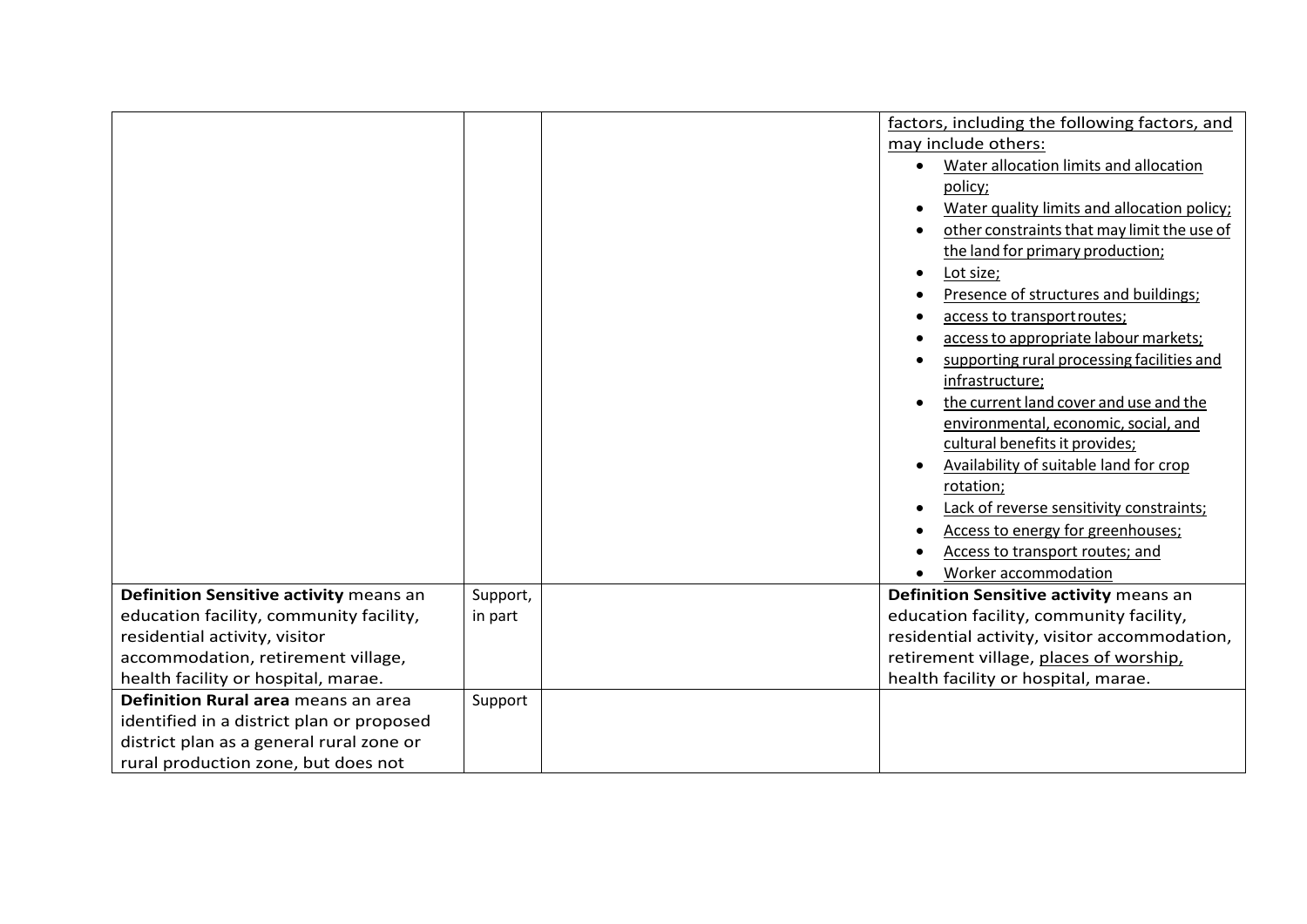| include an area identified as a rural         |         |                                                    |                                               |
|-----------------------------------------------|---------|----------------------------------------------------|-----------------------------------------------|
| lifestyle zone (however described).           |         |                                                    |                                               |
| <b>Definition Rural lifestyle development</b> | Oppose  | The Planning Standard describes the                | <b>Definition Rural lifestyle development</b> |
| means subdivision and development             |         | Rural lifestyle zone as areas used                 | means subdivision and development where       |
| where the primary purpose is rural-           |         | predominantly for a residential lifestyle          | the areas used predominantly for a            |
| residential or rural lifestyle use within a   |         | within a rural environment on lots                 | residential lifestyle within a rural          |
| rural area with a lot smaller than those of   |         | smaller than those of the General Rural            | environment on lots smaller than those of     |
| the General Rural and Rural Production        |         | and Rural production zones, while still            | the General rural and Rural production        |
| zones, typically in the range of 0.2-8        |         | enabling primary production to occur.              | zones, while still enabling primary           |
| hectares                                      |         |                                                    | production to occur.                          |
| <b>Definition Urban area means</b>            | Support |                                                    |                                               |
| an area identified in a district plan or      |         |                                                    |                                               |
| proposed district plan as being primarily     |         |                                                    |                                               |
| zoned for residential, industrial, or         |         |                                                    |                                               |
| commercial activities, together with          |         |                                                    |                                               |
| adjoining special-purpose and open-           |         |                                                    |                                               |
| space zones, however described; but           |         |                                                    |                                               |
| does not include an area zoned primarily      |         |                                                    |                                               |
| for rural or rural-lifestyle activities,      |         |                                                    |                                               |
| however described.                            |         |                                                    |                                               |
| Definition Urban expansion means a            | Support |                                                    |                                               |
| rezoning or development proposal that         |         |                                                    |                                               |
| would result in land use change from a        |         |                                                    |                                               |
| primarily rural use to a primarily urban      |         |                                                    |                                               |
| use (residential, industrial or               |         |                                                    |                                               |
| commercial).                                  |         |                                                    |                                               |
| Definition - General rural zone               | Support | <b>Consistent with National Planning Standards</b> |                                               |
|                                               |         |                                                    |                                               |
| Definition - Residential activity             | Support | <b>Consistent with National Planning Standards</b> |                                               |
|                                               |         |                                                    |                                               |
| Definition - Rural lifestyle zone             | Support | <b>Consistent with National Planning Standards</b> |                                               |
|                                               |         |                                                    |                                               |
| Definition - Rural production zone            | Support | <b>Consistent with National Planning Standards</b> |                                               |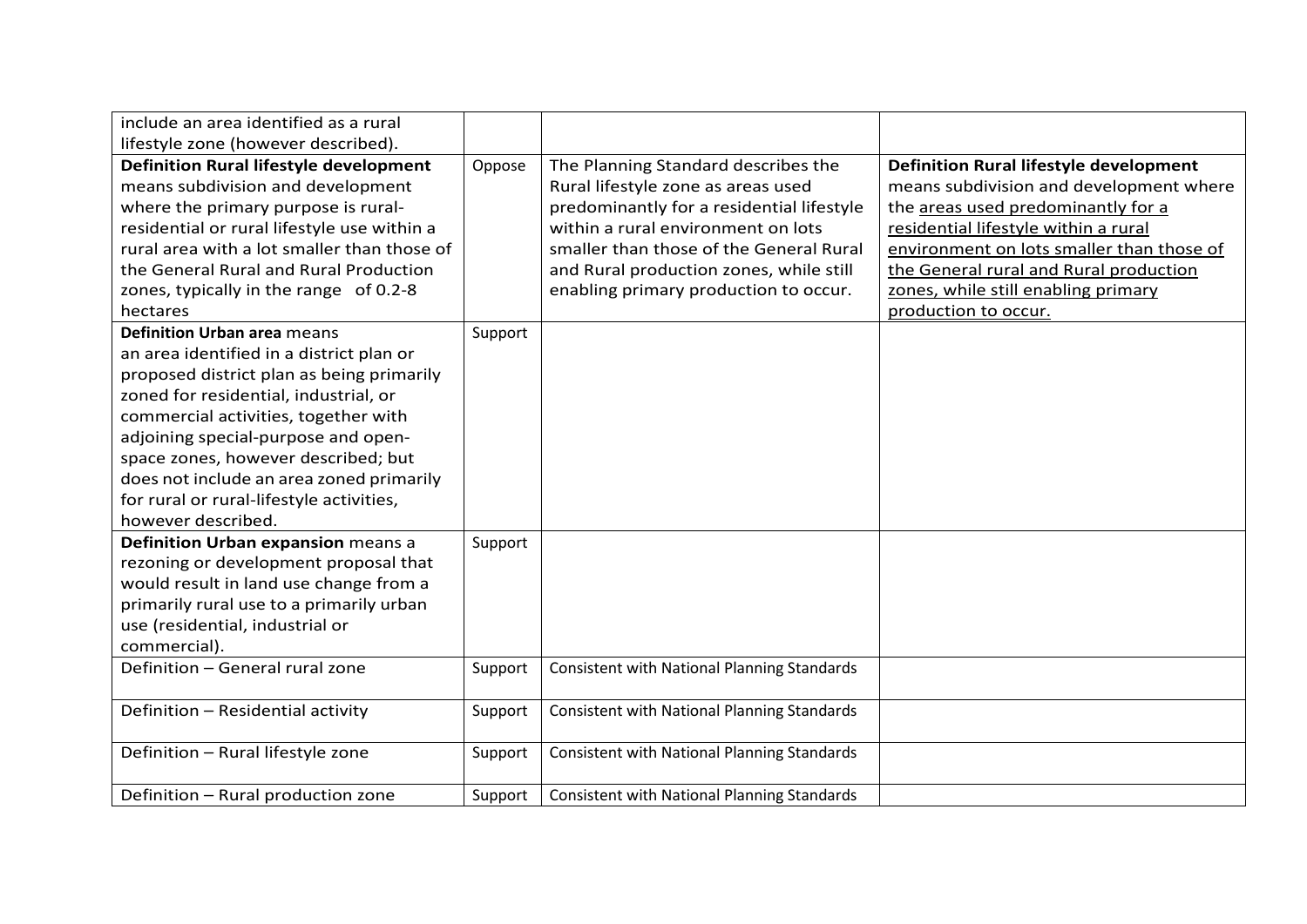| <b>New Definition - Values of highly</b> | <b>New Definition - Values of highly</b>                                                                                                                                                                                                                                                                                                                                                                                                                                                                                                                                                                                                                                                                                                                                                                                                                                                           |  |
|------------------------------------------|----------------------------------------------------------------------------------------------------------------------------------------------------------------------------------------------------------------------------------------------------------------------------------------------------------------------------------------------------------------------------------------------------------------------------------------------------------------------------------------------------------------------------------------------------------------------------------------------------------------------------------------------------------------------------------------------------------------------------------------------------------------------------------------------------------------------------------------------------------------------------------------------------|--|
| productive land                          | productive land<br>The productive capacity of highly<br>productive land is measured as social,<br>economic and the cultural contribution.<br>Examples of contributions could be:<br>Economic benefits - employment, export,<br>industry growth potential, infrastructure<br>needs;<br>Diversity and resilience in New Zealand's<br>rural production system - using the most<br>highly productive land for a broad range<br>of domestic and export products;<br>Health outcomes and social well-being -<br>adverse health outcomes resulting from<br>not eating enough fruit and vegetables;<br>Other primary products;<br>GDP contribution;<br>Biodiversity;<br>Cultural and social values associated with<br>some crops e.g., Kumara in Northland,<br>Kiwifruit in Bay of Plenty, leafy greens<br>from the Horowhenua; and<br>Cultural significance of growing systems,<br>e.g. market gardening. |  |
|                                          | The value setting process identifies the<br>regional importance of the elements of the<br>social, cultural and economic contribution<br>made by highly productive land.                                                                                                                                                                                                                                                                                                                                                                                                                                                                                                                                                                                                                                                                                                                            |  |